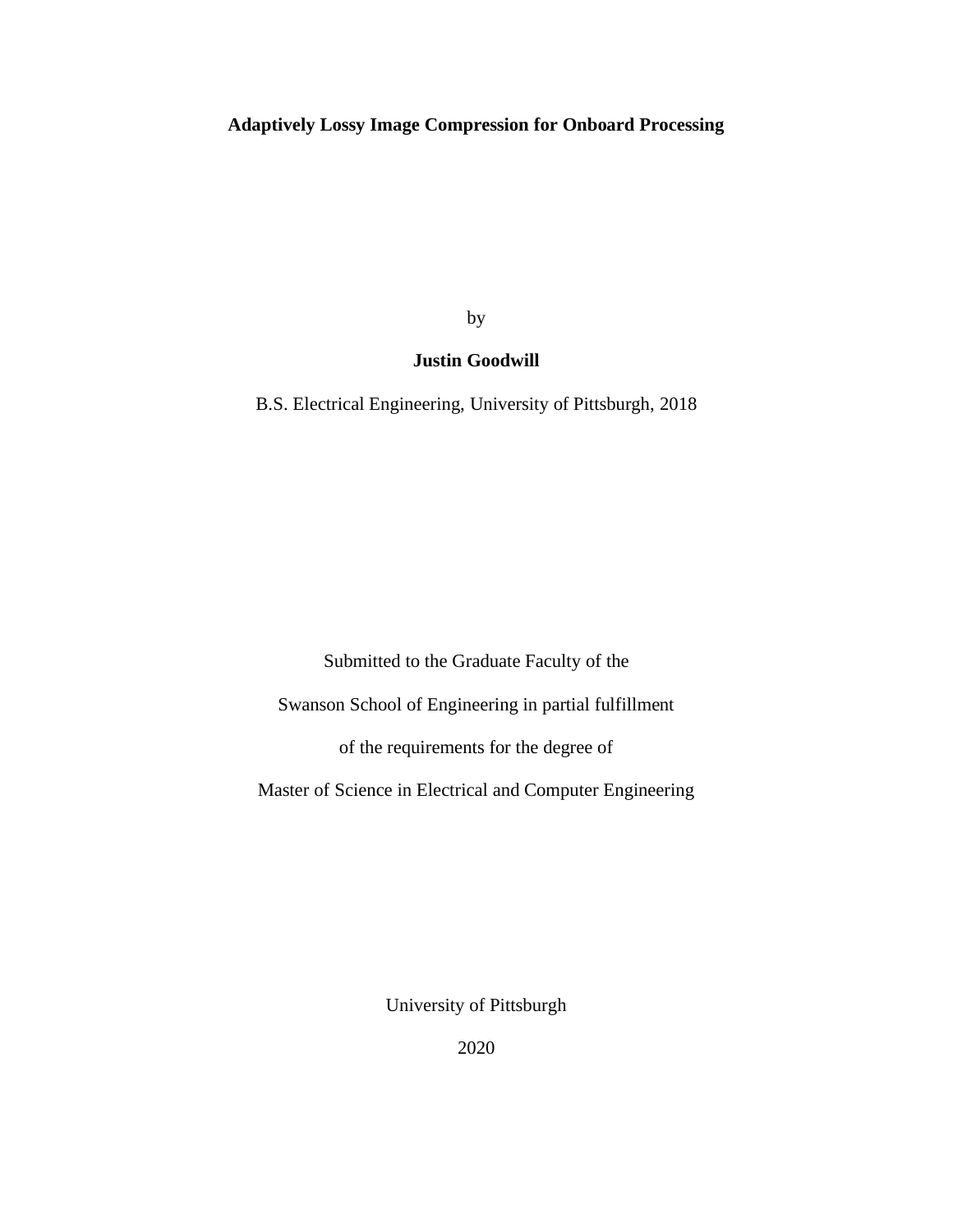#### UNIVERSITY OF PITTSBURGH

#### SWANSON SCHOOL OF ENGINEERING

This thesis was presented

by

### **Justin Goodwill**

It was defended on

March 6, 2020

and approved by

Dr. Zhi-Hong Mao, Ph.D., Professor, Department of Electrical and Computer Engineering, Department of Bioengineering

Dr. Ahmed Dallal, Ph.D., Assistant Professor, Department of Electrical and Computer Engineering

Thesis Advisor: Dr. Alan George, Ph.D., Department Chair and Mickle Chair Professor, Department of Electrical and Computer Engineering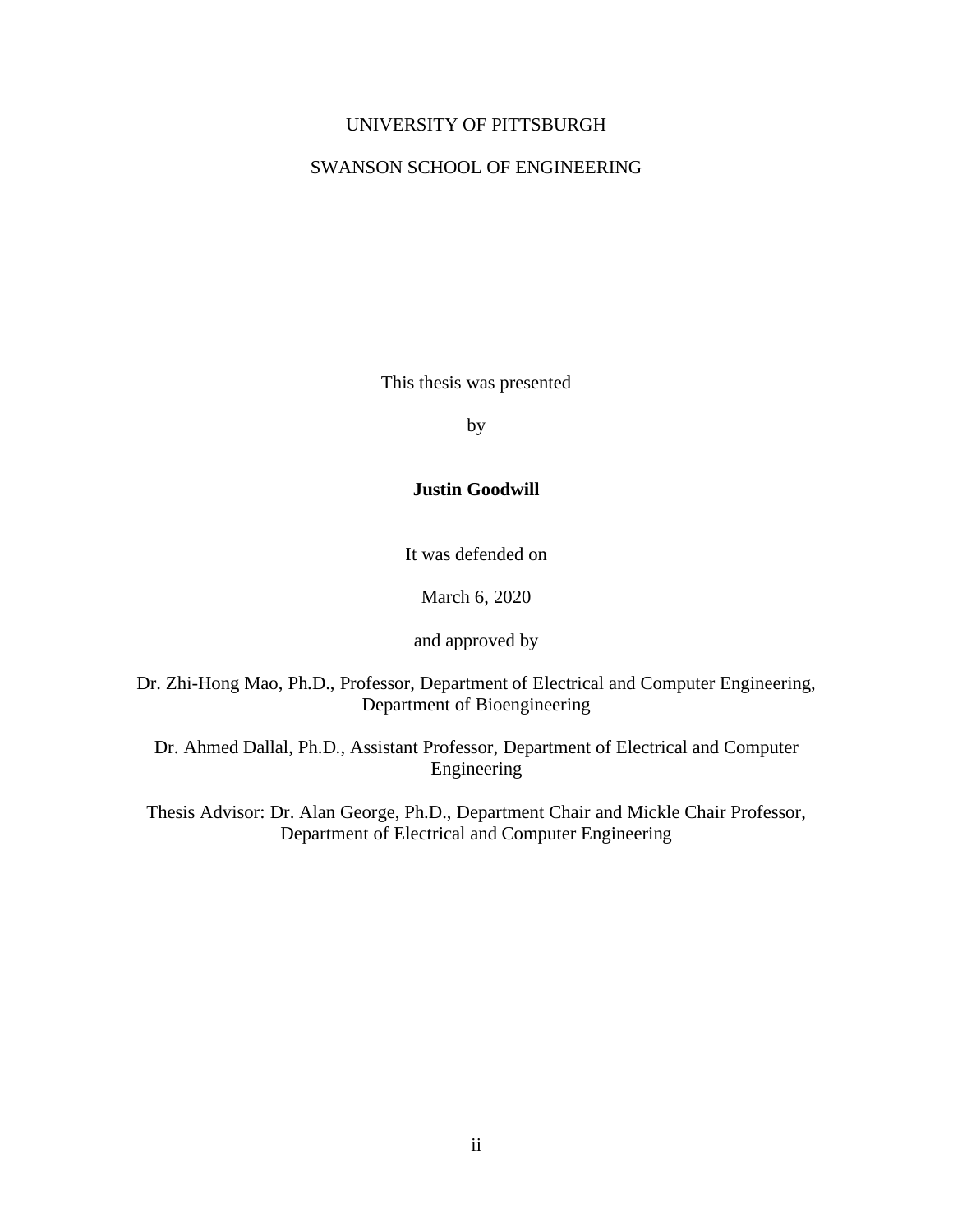Copyright © by Justin Goodwill

2020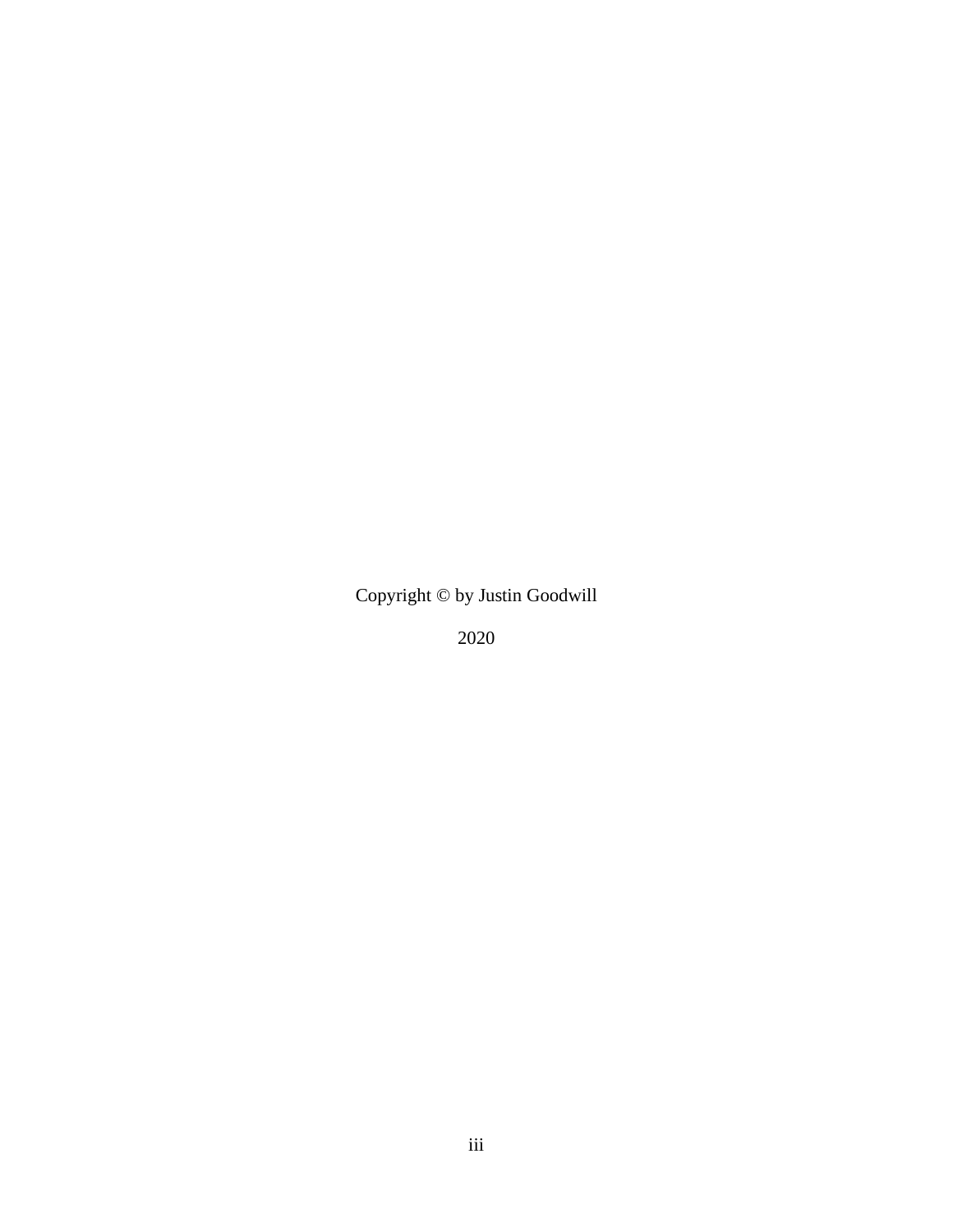#### **Adaptively Lossy Image Compression for Onboard Processing**

Justin Goodwill, MS

University of Pittsburgh, 2020

More efficient image-compression codecs are an emerging requirement for spacecraft because increasingly complex, onboard image sensors can rapidly saturate downlink bandwidth of communication transceivers. While these codecs reduce transmitted data volume, many are compute-intensive and require rapid processing to sustain sensor data rates. Emerging nextgeneration small satellite (SmallSat) computers provide compelling computational capability to enable more onboard processing and compression than previously considered. For this research, we apply two compression algorithms for deployment on modern flight hardware: (1) end-to-end, neural-network-based, image compression (CNN-JPEG); and (2) adaptive image compression through feature-point detection (FPD-JPEG). These algorithms rely on intelligent data-processing pipelines that adapt to sensor data to compress it more effectively, ensuring efficient use of limited downlink bandwidths. The first algorithm, CNN-JPEG, employs a hybrid approach adapted from literature combining convolutional neural networks (CNNs) and JPEG; however, we modify and tune the training scheme for satellite imagery to account for observed training instabilities. This hybrid CNN-JPEG approach shows 23.5% better average peak signal-to-noise ratio (PSNR) and 33.5% better average structural similarity index (SSIM) versus standard JPEG on a dataset collected on the Space Test Program – Houston 5 (STP-H5-CSP) mission onboard the International Space Station (ISS). For our second algorithm, we developed a novel adaptive image-compression pipeline based upon JPEG that leverages the Oriented FAST and Rotated BRIEF (ORB) featurepoint detection algorithm to adaptively tune the compression ratio to allow for a tradeoff between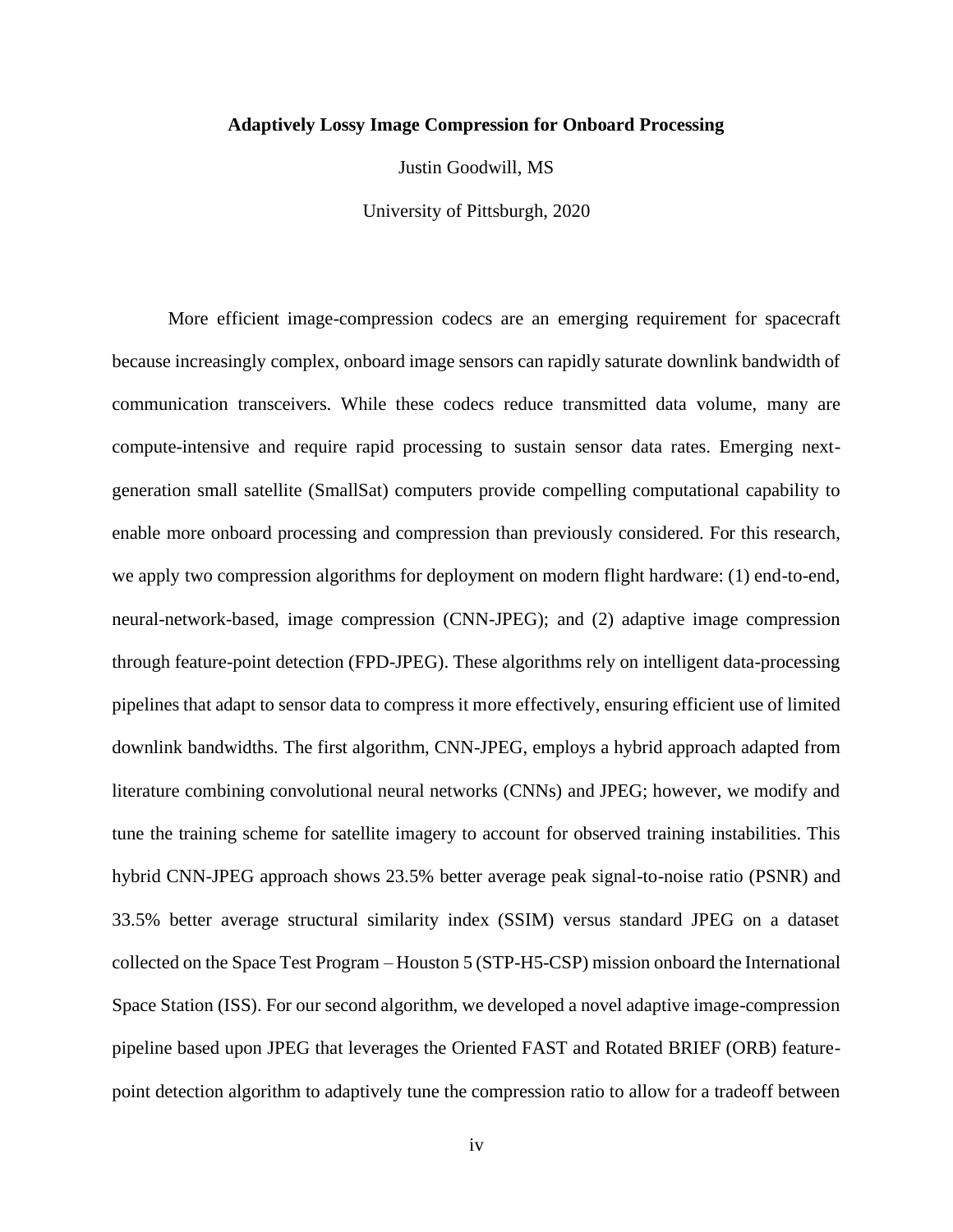PSNR/SSIM and combined file size over a batch of STP-H5-CSP images. We achieve a less than 1% drop in average PSNR and SSIM while reducing the combined file size by 29.6% compared to JPEG using a static quality factor (QF) of 90.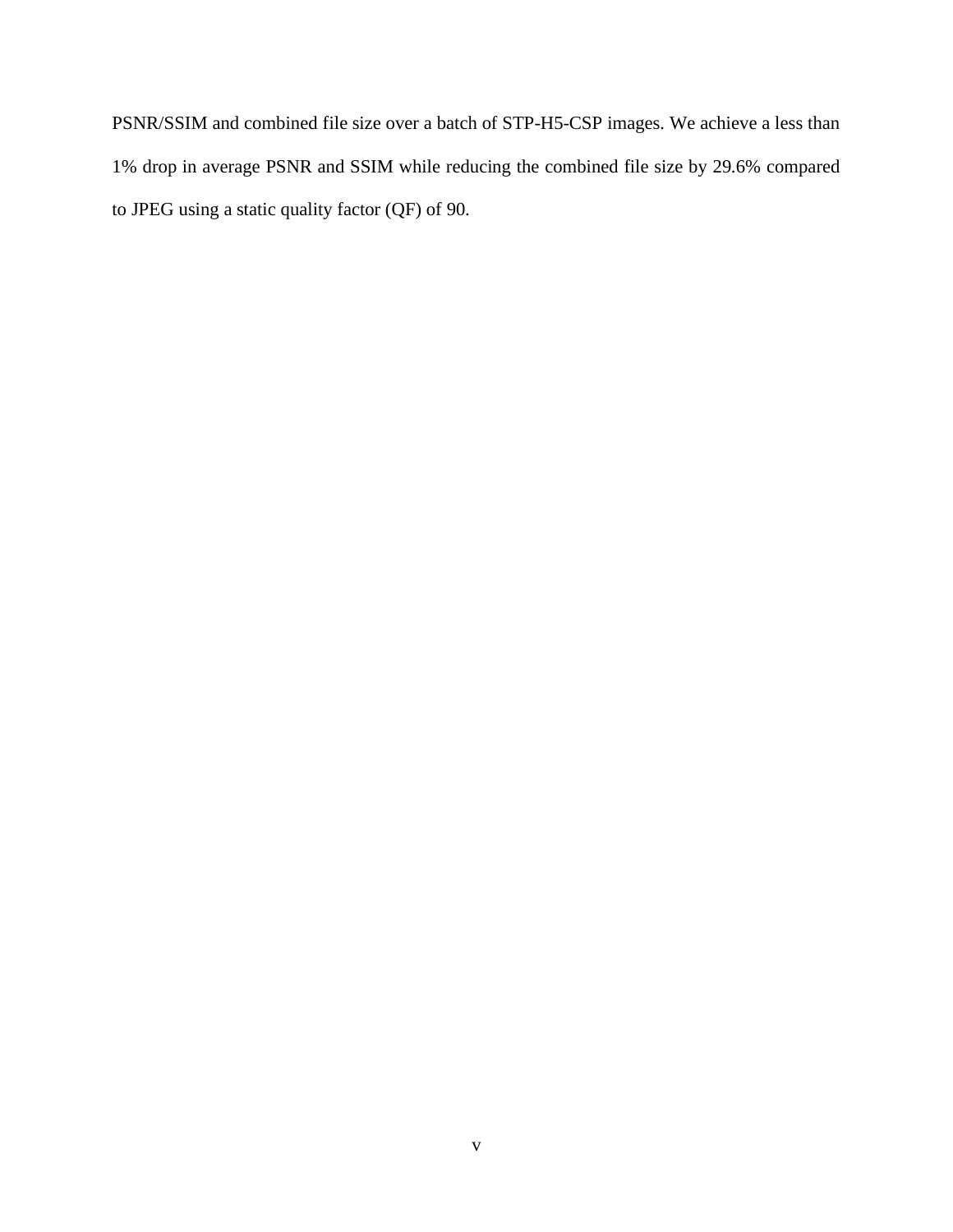## **Table of Contents**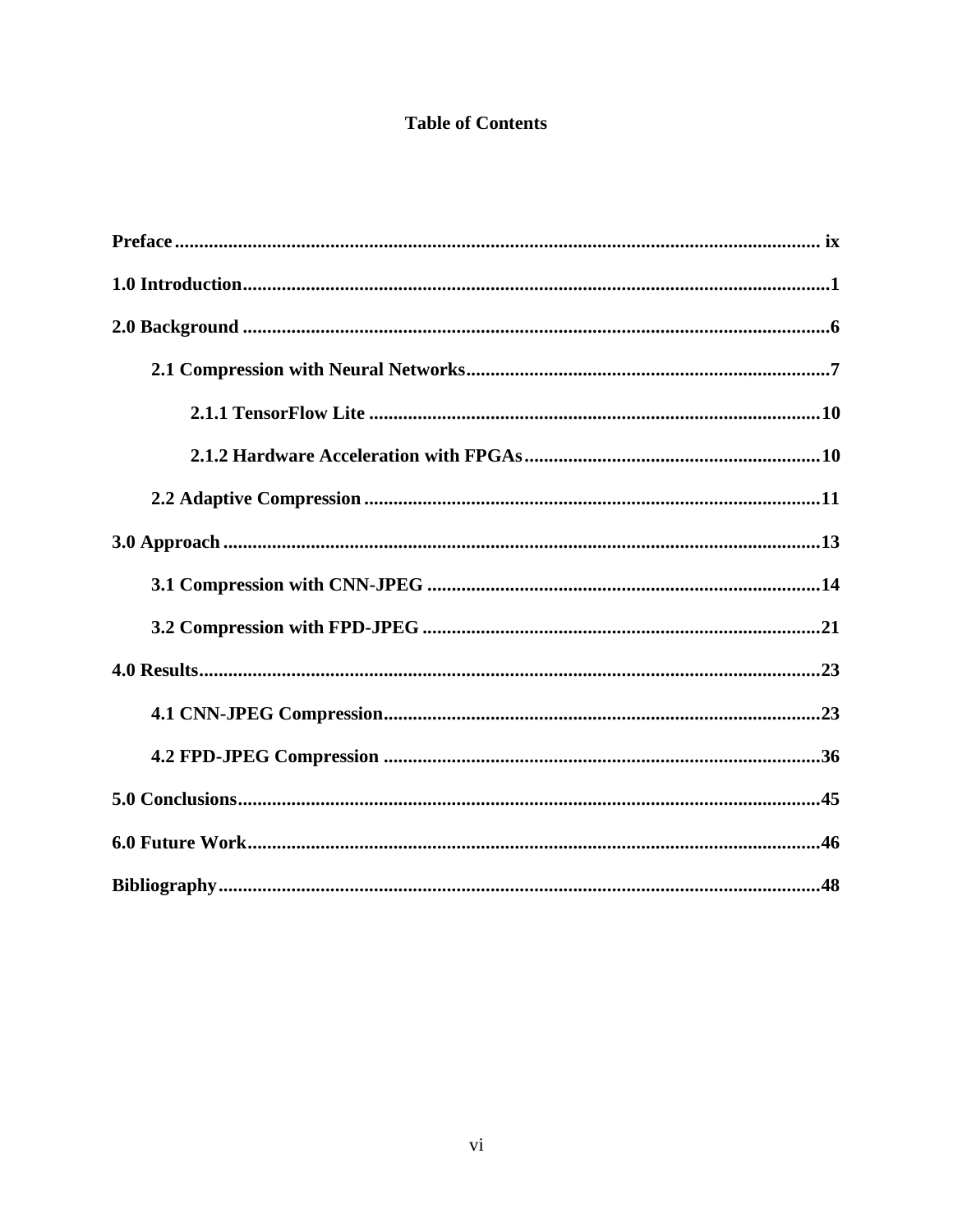## **List of Tables**

| Table 1: Approximate Number of Parameters in Encoder Network for Color Images 9 |  |
|---------------------------------------------------------------------------------|--|
|                                                                                 |  |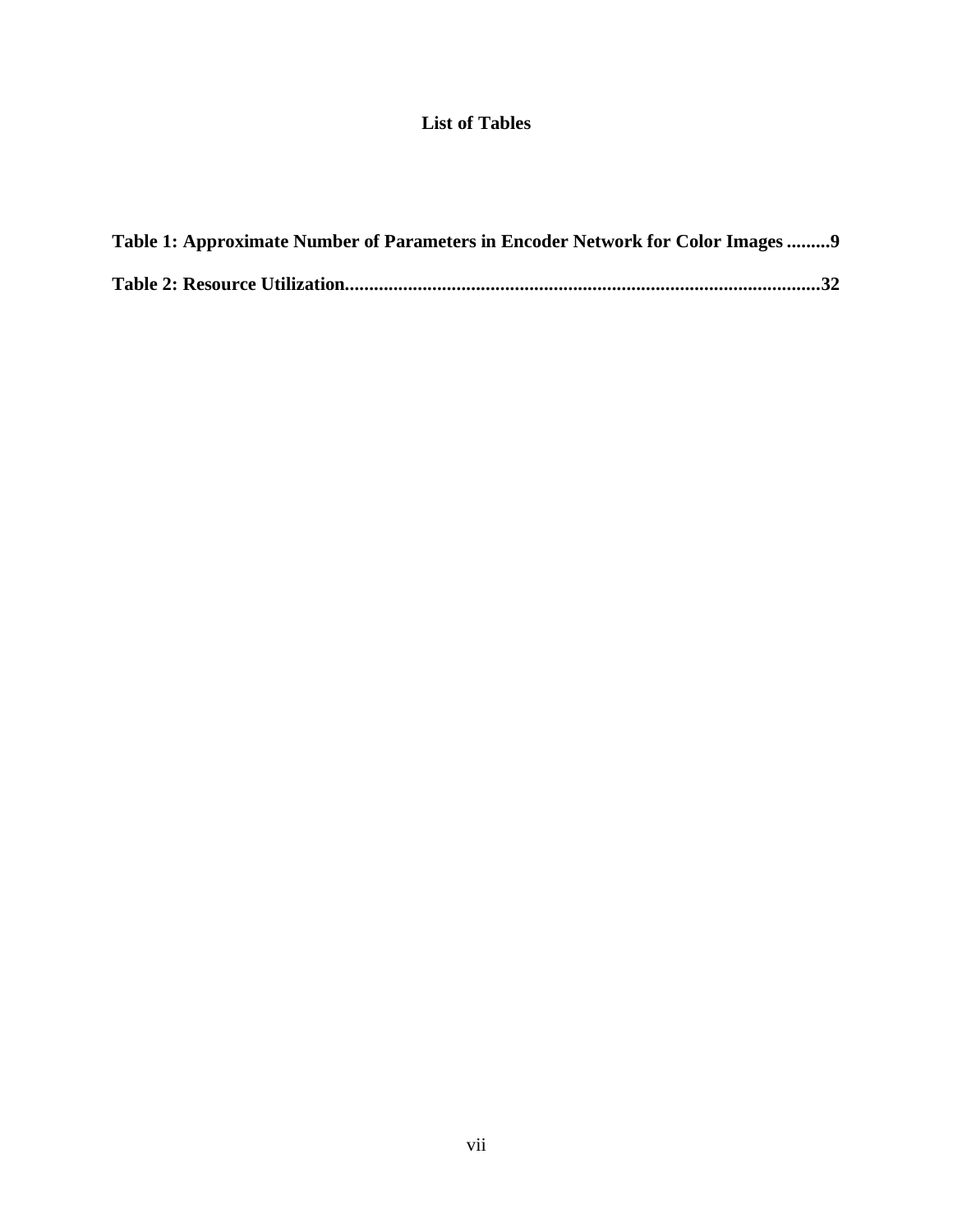# **List of Figures**

| Figure 3: Reconstructed Images Exemplifying Poor Generalization to Test Set18   |
|---------------------------------------------------------------------------------|
|                                                                                 |
|                                                                                 |
|                                                                                 |
|                                                                                 |
| Figure 8: Distribution of Compression Ratios for Standard JPEG and CNN-JPEG25   |
| Figure 9: Visual Comparison of CNN-JPEG against Standard JPEG at Same Bitrate27 |
|                                                                                 |
|                                                                                 |
|                                                                                 |
|                                                                                 |
|                                                                                 |
|                                                                                 |
|                                                                                 |
|                                                                                 |
|                                                                                 |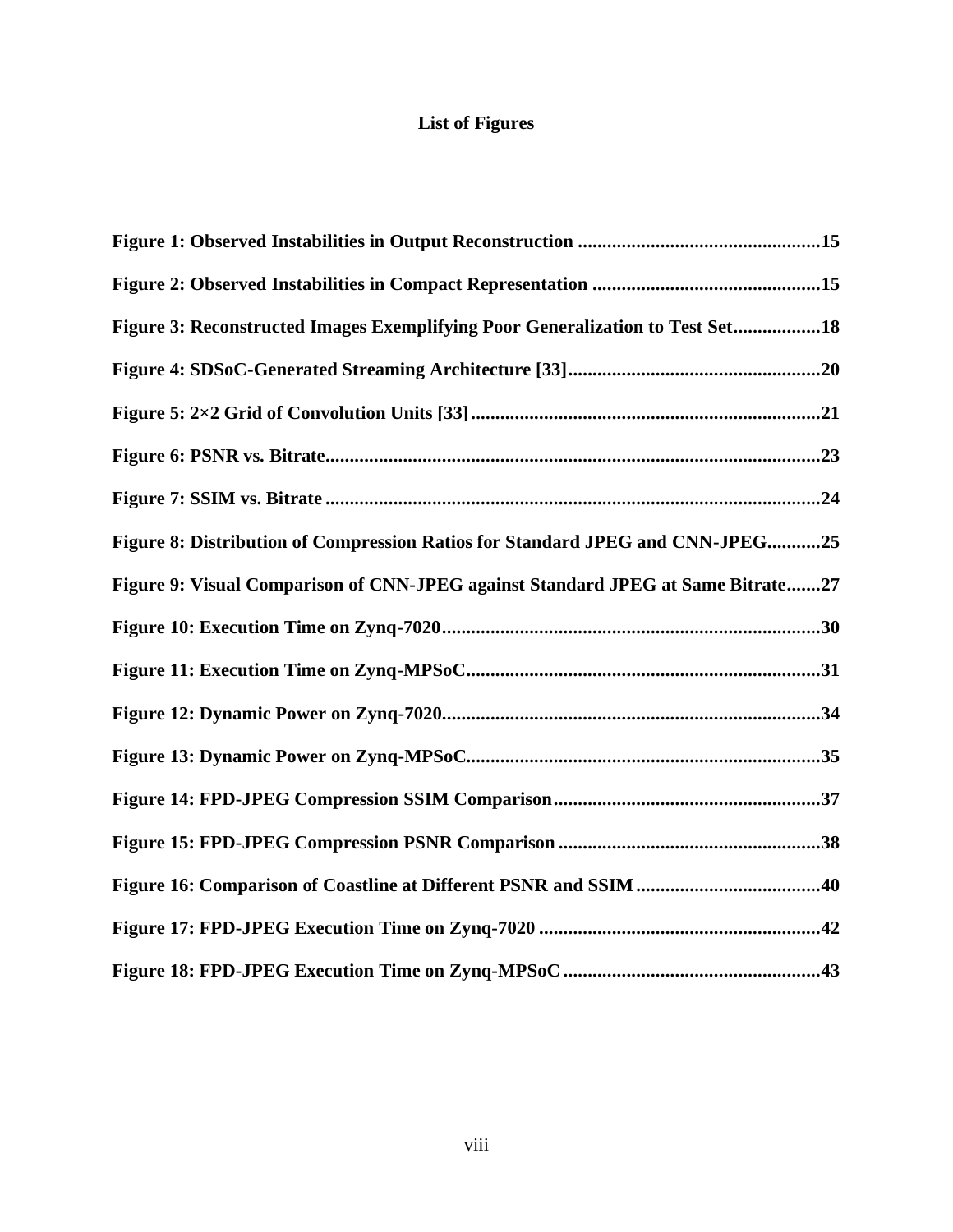#### **Preface**

<span id="page-8-0"></span>This research was supported by SHREC industry and agency members and by the IUCRC Program of the National Science Foundation under Grant No. CNS-1738783.

The author would like to thank Dr. David Wilson (NASA GSFC), Dr. Christopher Wilson (NASA GSFC), and Sebastian Sabogal (University of Pittsburgh) for their collaborative efforts and insightful review of this work. The author would also like to extend thanks to Nicholas Franconi (NASA GSFC) for his exceptional mentorship as well as Dr. Alan George (University of Pittsburgh), David Langerman (University of Pittsburgh), Gary Crum (NASA GSFC), James MacKinnon (NASA GSFC), and Alessandro Geist (NASA GSFC) for their continued support and guidance on this research.

Finally, the author owes a debt of gratitude to his parents for their unwavering love, guidance, and support.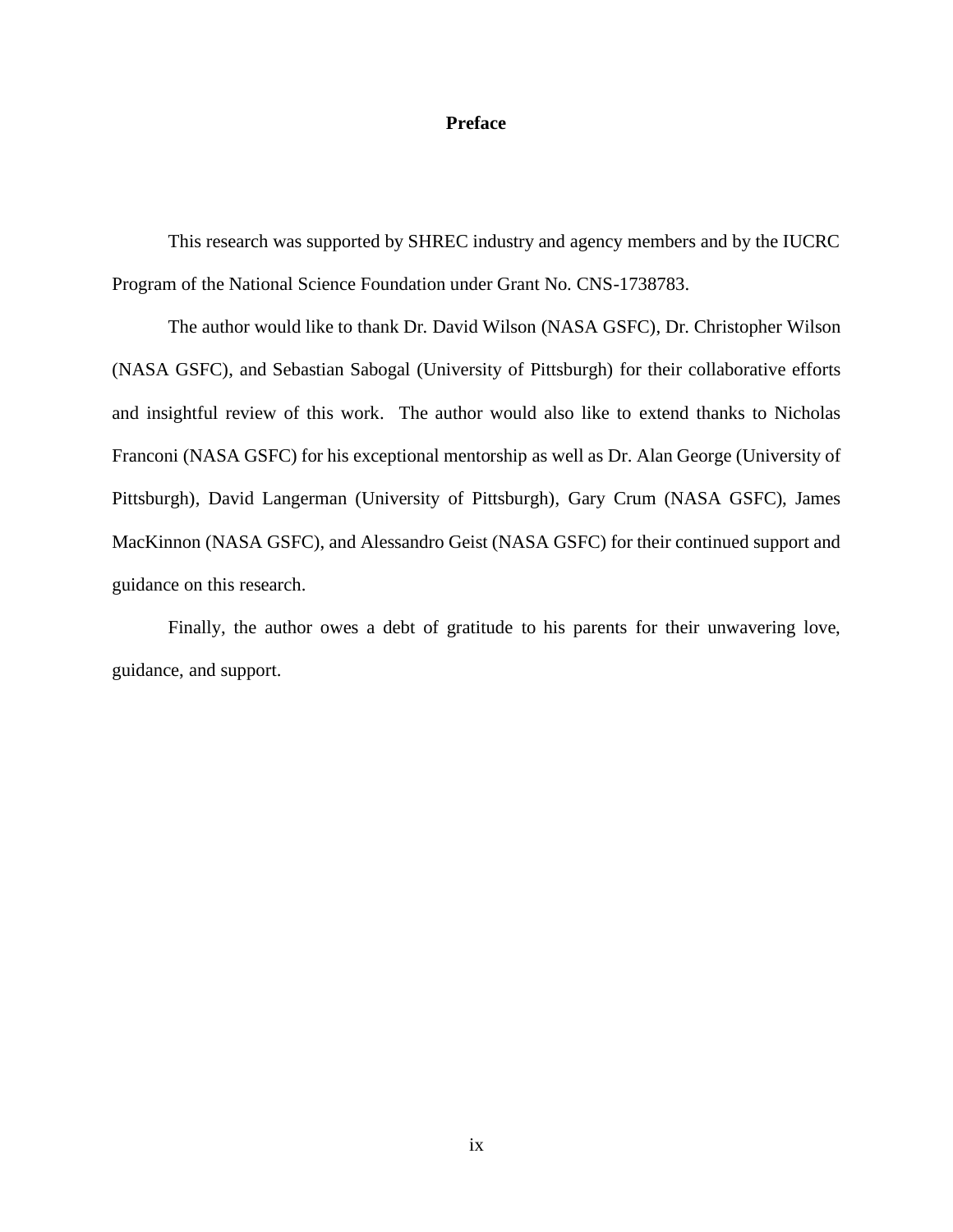#### **1.0 Introduction**

<span id="page-9-0"></span>When developing mission concepts and systems for satellites, mission designers must address design considerations balancing concessions between data storage, data processing, and communication bandwidth for their instruments. The spacecraft platform (i.e. from nanosatellite to large satellite) has requirements for size, weight, power, and cost (SWaP-C) that define general constraints in the trade-space for those considerations. The designer must then identify the best combination and balance of these traits for the mission. For example, more efficient imagecompression codecs are an emerging requirement for spacecraft because increasingly complex, onboard sensors can rapidly saturate both downlink bandwidth of communication transceivers and onboard data storage capability. While these codecs can significantly reduce transmitted or stored data volume, many are computationally intensive and require rapid processing to sustain sensor data rates.

Traditional large spacecraft often rely upon slow, radiation-hardened (rad-hard) processing technologies due to the harsh space environment [\[1\]](#page-56-1)[-\[2\].](#page-56-2) However, with the advent of more capable onboard processing systems, including hybrid rad-hard/commercial architectures or commercialoff-the-shelf (COTS) devices [\[3\],](#page-56-3) developers are emphasizing more onboard processing and compression to address mission challenges. These hybrid and commercial systems provide substantial benefits in processing capability and power efficiency over their rad-hard counterparts, and benefit from significant advancements in hardware and software dependability, enabling their inclusion in a variety of mission classes and orbits. These systems can provide a several orders of magnitude increase in computational capacity, enabling more complex onboard sensor processing including intelligent image-compression techniques for both science and defense applications.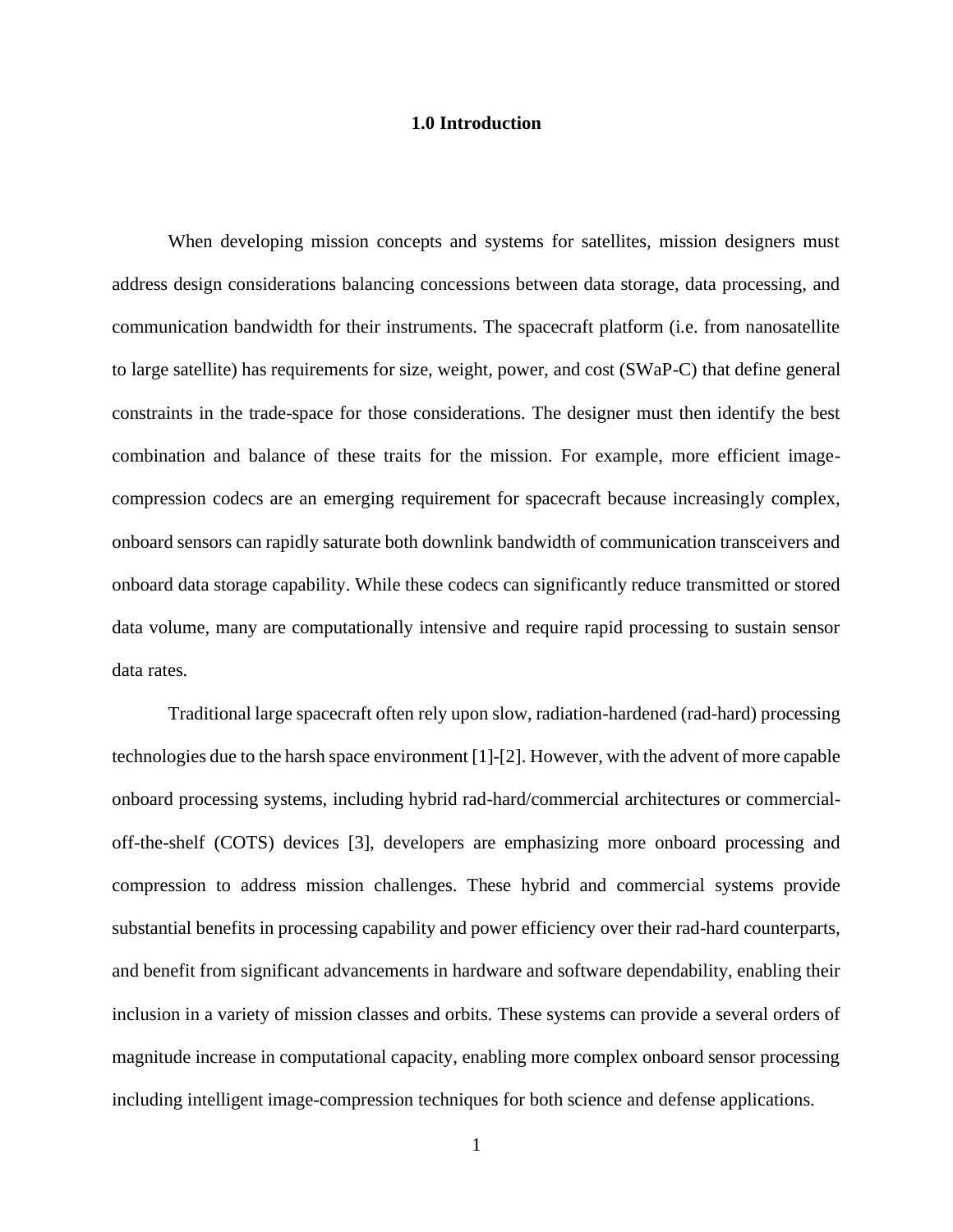In recent years, multiple prominent examples of these space computer architectures featuring hybrid system-on-chips (SoCs) have been developed for 1U and 3U spacecraft [\[4\]](#page-56-4)[-\[5\].](#page-56-5) Developed by the National Science Foundation (NSF) Center for Space, High-performance, and Resilient Computing (SHREC), the CHREC Space Processor (CSP) [\[4\]](#page-56-4) and its successor, the SHREC Space Processor (SSP), include the Xilinx Zynq-7000 APSoC (Zynq-7020 for CSP and selectable Zynq-7030 or Zynq-7045 for SSP), which is comprised of a dual-core ARM Cortex-A9 processor and a 28-nm Artix-7 (CSP) or 28-nm Kintex-7 (SSP) FPGA fabric. Developed by NASA Goddard Space Flight Center (GSFC), the SpaceCube v3.0 [\[5\]](#page-56-5) includes a Xilinx Zynq UltraScale+ MPSoC (Zynq-MPSoC, ZU7EV), which incorporates a quad-core ARM Cortex-A53 and a 16-nm UltraScale Architecture FPGA fabric. There are additional single-board processors using these same devices listed in [\[3\].](#page-56-3)

The development of more capable methods for data reduction and data triage is a critical concern for NASA highlighted in the 2015 NASA Technology Roadmaps [\[2\]](#page-56-2) under TA 11: Modeling, Simulation, Information Technology, and Processing, specifically, 11.1.1 Flight Computing and 11.4.1.4 Onboard Data Capture and Triage Methodologies. This demand was also acknowledged by the National Research Council of the National Academies in the assessment of the technology roadmap in [\[6\]](#page-56-6) and [\[7\].](#page-56-7) 11.4.1.4 specifically describes, "Apply novel machine learning capabilities onboard to support data reduction." In this technology description, NASA defines a performance goal of at least 50% in data reduction with an earliest technology need date of 2019.

The demand for efficient compression is expressed by the Space Studies Board (SSB) of the National Academies for Earth science in their decadal strategy for Earth observation [\[8\].](#page-56-8) In this document, the SSB highlights compressive sensing using JPEG-2000 as a potential application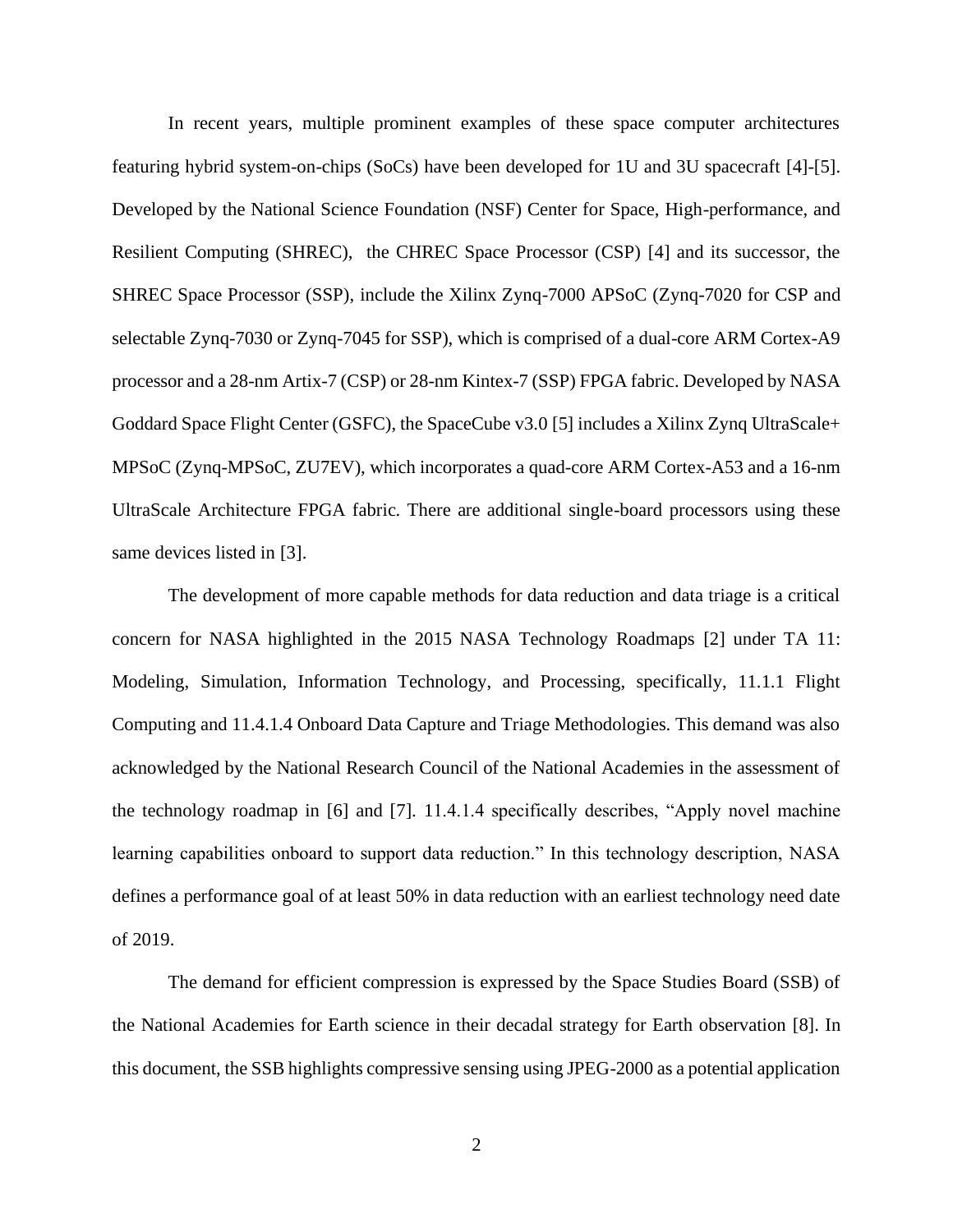for lowering the cost for observing systems. For planetary applications, in Small Satellite Missions for Planetary Science [\[9\]](#page-56-9) , NASA Planetary Science Division's (PSD) concept study highlights the need to reduce the large amounts of data onboard, stressing the limitations on communication systems which can be ameliorated with compression. For defense, the Institute for Defense Analyses (IDA) and the JASON advisory group describe similar needs for onboard compression in [\[10\]](#page-56-10) and [\[11\],](#page-56-11) respectively.

Historically, space-based, data-compression systems employed a wide variety of both lossless and lossy compression schemes [\[12\]](#page-56-12)[-\[13\].](#page-57-0) Typically, systems that use lossy compression also provide an alternative datapath for lossless compression. On many satellite systems, lossy compression is used if either (1) the system bandwidth was too low to support lossless compression, (2) the science value was not compromised by the distortion that would be introduced by lossy compression, or (3) additional sensors were included that did not contribute to the primary science data product, such as a scene-context camera.

To address these impending challenges for data reduction in future missions, we apply two lossy compression algorithms for deployment on modern flight-hardware systems: (1) end-to-end, neural-network-based, image compression (CNN-JPEG); and (2) adaptive image compression through feature-point detection (FPD-JPEG).

Intelligent data-processing pipelines can help overcome limited downlink bandwidth because they can adapt to sensor data and compress it more effectively. Recent research in neuralnetwork-based approaches [\[14\]-](#page-57-1)[\[19\]](#page-57-2) for lossy image compression has shown significant improvements in image quality at lower data rates, in comparison to traditional codecs such as JPEG [\[20\]](#page-57-3) and JPEG-2000 [\[21\].](#page-57-4) Importantly, unlike traditional codecs, these machine-learning frameworks and intelligent pipelines are not data-agnostic, but adaptable to the application based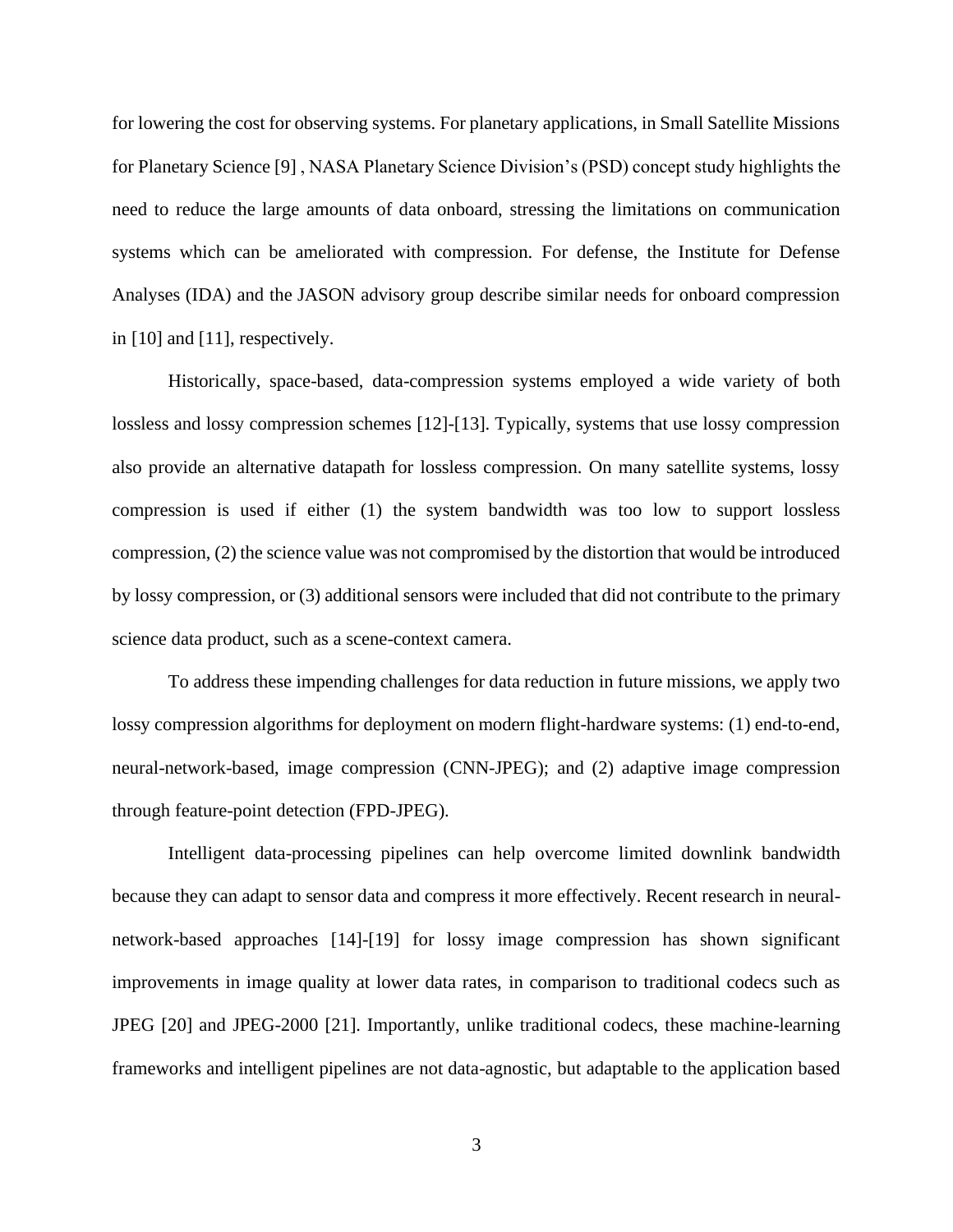upon input training data. Earth-observation satellites are an ideal use case, since satellite data is readily available and plentiful; therefore, developers can access that data for training purposes.

Adapting the architecture from [\[14\],](#page-57-1) the first algorithm, CNN-JPEG, uses a hybrid approach combining convolutional neural networks (CNNs) and JPEG. In the encoder, the image is input into a three-layer CNN to obtain a compact image representation, which is then encoded with JPEG. In the decoder, a deeper 20-layer CNN reconstructs the original image. CNN-JPEG shows 23.5% higher average PSNR and 33.5% higher average SSIM versus standard JPEG on a dataset collected on the Space Test Program – Houston 5 – CSP (STP-H5-CSP) mission onboard the International Space Station. We ported the encoder CNN to TensorFlow Lite and executed it on the ARM Cortex-A9 cores of the Zynq-7020 and the ARM Cortex-A53 cores of the Zynq-MPSoC, demonstrating an average runtime of 16.747 s and 2.118 s, respectively. To reduce execution time, the algorithm was accelerated in the FPGA fabric of both devices using the Xilinx SDSoC design-flow for an average runtime of 2.293 s on the Zynq-7020 and 0.136 s on the Zynq-MPSoC, an overall 7.30× and 15.57× increase over the software baselines, respectively.

For our second algorithm, FPD-JPEG, we developed a novel adaptive image-compression pipeline based upon JPEG that leverages the ORB feature-point detector to adaptively tune the compression ratio. Whereas CNN-JPEG is an algorithm that attempts to produce a better encoder than standard JPEG, FPD-JPEG addresses how one can automatically tune the encoder's hyperparameters (e.g. the JPEG quality factor) to achieve combined file size savings over a batch of images while maintaining a high average PSNR/SSIM over the batch. To dynamically modify the bitrate and image distortion based upon feature content for JPEG, the quality factor (QF) is adjusted based on a linear relationship with feature-point count. This adaptive compression allows for a tradeoff between PSNR/SSIM and combined file size accumulated over a batch of images,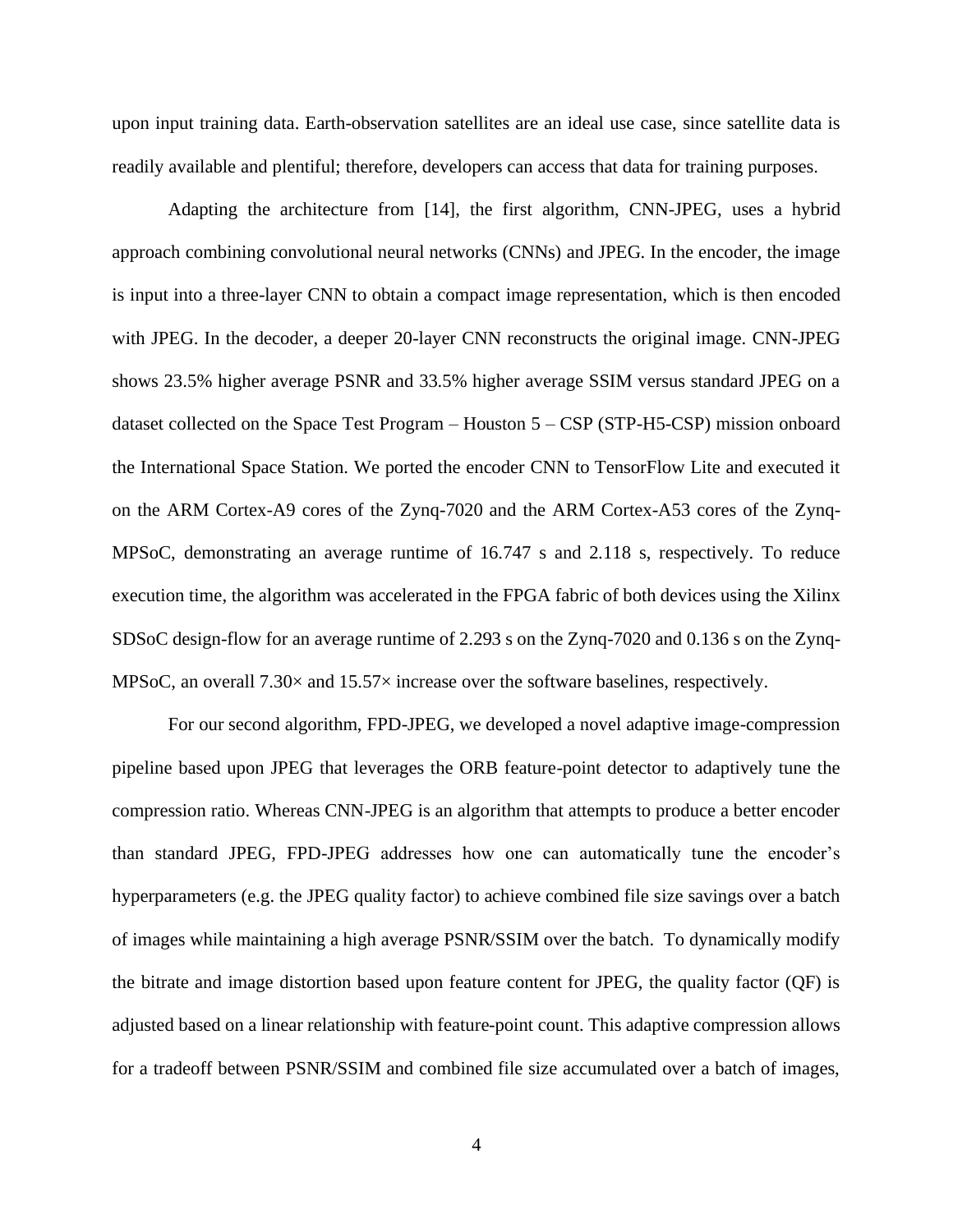compared to compression with a static JPEG QF. This tradeoff allows our design to produce images with relatively comparable PSNR/SSIM to JPEG images compressed with a static QF at significantly reduced storage volume.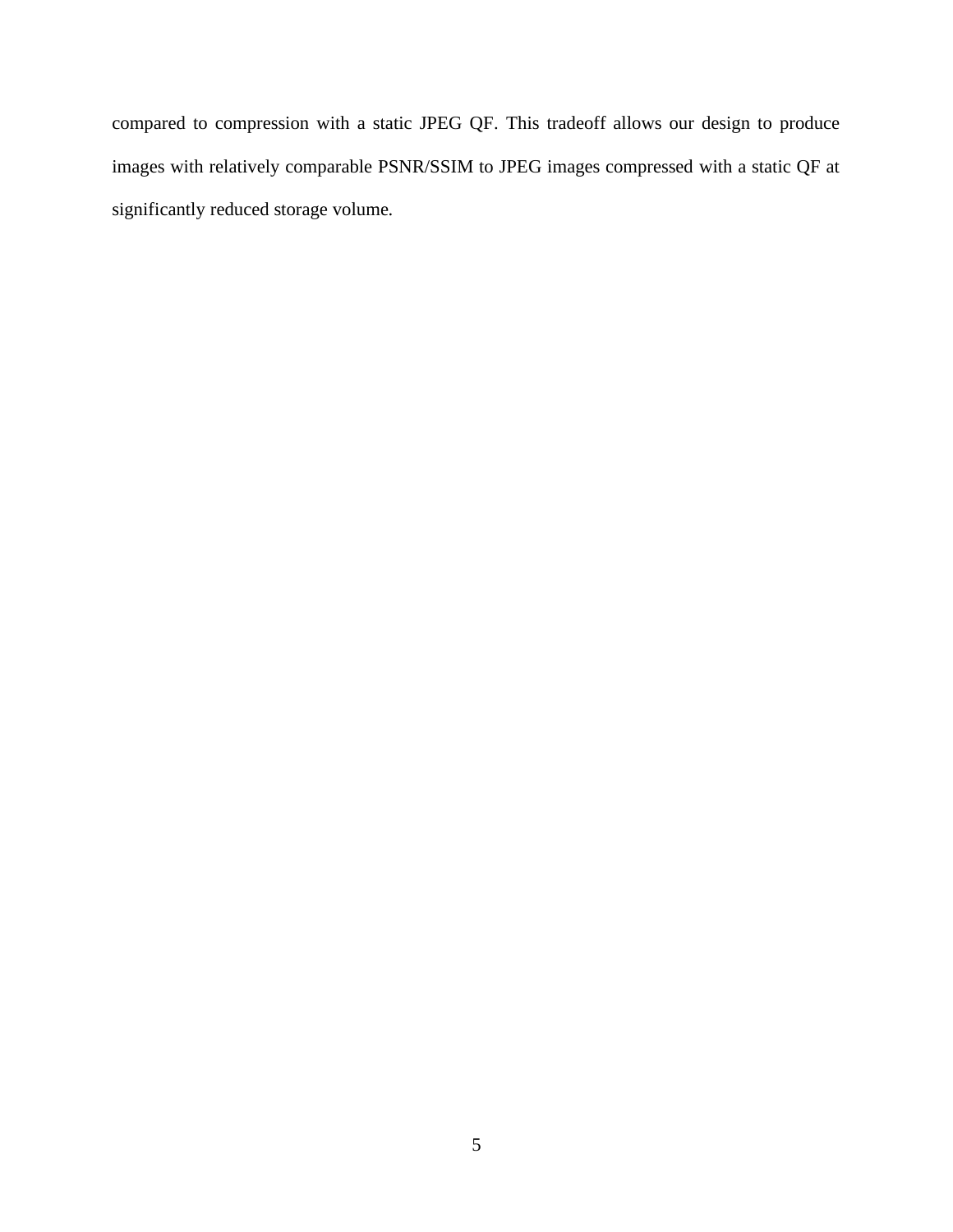#### **2.0 Background**

<span id="page-14-0"></span>In lossy image compression frameworks such as JPEG and JPEG-2000, transform coding is the dominant method for compression. When encoding an image, traditional codecs commonly employ a 3-stage pipeline: (1) a sparsity-inducing, linear transformation maps the input data to an alternative space; (2) quantization maps the continuous coefficients to a discrete set; and (3) an entropy encoding scheme encodes quantized coefficients to variable-length prefix codes. The decoding stage performs the exact inverse of the encoding stage to achieve the reconstructed target image. Researchers commonly employ two image metrics to measure the perceptual quality of the reconstruction: peak signal-to-noise ratio (PSNR) and structural similarity index (SSIM). Indicating the level of mean square error (MSE) in the reconstructed signal, PSNR is mathematically defined as:

$$
PSNR(\hat{I}) = 20 \log \left( \frac{MAX(I)}{\sqrt{MSE(I,\hat{I})}} \right) \tag{2-1}
$$

SSIM is a perceptual metric designed to improve upon PSNR that quantifies the similarities in visible structures between the original and reconstructed image [\[22\].](#page-57-5) Standardized compression frameworks such as JPEG are data-agnostic and thus are limited in their ability to achieve significant compression. In satellite applications, the developers know both the type and volume of the input data in advance, and as a result, the compression model should adapt to this data in order to compress it more efficiently.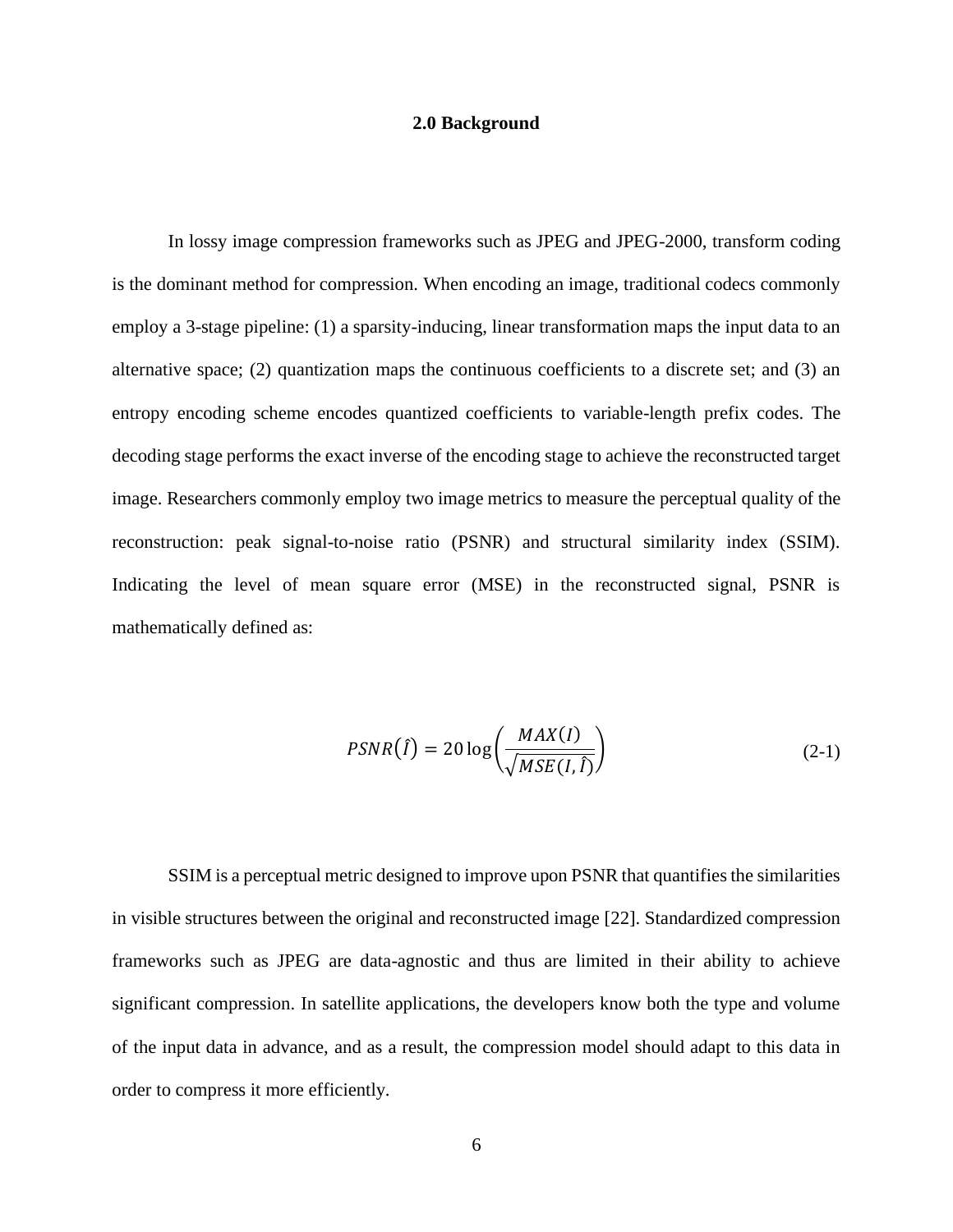#### **2.1 Compression with Neural Networks**

<span id="page-15-0"></span>In recent years, researchers have developed many end-to-end, neural-network-based compression frameworks [\[14\]](#page-57-1)[-\[19\]](#page-57-2) that allow for the adaptation of the compression model through dataset training. These frameworks generally follow a similar codec structure to traditional transform coding. However, unlike traditional codecs, the linear transform and its inverse for the encoder and decoder are replaced by nonlinear feature-extraction and synthesis neural networks trained on input data. To adapt the compression framework for a particular application domain, the encoder-decoder pipeline is trained using a cost function that attempts to minimize the bitrate while simultaneously minimizing a perceptual reconstruction loss metric over a training dataset. Earth-observation satellites are an ideal use case since satellite data is widely available and easily accessible for training the end-to-end neural network. In satellite applications, this training typically occurs on the ground before deployment. Once trained, the encoding portion can be deployed on the satellite platforms and used to perform inference. With limited computational resources onboard, it is essential to find less computationally intensive encoders to reduce the encoding execution time. After downlinking the compressed data, the decoder performs inference to reconstruct the image. With more computational resources available such as high-end GPUs, much deeper networks can be deployed.

Just as researchers have applied deep-learning approaches to image processing and computer vision domains, they are also now focused on applying these techniques towards lossy image compression to achieve state-of-the-art results [\[14\]](#page-57-1)[-\[19\].](#page-57-2) One of the primary challenges for deep learning in training end-to-end lossy compression neural networks is overcoming the nondifferentiability of the quantization step. Since all current optimization routines for deep-learning models employ a variant of gradient descent, having a non-differentiable function disallows the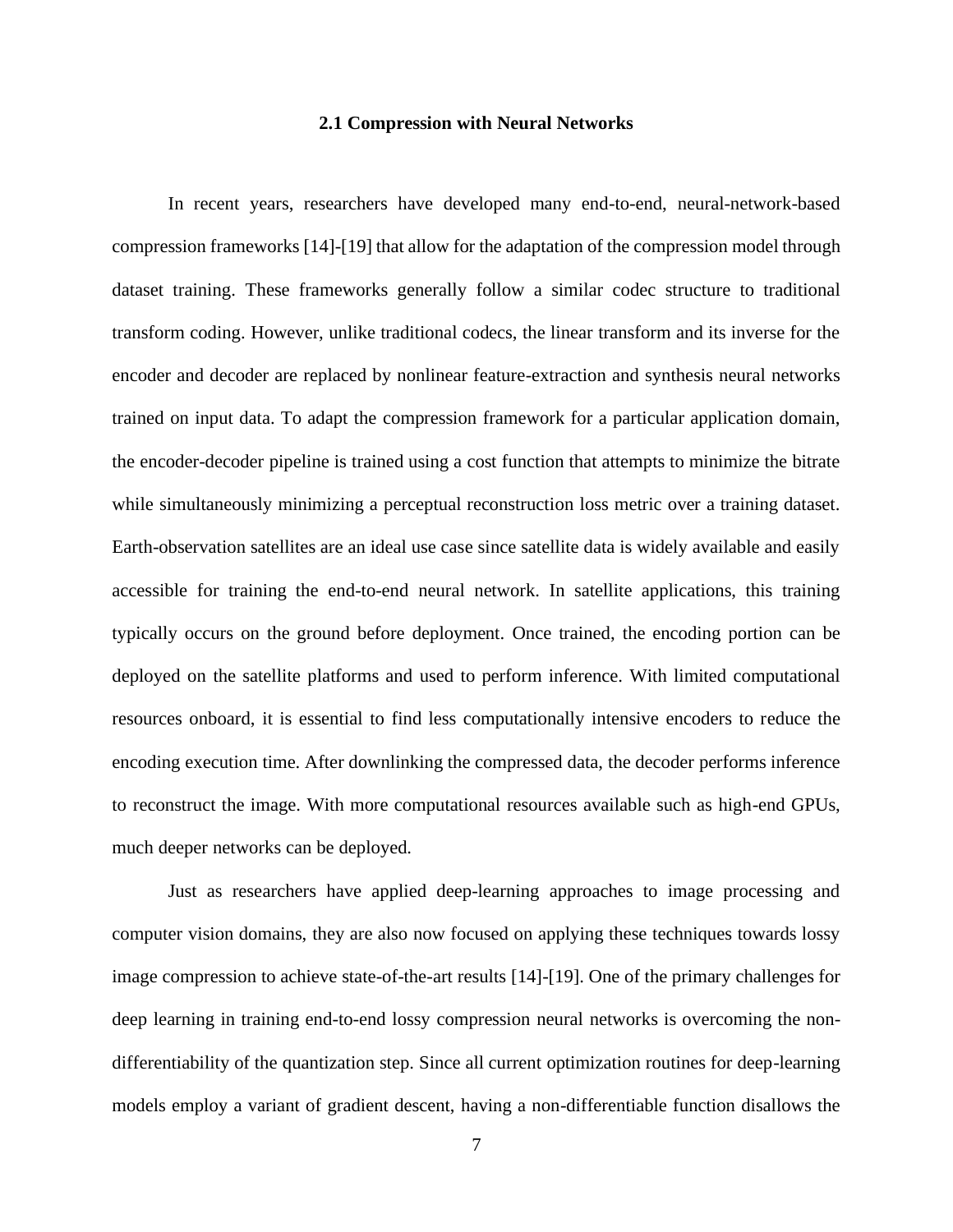use of standard backpropagation techniques. Researchers approach this problem in various ways. In [\[15\],](#page-57-6) the authors employ an autoencoder structure and train on the rate-distortion tradeoff loss function, replacing the derivative of the quantization function with the identity. [\[16\]](#page-57-7) uses a similar codec structure of a nonlinear analysis transform, quantizer, and synthesis transform. However, in the analysis and synthesis transforms, convolutional filters followed by a generalized divisive normalization (GDN) joint nonlinearity are used. To overcome the non-differentiability of quantization during backpropagation, they replace quantization with additive uniform noise. In [\[17\],](#page-57-8) the authors use a pyramidal decomposition for feature extraction and adaptive arithmetic coding with code-length regularization. In training, they use a unique generative adversarial network (GAN) formulation featuring both reconstruction and discriminator loss. Other than CNNs, different neural-network architectures have also been proposed for portions of the encoder and/or decoder, including recurrent neural networks (RNNs) and GANs. The framework of [\[18\]](#page-57-9) uses an encoder, binarizer, and decoder where the encoder and decoder use RNN units for progressively better reconstructions. For extremely low bitrate compression, the authors of [\[19\]](#page-57-2) use the generator network of a GAN as the decoder. With a standard convolutional encoder and quantizer, they train the full encoder-decoder pipeline by constraining the typical GAN optimization objective with both the reconstruction loss and the entropy of the encoded bitstream.

For this paper, in CNN-JPEG, we employ the architecture described in [\[14\]](#page-57-1) but modify and tune the training scheme for satellite imagery to account for observed training instabilities. The rationale for this architecture selection is that the complexity of the encoder was the smallest among the surveyed architectures. The encoder complexity generally scales with respect to execution time and memory footprint, and therefore, lower complexity designs are more feasible for deployment on embedded computers. [Table 1](#page-17-0) compares the approximate number of parameters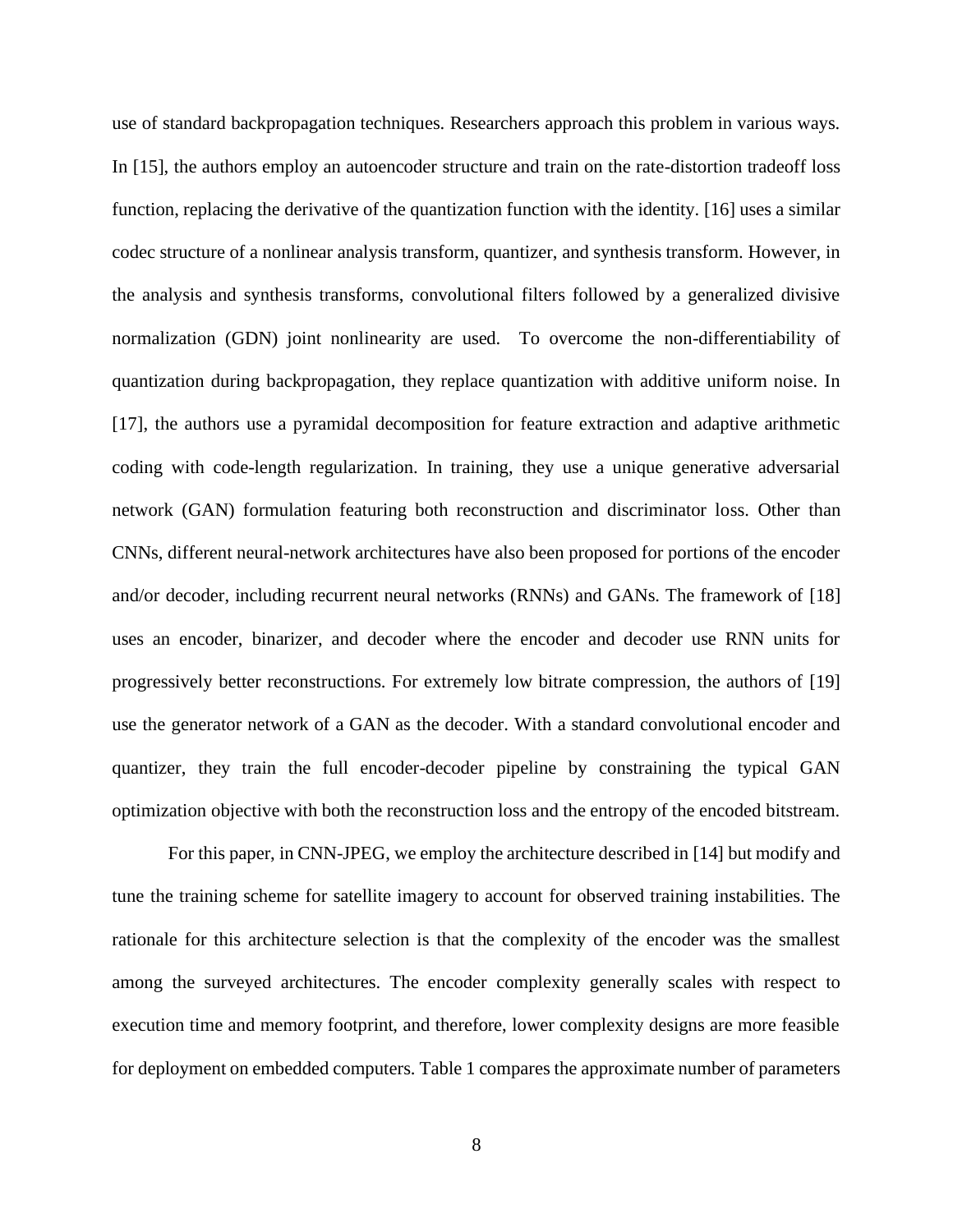in the encoders for each of the surveyed methods. For the architecture in [\[14\],](#page-57-1) the encoder, denoted ComCNN, is a 3-layer CNN that learns a compact image representation that is half the size of the original image. The compact representation is then encoded with a standard compression codec, allowing developers to incorporate any suitable lossy compression codec for their requirements. However, for this research, we employed JPEG to facilitate development due to its native integration in the TensorFlow API. Upon decoding the compact representation learned from ComCNN, the resulting image is upsampled to the original size and passed through the decoder, denoted RecCNN. Implemented with a 20-layer CNN, RecCNN reconstructs the original image by learning a residual image and adding it to the upsampled image. An alternating training scheme is employed: the decoder is first trained over an epoch of the training set with fixed encoder weights; subsequently, the encoder is trained over the same epoch with fixed decoder weights. To overcome the non-differentiability in quantization, the compression codec is removed from the pipeline in training the encoder [\[14\].](#page-57-1)

| Paper                  | <b>Approx.</b> Number of<br><b>Parameters</b> |
|------------------------|-----------------------------------------------|
| Tao et. al. [14]       | 40320                                         |
| Theis et. al. $[15]$   | 1368768                                       |
| Ballé et al. [16]      | 19150081                                      |
| Rippel et al. [17]     | $269136^2$                                    |
| Toderici et. al. [18]  | 3688128                                       |
| Agustsson et. al. [19] | 5551380 <sup>3</sup>                          |

<span id="page-17-0"></span>**Table 1: Approximate Number of Parameters in Encoder Network for Color Images**

<sup>1</sup> Assuming 192 filters for color version

<sup>&</sup>lt;sup>2</sup> Assume 6 scales with  $c_i = 64$  and C=64

<sup>&</sup>lt;sup>3</sup> Assume  $C = 4$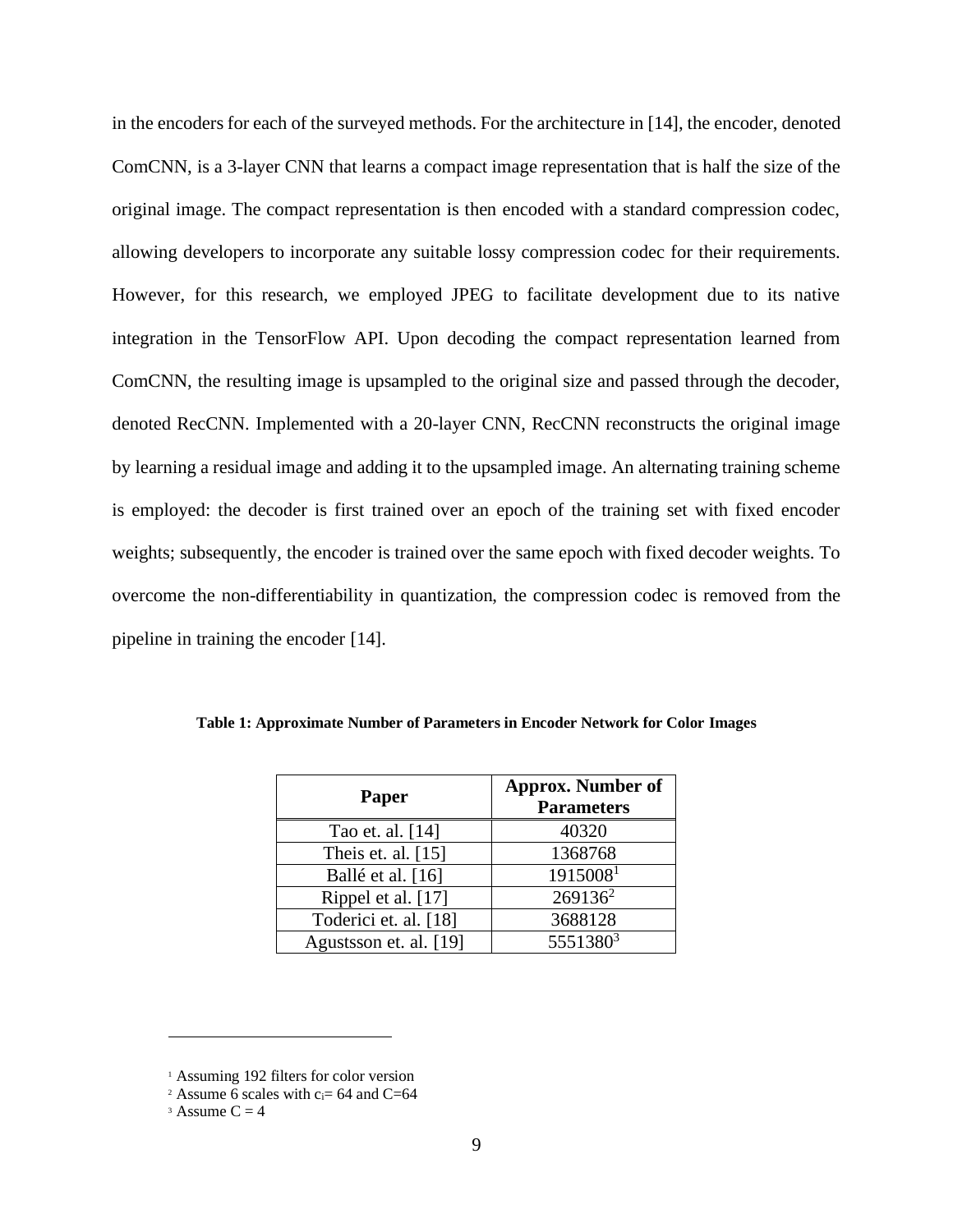#### <span id="page-18-0"></span>**2.1.1 TensorFlow Lite**

TensorFlow Lite<sup>4</sup> is an open-source framework for performing on-device inference of deep-learning models applicable for a range of embedded systems. Currently, the framework contains only a subset of the operations in TensorFlow, most notably 2D convolution and matrix operations. Due to ComCNN's simplicity, developers can port the architecture to a TensorFlow Lite model file. To accelerate inference time on ARM processors, TensorFlow Lite exercises the NEON single-instruction-multiple-data (SIMD) architecture in ARM processors. The NSF SHREC Center at the University of Pittsburgh recently examined image classification with CNNs on their CSP platform using TensorFlow Lite. More specifically, they examined CNN architectures designed for mobile applications, including MobileNetV1, MobileNetV2, Inception-ResNetV2, and NASNet Mobile, which were pre-trained on ImageNet [\[23\].](#page-57-10)

#### <span id="page-18-1"></span>**2.1.2 Hardware Acceleration with FPGAs**

Onboard inference of CNNs is computationally expensive for space platforms. Due to advances in space computers that incorporate state-of-the-art Xilinx devices, developers can use commonly available development boards as facsimiles that represent flight hardware. Many new avionics systems include hybrid SoCs with FPGAs, allowing for hardware acceleration of CNN inference. Examples include the Zynq-7020 on CSP [\[4\],](#page-56-4) the Zynq-7030 or Zynq-7045 on SSP (and many others referenced in [\[3\]\)](#page-56-3), and the Zynq-MPSoC on SpaceCube v3.0 [\[5\].](#page-56-5) However, designing a custom hardware/software stack using low-level hardware description languages (HDLs) and

<sup>4</sup> https://www.tensorflow.org/lite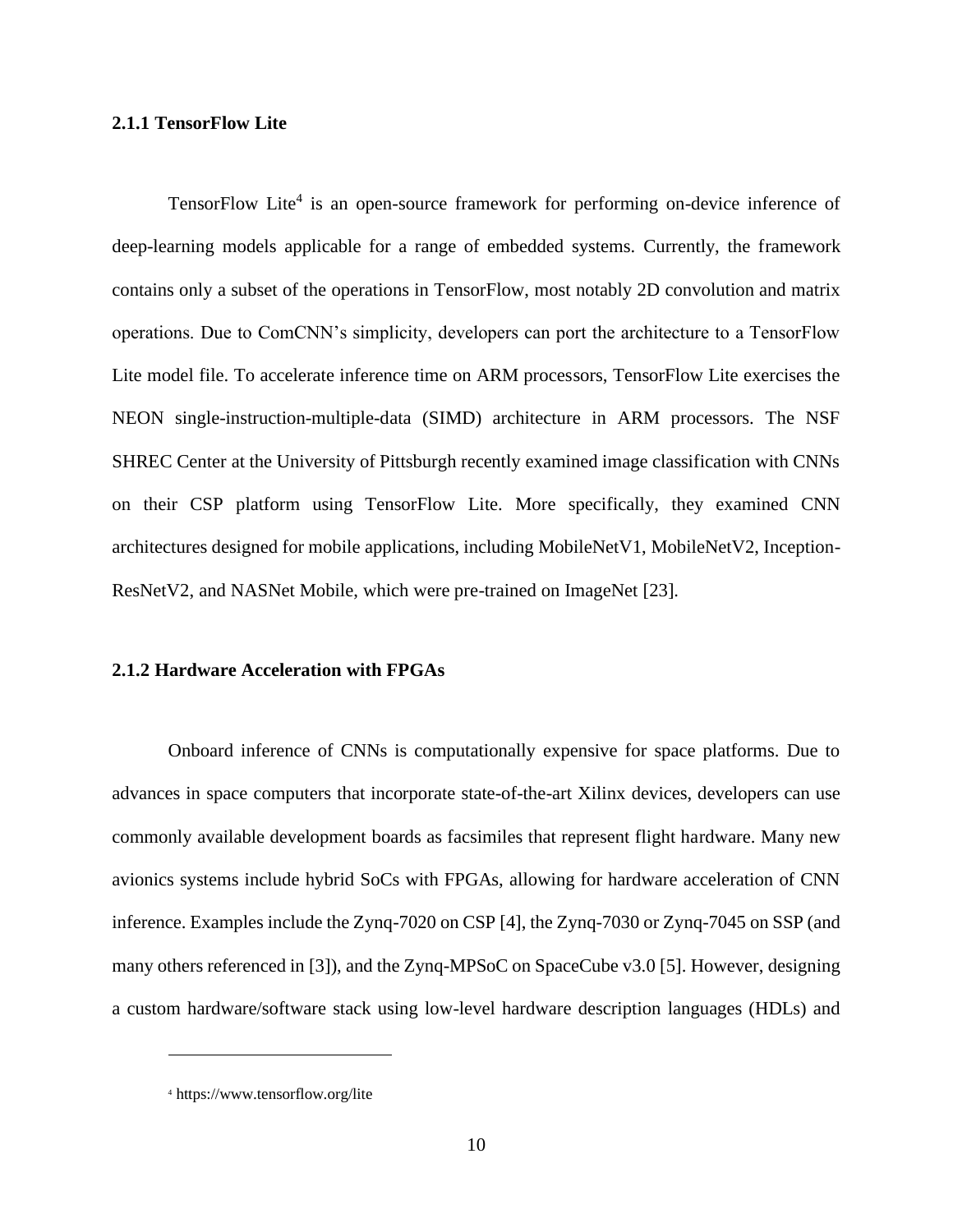Linux driver development can be time consuming and non-trivial. To help alleviate this complexity and simultaneously increase productivity, Xilinx SDSoC is an integrated development environment for software-defined SoCs available for Xilinx SoCs, which can be used for rapid prototyping and development. The SDSoC design-flow abstracts many of the low-level complexities associated with developing for hybrid SoCs. As a result, developers can program their applications in C++ using compiler directives for high-level synthesis. Moreover, SDSoC allows for full-stack application development: developers can perform hardware/software partitioning by defining which functions will be accelerated on the FPGA and which will be executed directly in software on the ARM processor, with all CPU-FPGA interactions inferred.

#### **2.2 Adaptive Compression**

<span id="page-19-0"></span>JPEG applies a discrete cosine transformation (DCT) on 8×8 blocks, quantizes coefficients with quantization tables tuned to a specific JPEG QF, and finally entropy encodes the quantized coefficients [\[20\].](#page-57-3) In our FPD-JPEG adaptive compression method, to dynamically adjust ratedistortion based upon feature content, the JPEG QF is modified according to a linear relationship with feature-point count. By adjusting the QF, we modify the quantization matrix used during encoding, allowing for increased or decreased compression at the cost of greater or lesser quantization. A low QF attempts to adjust the quantization matrix such that the high-frequency DCT components are diminished. In contrast, a high QF limits the quantization in the highfrequency DCT components, allowing for better image reconstructions.

The feature detector used in our experiments is Oriented FAST and Rotated BRIEF (ORB) [\[24\].](#page-57-11) ORB is commonly included in OpenCV [\[25\]](#page-57-12) as the primary feature-point detection algorithm.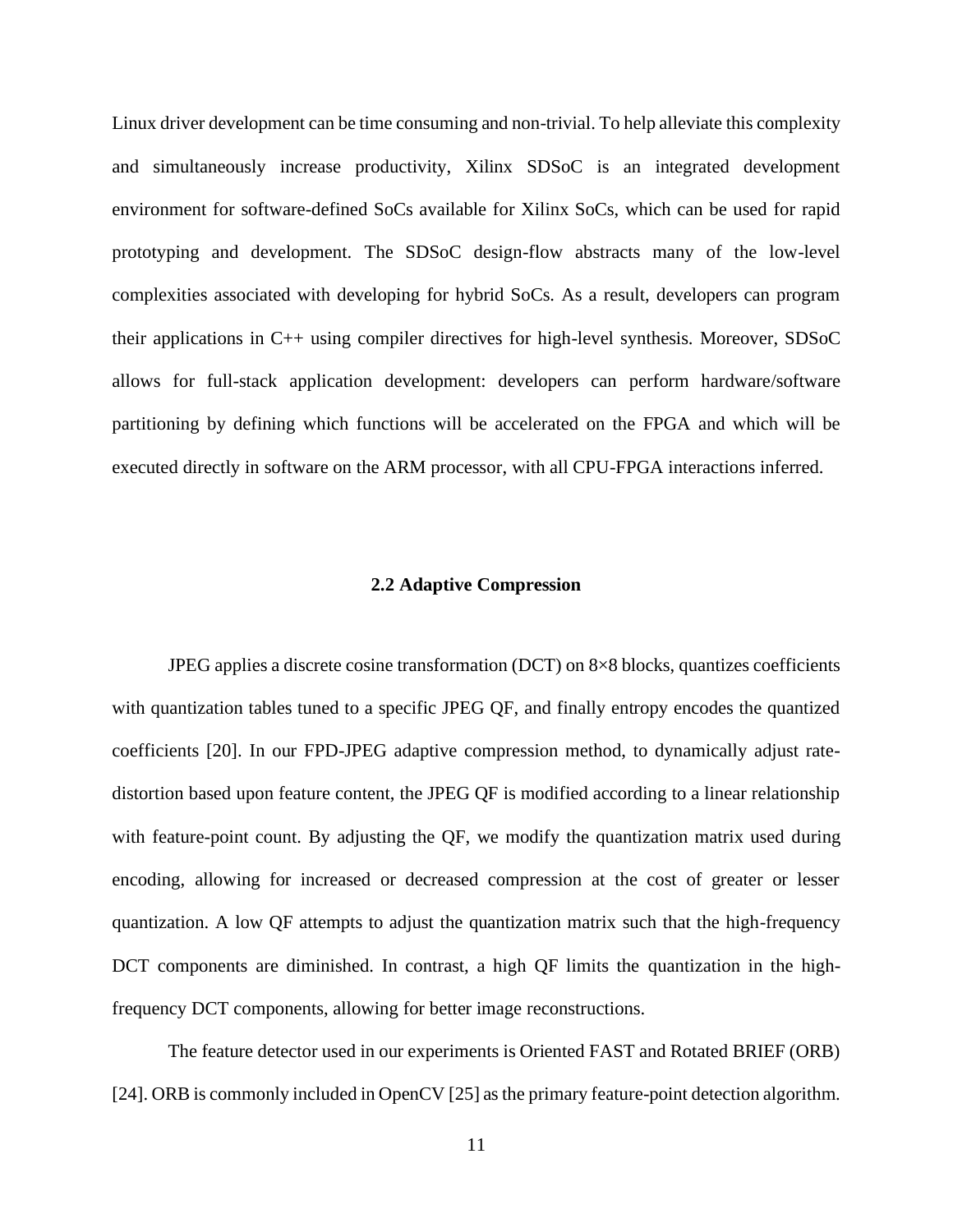This algorithm is frequently selected due to accessibility since other competitive alternatives, such as SIFT and SURF, are not open-source and readily available.

The image-processing community has invested significant research into optimizing the quantization table in the JPEG encoder, just as FPD-JPEG attempts to do on a per-image basis. Soon after the release of the JPEG standard, the authors of [\[26\]](#page-57-13) developed the image-dependent perceptual method, where the quantization matrix is estimated for an image that yields minimum bitrate for a given total perceptual error. As JPEG gained popularity, various optimization and search methodologies were also explored. [\[27\]](#page-58-0) applies a recursive algorithm that seeks to optimize the quantization table by trading off the bitrate and PSNR metric. A similar approach optimizes the quantization tables using rate-SSIM graphs instead of rate-PSNR through simulated annealing [\[28\].](#page-58-1) Designed for one specific set of images, [\[29\]](#page-58-2) uses an evolutionary algorithm to find specialized quantization matrices for JPEG compression of IRIS images, which lead to lower mean-square error (MSE) rates while reducing the amount of data to store. Most recently, [\[30\]](#page-58-3) proposes a modification to the quantization table to improve PSNR at the same compression ratio by preserving more of the low-frequency DCT amplitude values.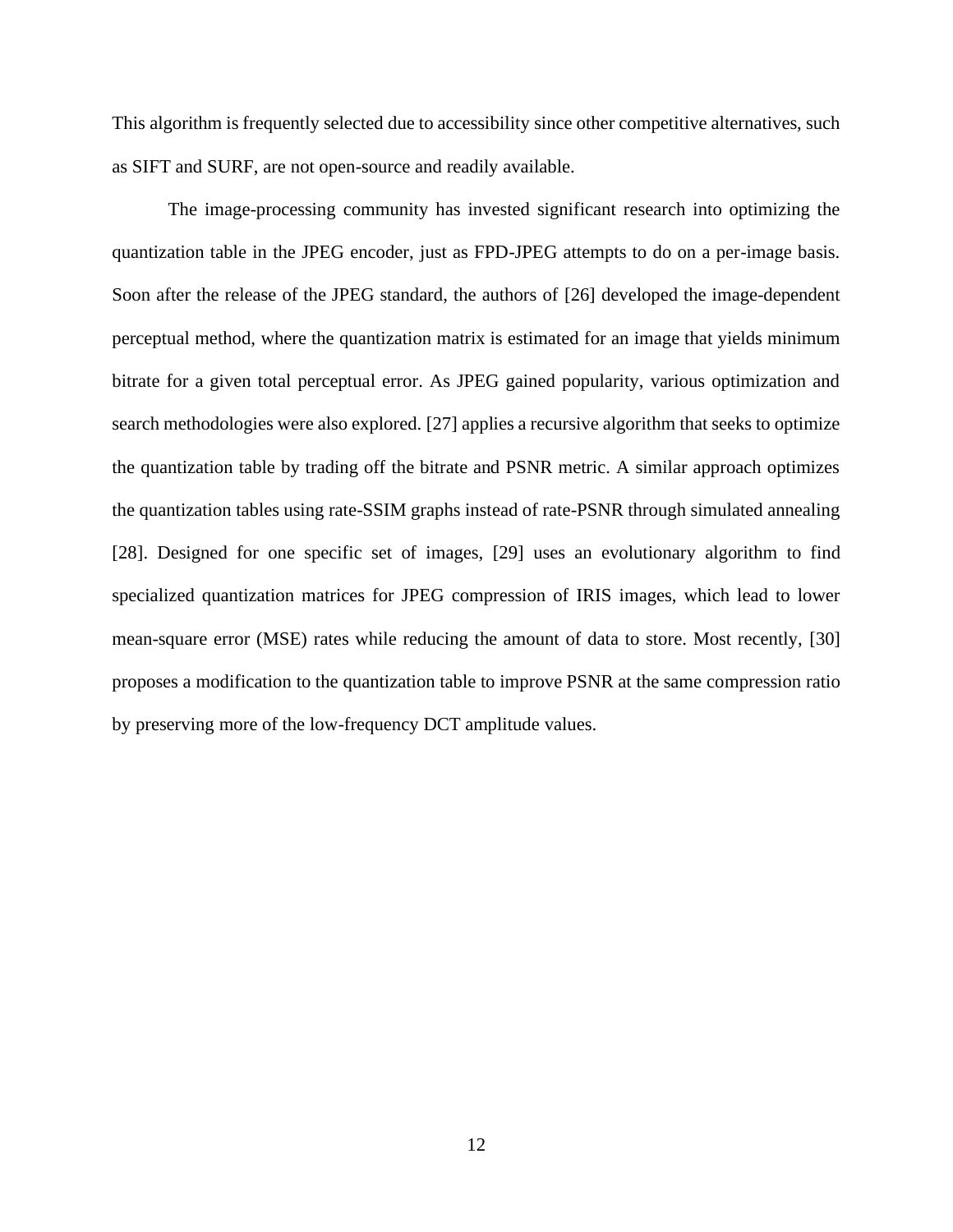#### **3.0 Approach**

<span id="page-21-0"></span>This section describes the implementation of two compression techniques, CNN-JPEG and FPD-JPEG, for use on satellite processors. These two methods address approaches developers can exercise to supplement JPEG with other algorithms to improve compression ratio performance by adapting to the input satellite imagery. Designers can employ CNN-JPEG in missions where a sufficient amount of training data is available in order to achieve significant compression ratio gains. FPD-JPEG is easily extensible to the standard JPEG codec, essentially performing an automatic tuning of the QF based on the feature content of different images. Therefore, instead of manually tuning the QF for each image for acceptable reconstruction fidelity, FPD-JPEG can perform this functionality onboard automatically by adapting to individual input images. It is important to highlight that these methods are not restricted to JPEG alone. Rather, they can also be readily adapted to other recognized lossy compression codecs, including JPEG-2000 and BPG<sup>5</sup>. For CNN-JPEG, it is straightforward to replace JPEG with JPEG-2000 or BPG. To extend FPD-JPEG to other methods, one can instead tune the compression ratio parameter in JPEG-2000 or the quantizer parameter in BPG.

<sup>5</sup> https://bellard.org/bpg/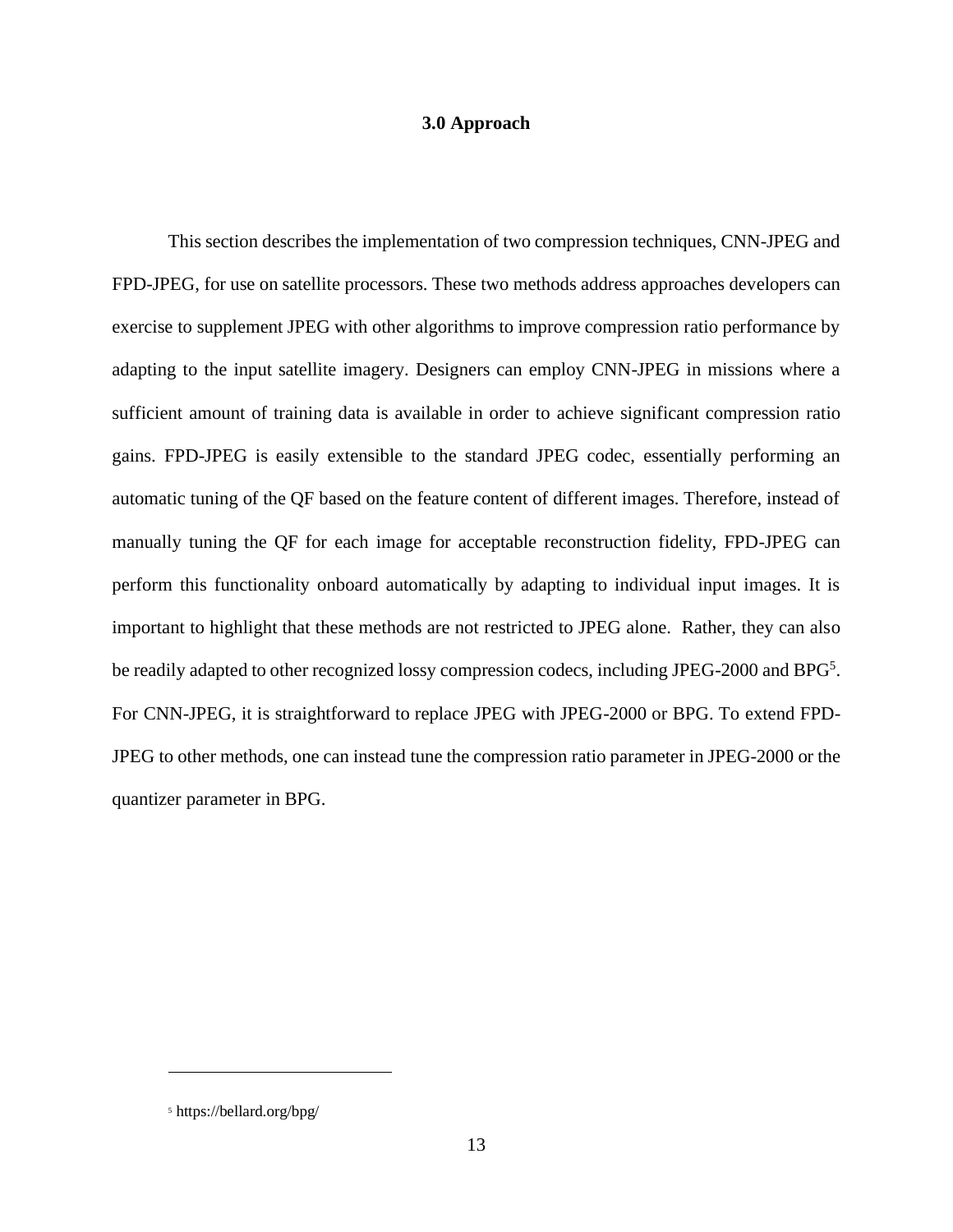#### **3.1 Compression with CNN-JPEG**

<span id="page-22-0"></span>As mentioned previously, CNN-JPEG follows the same neural-network architecture employed in [\[14\].](#page-57-1) This design features a 3-layer encoder followed by JPEG compression and 20 layer decoder. In our experiments, a JPEG QF of 50 was used. The neural-network architecture was implemented and trained in the TensorFlow framework with the JPEG encoder. To define the network in TensorFlow, two subgraphs were constructed: one to train the encoder, and one to train the decoder.

The subgraph to train the encoder features: (1) the encoder network, (2) bicubic interpolation, and (3) the decoder network. During training on this subgraph, the backward pass only updates the encoder weights. The subgraph to train the decoder features: (1) the encoder, (2) the JPEG codec, (3) bicubic interpolation, and (4) the decoder network. During training on this subgraph, the backward pass only updates the decoder weights. As with the original method, an alternating training scheme is employed, first updating the weights of the decoder over one epoch using the subgraph dedicated to training the decoder, then updating the weights of the encoder over the same epoch using the subgraph dedicated to training the decoder. After training one subgraph, the resulting updated weights for the encoder or decoder network are shared between the subgraphs.

In deep learning, hyperparameters are user-defined, high-level parameters, such as the learning rate and batch size, which the user tunes to improve model accuracy and training efficiency. To train a deep-learning model, an objective or loss function is minimized by adjusting the weights of the model typically using some form of gradient descent. With the hyperparameters and loss functions defined in [\[14\],](#page-57-1) significant instabilities during training were observed on the training dataset comprised of satellite images. These instabilities resulted in poor reconstructions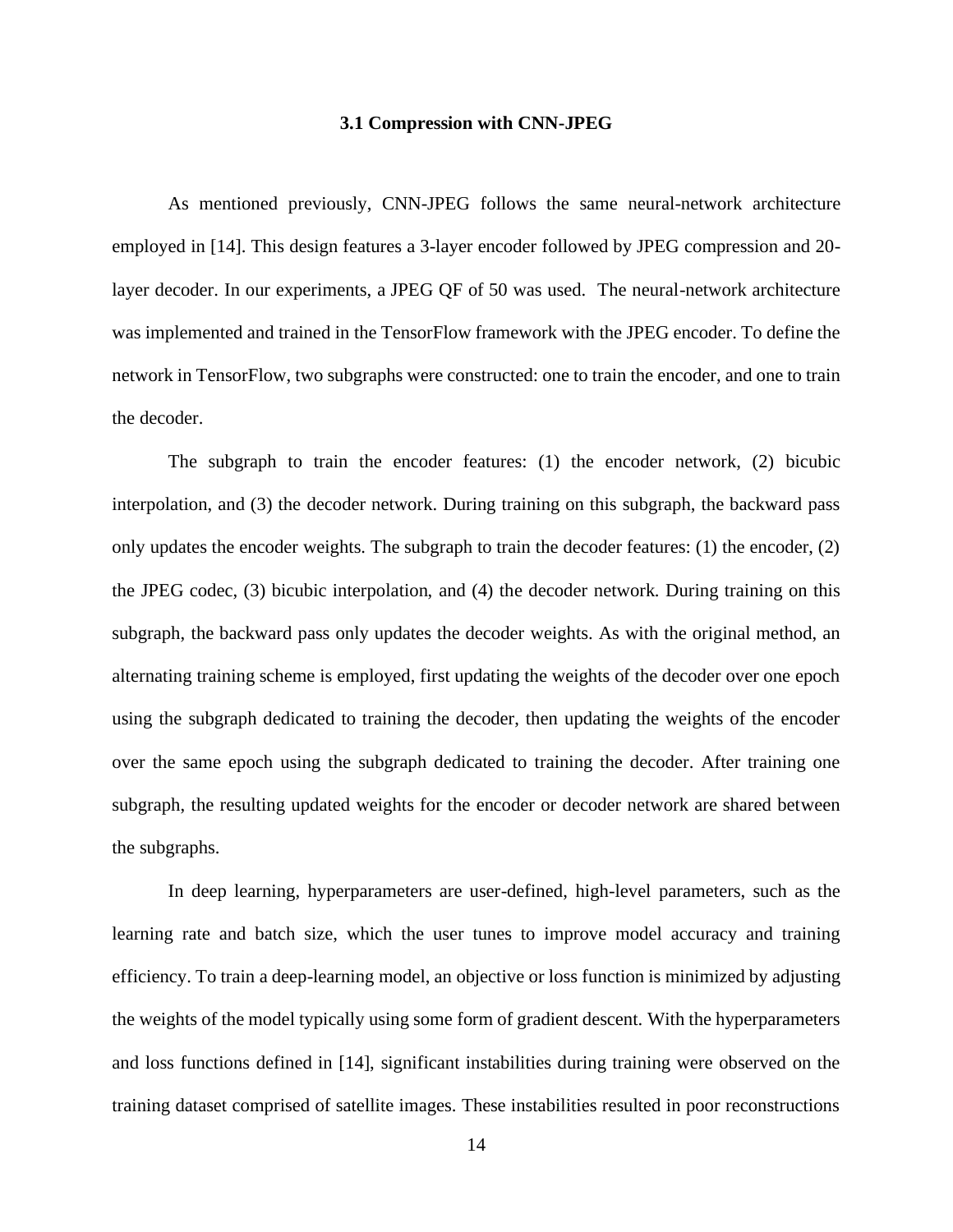that often had random green and yellow discolorations and spikes in intensity at various locations in the image. [Figure 1](#page-23-0) and [Figure 2](#page-23-1) show examples of these observed instabilities in the output reconstruction and the compact image representation, respectively. While the output reconstructions exhibit only a few random discolorations, the compact representations display extreme instabilities with spikes in intensity throughout the whole image. With a significant amount of random discolorations, the entropy of the compact representation is high, which increases the file size of the resulting JPEG image and results in a limited compression ratio.



**Figure 1: Observed Instabilities in Output Reconstruction**

<span id="page-23-1"></span><span id="page-23-0"></span>

**Figure 2: Observed Instabilities in Compact Representation**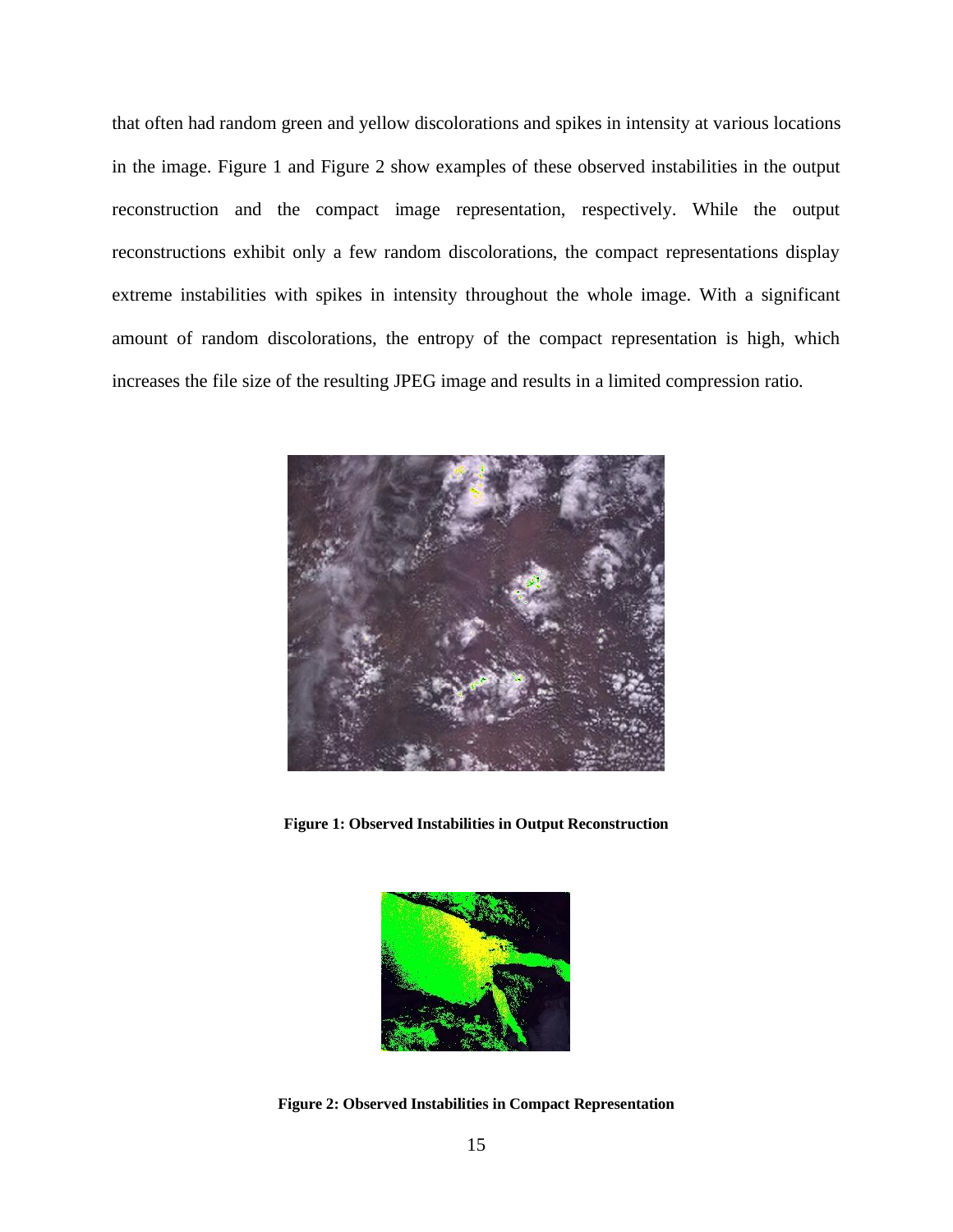Therefore, modifications were made to the training process in order to stabilize the training of the model and improve the reconstructions. Adopting the notation from [\[14\],](#page-57-1) the CNN- JPEG encoder cost function was defined by the MSE between the reconstruction from the encoder subgraph and the original input image:

$$
L_1(\theta_1) = \frac{1}{2N} \sum_{k=1}^{N} \left\| Re \left( \hat{\theta}_2, Cr(\theta_1, x_k) \right) - x_k \right\|^2 \tag{3-1}
$$

where Cr(⋅) indicates inference of the encoder network with variable weights  $\theta_1$ , Re(⋅) indicates the inference of the decoder network including bicubic interpolation with fixed weights  $\hat{\theta}_2$ ,  $x_k$ refers to the original input images, and N is the batch size. For the decoder, the cost function was likewise the MSE of the decoder subgraph:

$$
L_2(\theta_2) = \frac{1}{2N} \sum_{k=1}^{N} \left\| Re \left( \theta_2, Co \left( Cr(\hat{\theta}_1, x_k) \right) \right) - x_k \right\|^2 \tag{3-2}
$$

where Co(∙) indicates the JPEG compression codec. Unlike Eq. 3-1, the encoder network's weights  $\hat{\theta}_1$  are fixed and the decoder network weights  $\theta_2$  are variable. In the original paper, this loss function was defined in terms of the mean-square error of residual terms. Though similar, better results were observed when defining the loss function as in Eq. 3-2.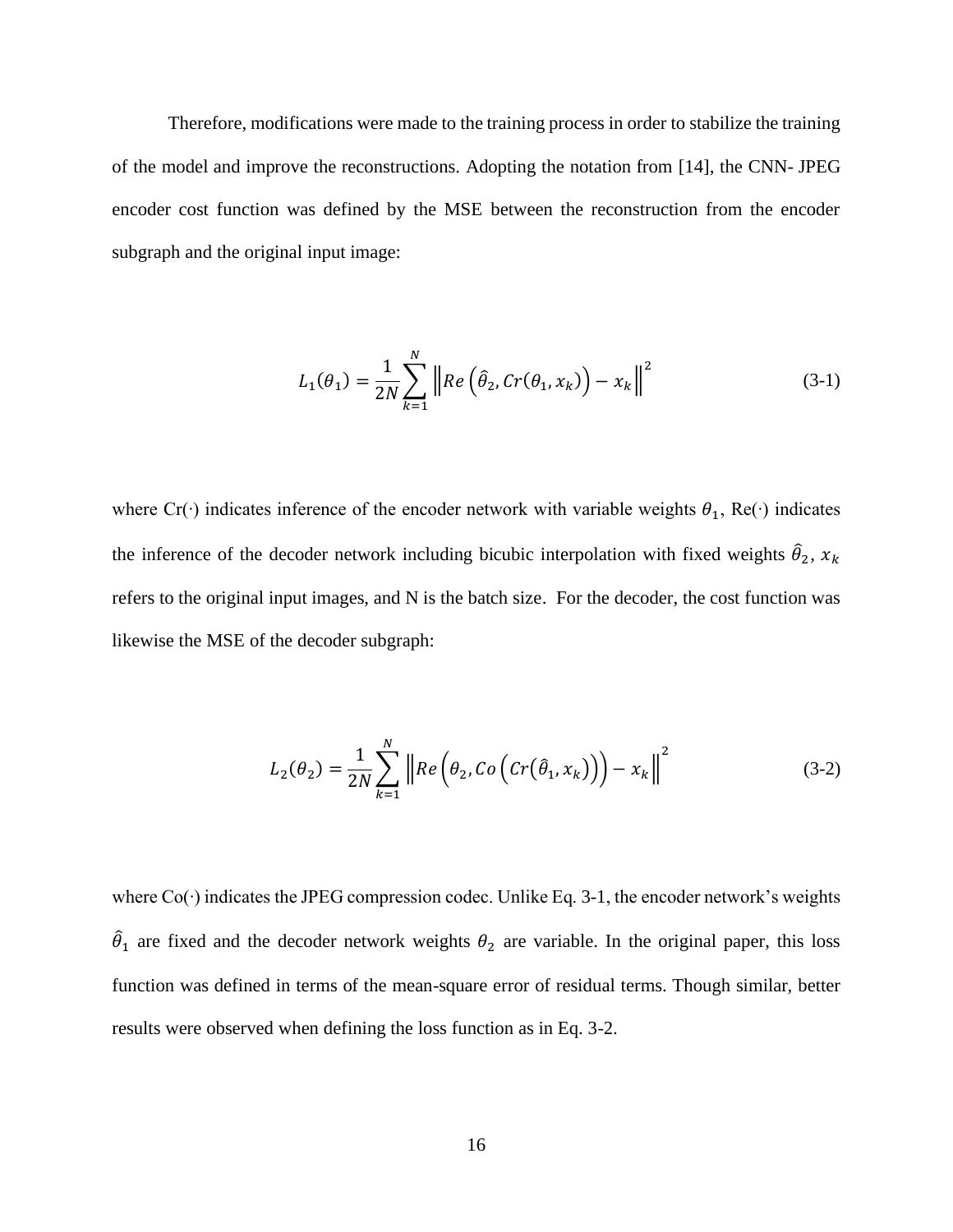The encoder and decoder were trained on  $\sim$ 200,000 40 $\times$ 40 image patches randomly selected from the STP-H5-CSP dataset supplemented with a subset of the Berkeley dataset [\[31\].](#page-58-4) The STP-H5-CSP dataset consists of 489×410, 8-bit satellite images, while the Berkeley dataset consists of 8-bit natural images of random size typically in the range of  $512\times512$ . During initial experiments, the training was only performed with a subset of the STP-H5-CSP dataset. It was observed that the compression model performed well on the training subset of images, but it did not generalize well to the entire test dataset. On 28 test images, CNN-JPEG exhibited a 2.66 % increase in average PSNR and 6.20% increase in average SSIM over standard JPEG.

While CNN-JPEG performed well on images with few features (i.e. large portions of the image were land and/or water), it failed to reconstruct images with high-frequency features and structures not readily present in the training dataset. [Figure 3](#page-26-0) displays two examples exemplifying this model's poor generalization to the test set. In the top image, structures such as the ISS solar panels that are infrequently present in training dataset exhibit poor visual quality in reconstruction, and in the bottom image, the finer, high-frequency structures of the clouds are blurred. Therefore, the compression model was augmented with the Berkeley dataset to learn a larger space of image structures to generalize more accurately to the test dataset. In doing so, CNN-JPEG exhibited a much larger 23.5% increase in average PSNR and 33.5% increase in average SSIM over standard JPEG.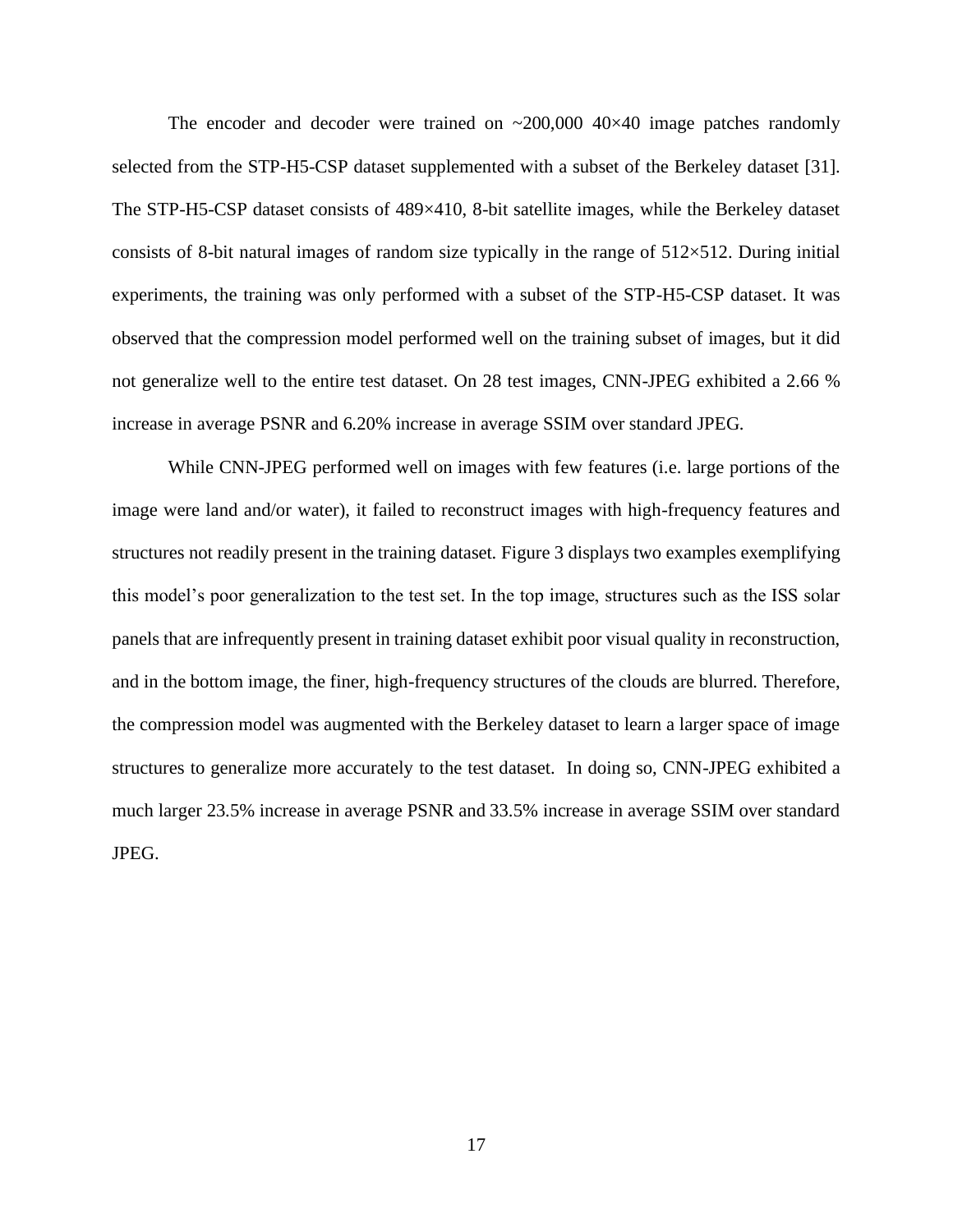<span id="page-26-0"></span>

**Figure 3: Reconstructed Images Exemplifying Poor Generalization to Test Set**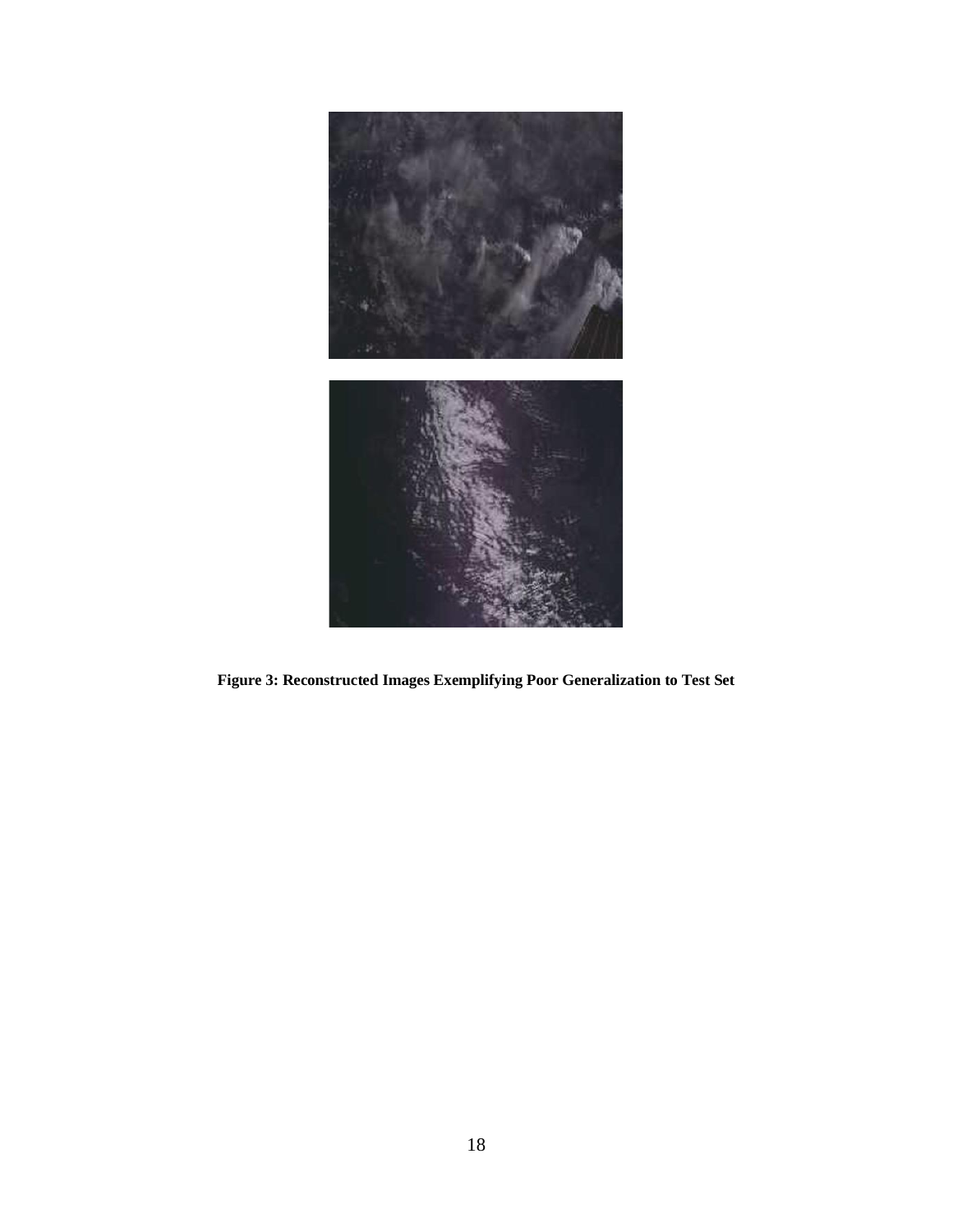Adam [\[32\]](#page-58-5) is a general-purpose, state-of-the-art optimization algorithm based on gradient descent designed for training deep neural networks, adapting the learning rate for each individual trainable parameter in the model. For this design, two separate Adam optimizers were incorporated, both with parameters  $\alpha$ =0.001,  $\beta_1$ =0.9,  $\beta_2$ =0.999, and  $\epsilon$ =10<sup>-8</sup>, and were defined for training the encoder and decoder. Unlike [\[14\],](#page-57-1) the learning rates for the both Adam optimizers were not exponentially decayed but were fixed at 0.001, since slow convergence was observed in using decay. Additionally, we performed regularization through weight decay on both the encoder and decoder weights to stabilize training and avoid exploding gradients. This process is significant because these exploding gradients prevent convergence of the compression model and hinder reconstruction accuracy. In our experiments, the weight decays were 0.0005 for the encoder and 0.005 for the decoder.

To evaluate the compression performance of the trained model, the test images were passed through CNN-JPEG and compared with standard JPEG compression in terms of PSNR and SSIM. In the standard JPEG implementation, the JPEG QF was adjusted to achieve the same compressed file size as the trained CNN-JPEG model.

The execution time of the encoder was measured using a software timer on the ZedBoard (featuring the Zynq-7020) and ZCU102 (featuring the Zynq-MPSoC, ZU9EG) development boards, which act as facsimiles to the CSP and SpaceCube v3.0. To execute the model on the development boards, the trained encoder network weights were frozen on a standard development workstation and exported to a TensorFlow Lite model via the TensorFlow Python API. The saved model and test images were first imported using the TensorFlow Lite C++ API compiled for the ARM Cortex-A9 processors of the Zynq-7020 and the ARM Cortex-A53 processors of the Zynq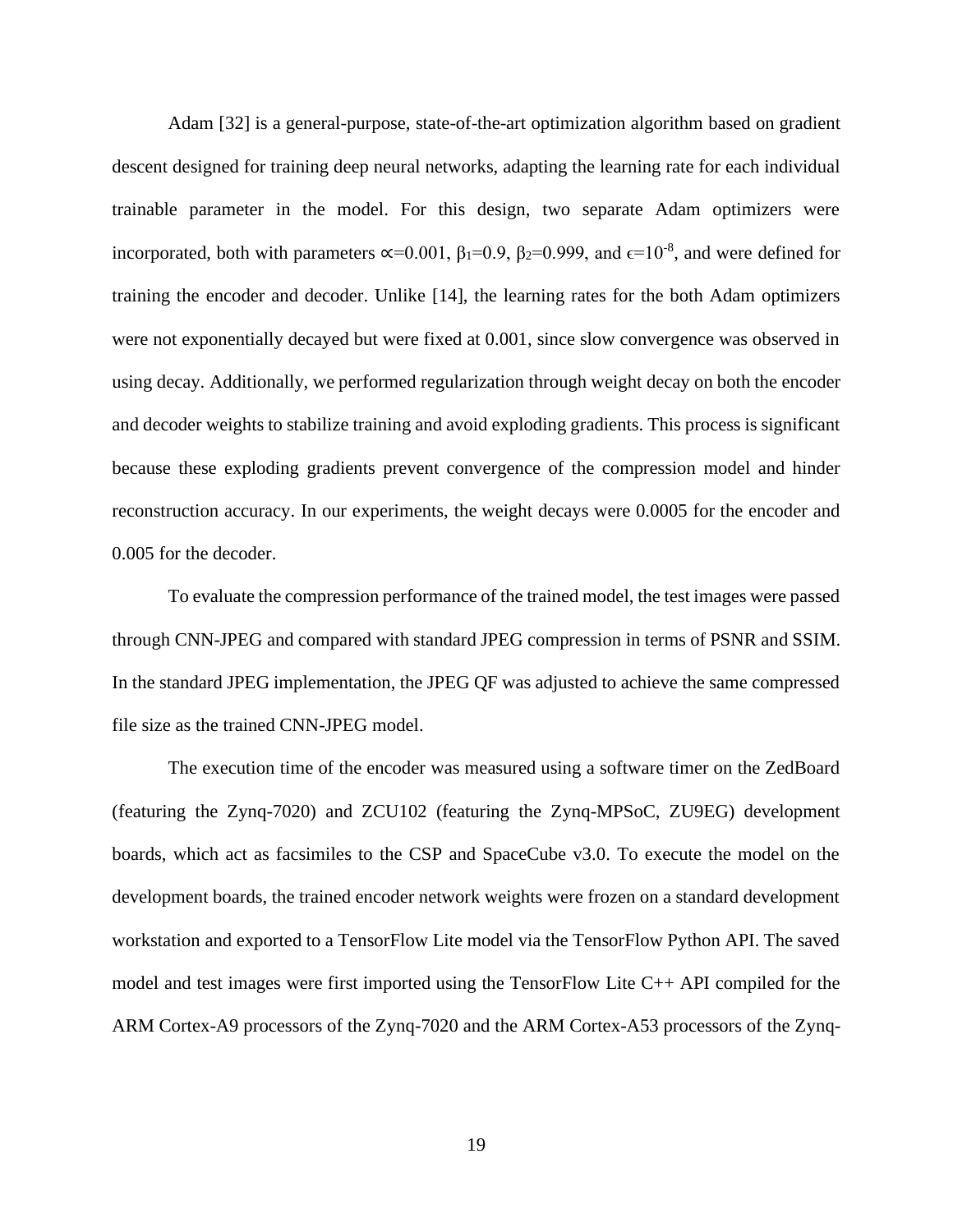MPSoC. Subsequently, inference was performed by invoking the TensorFlow Lite Interpreter, resulting in the compressed JPEG output file.

To decrease the execution time of the encoder, the computations in the 3-layer CNN were hardware-accelerated using the FPGA resources of the Zynq-7020 using a similar implementation to [\[33\].](#page-58-6) Using Xilinx SDSoC 2018.3, a hardware implementation of 2D convolution was synthesized, employing a streaming architecture where an image is streamed through the convolutional accelerator. To rapidly implement this streaming architecture, SDSoC infers multiple direct-memory access (DMA) cores with corresponding Linux device drivers, which handle the transfers of image data to and from external DDR memory. Within a single streaming convolutional unit, the  $3\times3$  kernel multiplications with the input image occur in parallel as the image is streamed. The results of the multiplications are then summed through an adder tree to obtain the resulting pixel. [Figure 4](#page-28-0) depicts a high-level block diagram of the streaming architecture from [\[33\].](#page-58-6) For the Zynq-7020, the accelerator features a  $2\times 2$  grid of convolution units [\(Figure 5\)](#page-29-1), performing four convolutions in parallel. With more FPGA resources on the Zynq-MPSoC, the convolutional grid was increased to 8×4.

<span id="page-28-0"></span>

**Figure 4: SDSoC-Generated Streaming Architecture [\[33\]](#page-58-6)**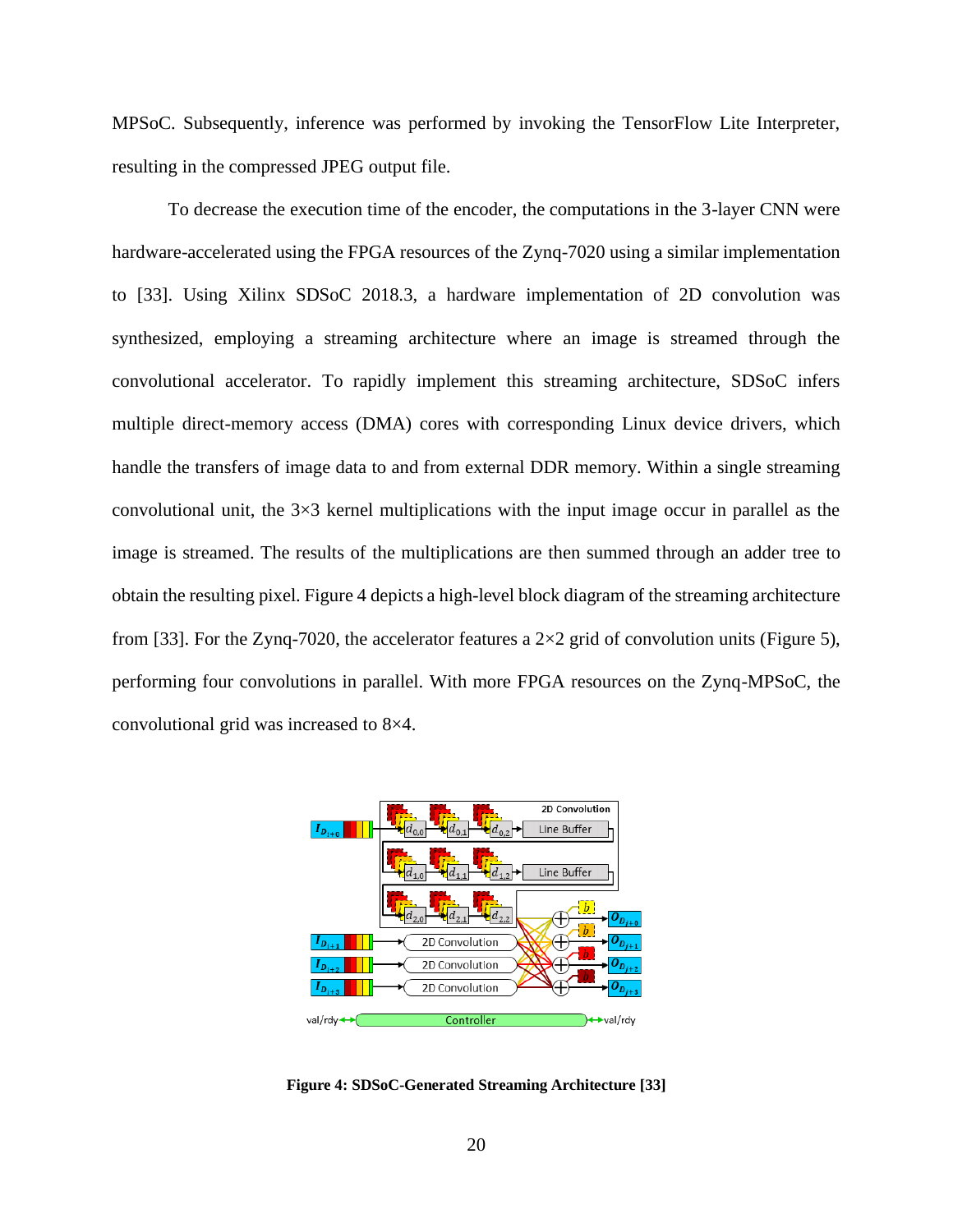

**Figure 5: 2×2 Grid of Convolution Units [\[33\]](#page-58-6)**

#### **3.2 Compression with FPD-JPEG**

<span id="page-29-1"></span><span id="page-29-0"></span>In FPD-JPEG, the JPEG QF is adjusted based on feature-point count derived from the OpenCV implementation of ORB [\[25\].](#page-57-12) The hyperparameters of the ORB algorithm were first tuned to the STP-H5-CSP dataset. Specifically, for dark, featureless images, the threshold for the FAST algorithm incorporated in ORB was adjusted to ensure no features were detected. This adjustment is significant because the images on STP-H5 are collected on timed intervals and include many images taken when the ISS is over a night-covered area resulting in nearly all black pictures. In our experiments, the FAST threshold was set to 9. A maximum of 10,000 features were allowed to be detected. Once the feature points were detected, the JPEG QF was adjusted according to the linear relationship:

$$
quality factor = 20(\frac{\text{\# of keypoints}}{10000}) + 70
$$
\n(3-3)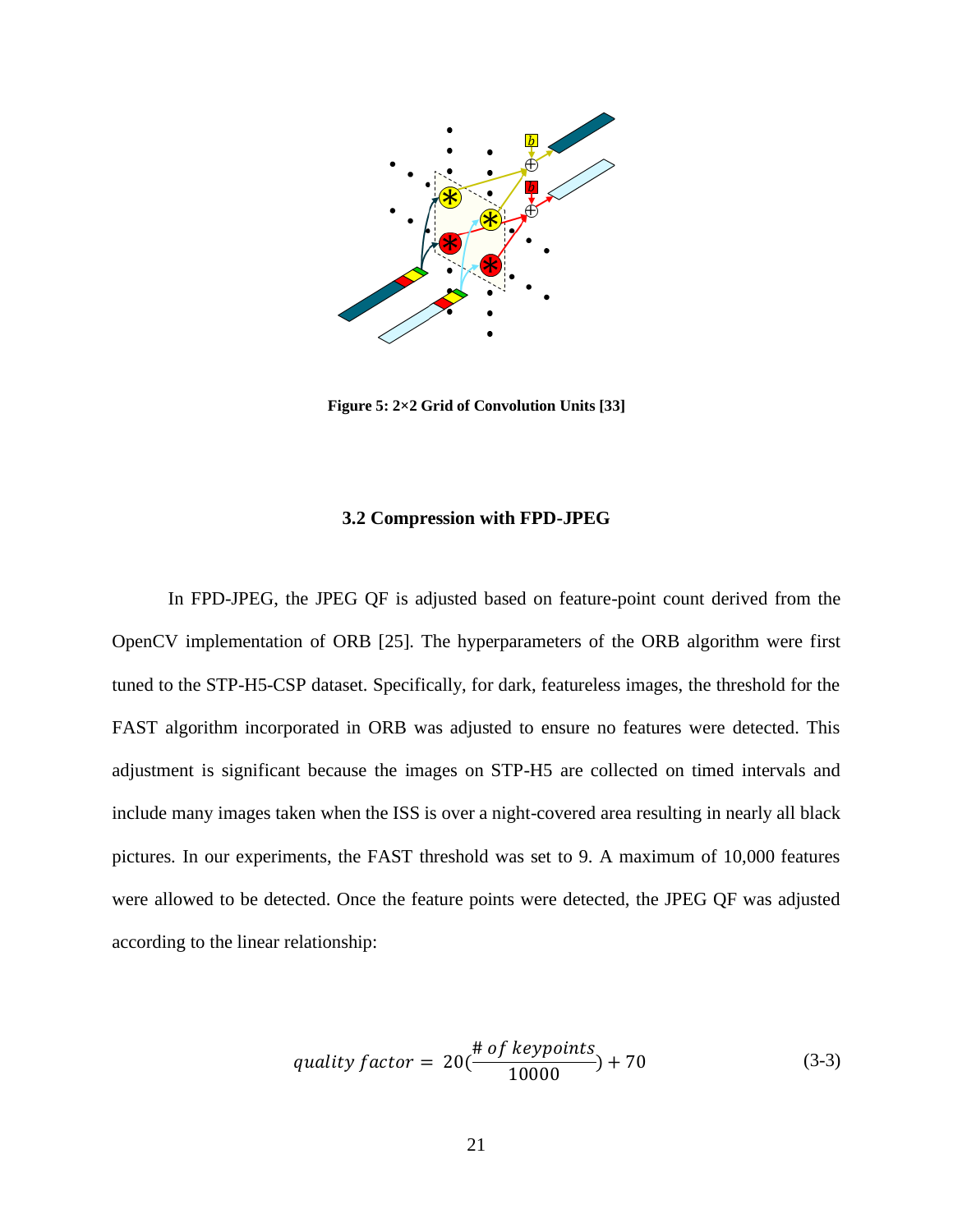From this equation, the minimum QF is 70, whereas the maximum QF is 90 since the maximum number of features that can be detected is 10,000. For comparison, 36 representative images from the STP-H5-CSP dataset were compressed with FPD-JPEG and JPEG with static QFs of 70, 80, and 90. The average PSNR/SSIM and combined data size over the batch of images were compared between the FPD-JPEG and the static methods.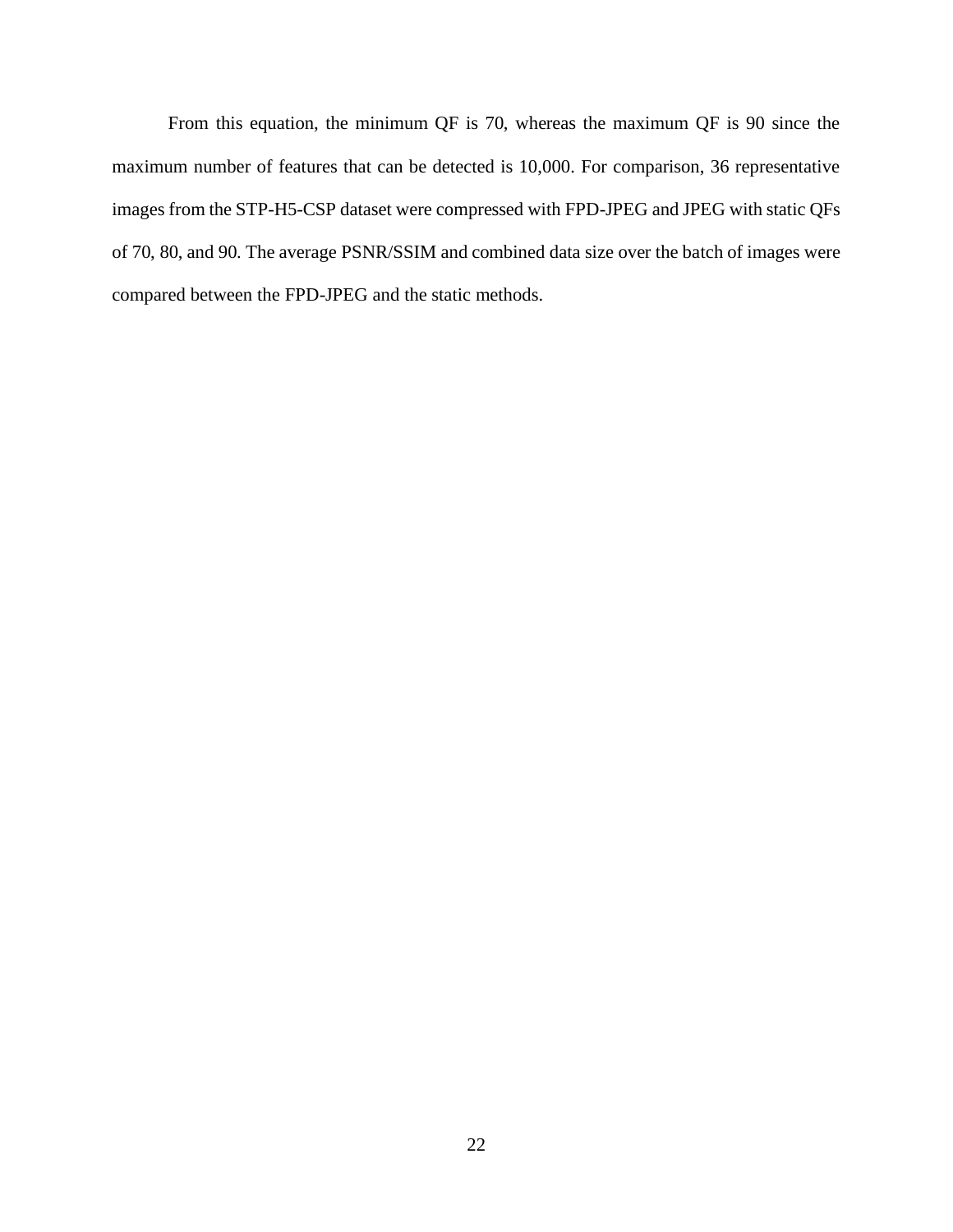#### **4.0 Results**

<span id="page-31-1"></span><span id="page-31-0"></span>This section provides a discussion of the two different methods proposed in this paper. Both techniques are compared to the original JPEG standard.

#### **4.1 CNN-JPEG Compression**

[Figure 6](#page-31-2) provides a PSNR comparison between CNN-JPEG and JPEG on a test dataset of 50 STP-H5-CSP images, while [Figure 7](#page-32-0) displays the same comparison with SSIM. On average, CNN-JPEG shows a 23.5% improved PSNR and 33.5% improved SSIM compared to JPEG images compressed to the same bitrate, measured in bits per pixel (bpp).



<span id="page-31-2"></span>**Figure 6: PSNR vs. Bitrate**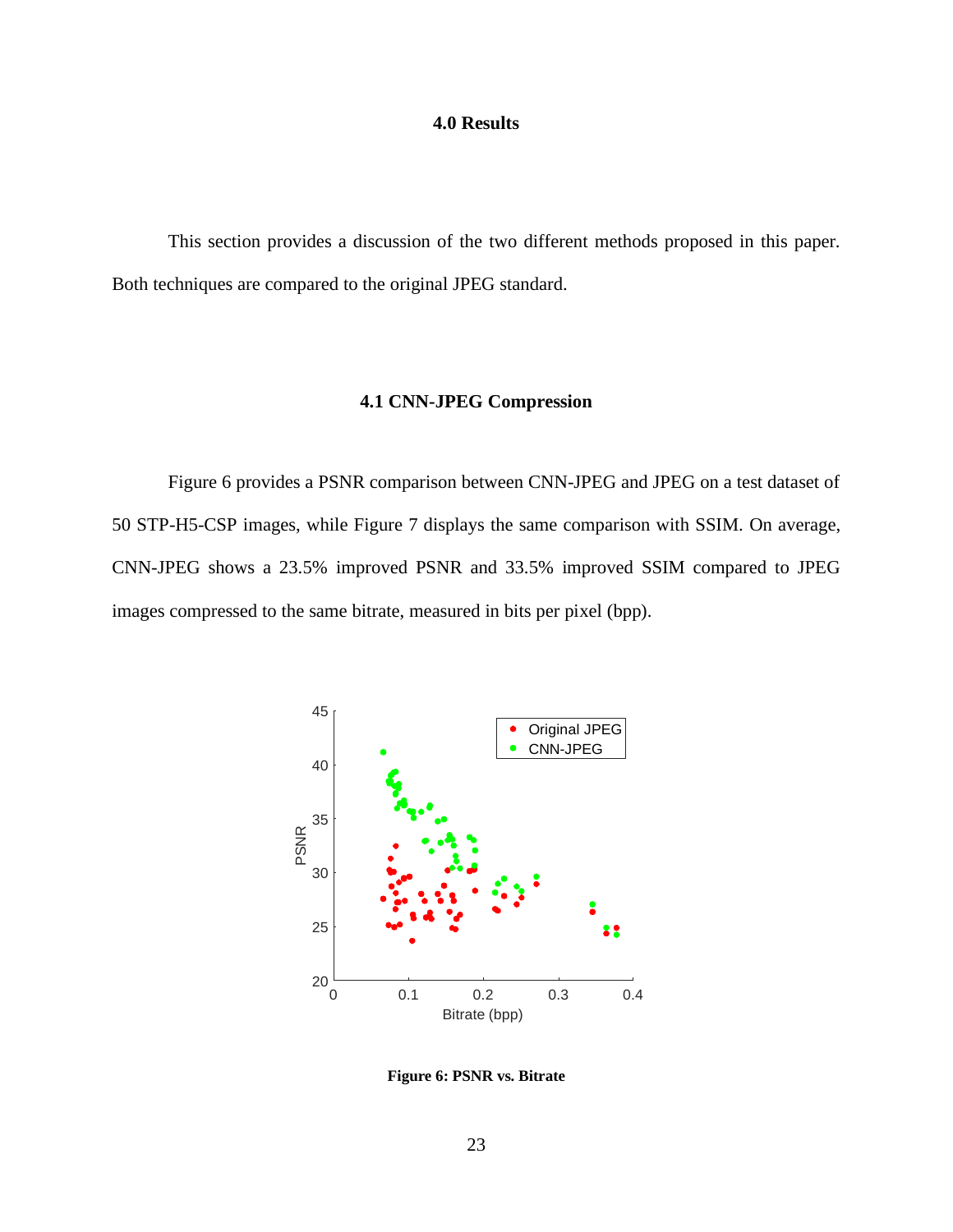

**Figure 7: SSIM vs. Bitrate**

<span id="page-32-0"></span>Further examination shows the PNSR/SSIM differences between CNN-JPEG and JPEG decrease as the bitrate of the image increases. For images with few features that require a lower bitrate due to low entropy in the image, CNN-JPEG significantly outperforms JPEG in both PSNR and SSIM. However, for images with more features that require a higher bitrate due to increased entropy, there is less of a difference between CNN-JPEG and JPEG. This result is expected because the rate-distortion curves tend to converge at high bitrates, achieving diminishing returns in reconstruction quality as more bits per pixel are used.

[Figure 8](#page-33-0) shows the distribution of compression ratios for the STP-H5-CSP test images when the QF is adjusted such that the JPEG-compressed images exhibit approximately the same PSNR as CNN-JPEG. The average compression ratio of CNN-JPEG is 204.36 with a standard deviation of 79.78. The average compression ratio of JPEG is 116.69 with a standard deviation of 25.59. Providing a 1.74× increase in compression ratio on average, these results show the potential benefits of using CNNs in conjunction with JPEG trained on a specific dataset. It should be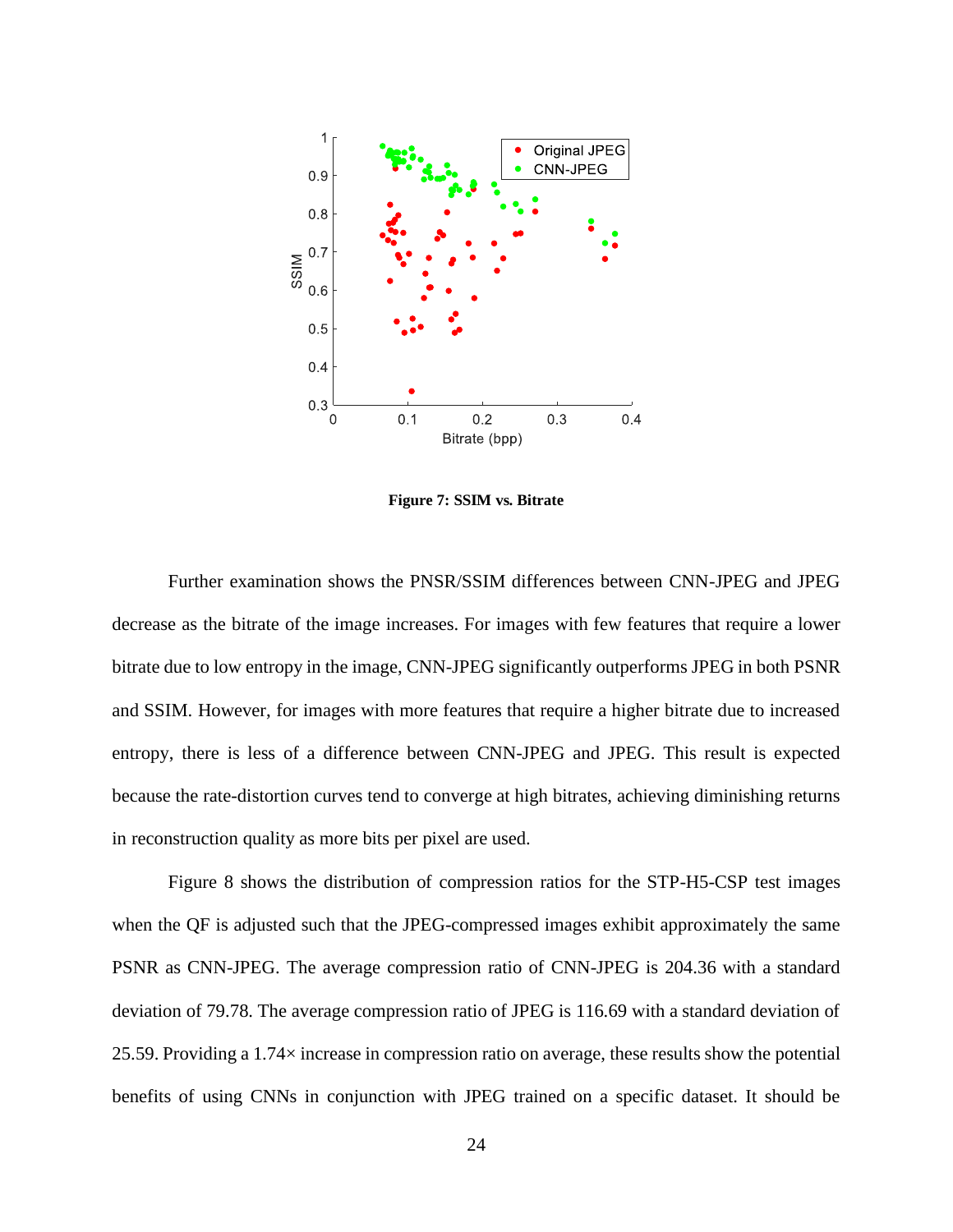emphasized that for this dataset CNN-JPEG has a wide variation in compression performance, whereas JPEG, which is data-agnostic, will have nearly similar performance regardless of the image.



<span id="page-33-0"></span>**Figure 8: Distribution of Compression Ratios for Standard JPEG and CNN-JPEG**

[Figure 9](#page-35-1) provides examples of three test images in the STP-H5-CSP dataset and shows a visual comparison of CNN-JPEG with JPEG. In the figure, each of the images are compressed to the same file size. This figure also demonstrates that for the same data volume, images compressed with CNN-JPEG retain more structure and detail, which would provide greater value for the data downlinked to the ground. The top and middle rows show images with relatively low entropy as large portions of the image, such as the water or land, are constant. In this low bitrate regime (~0.16 bpp for both rows), CNN-JPEG significantly outperforms standard JPEG as indicated by the 0.3252 and 0.3355 differences in SSIM in the top and middle row, respectively. In contrast, the third row shows an image with higher entropy than the top two rows as the clouds exhibit high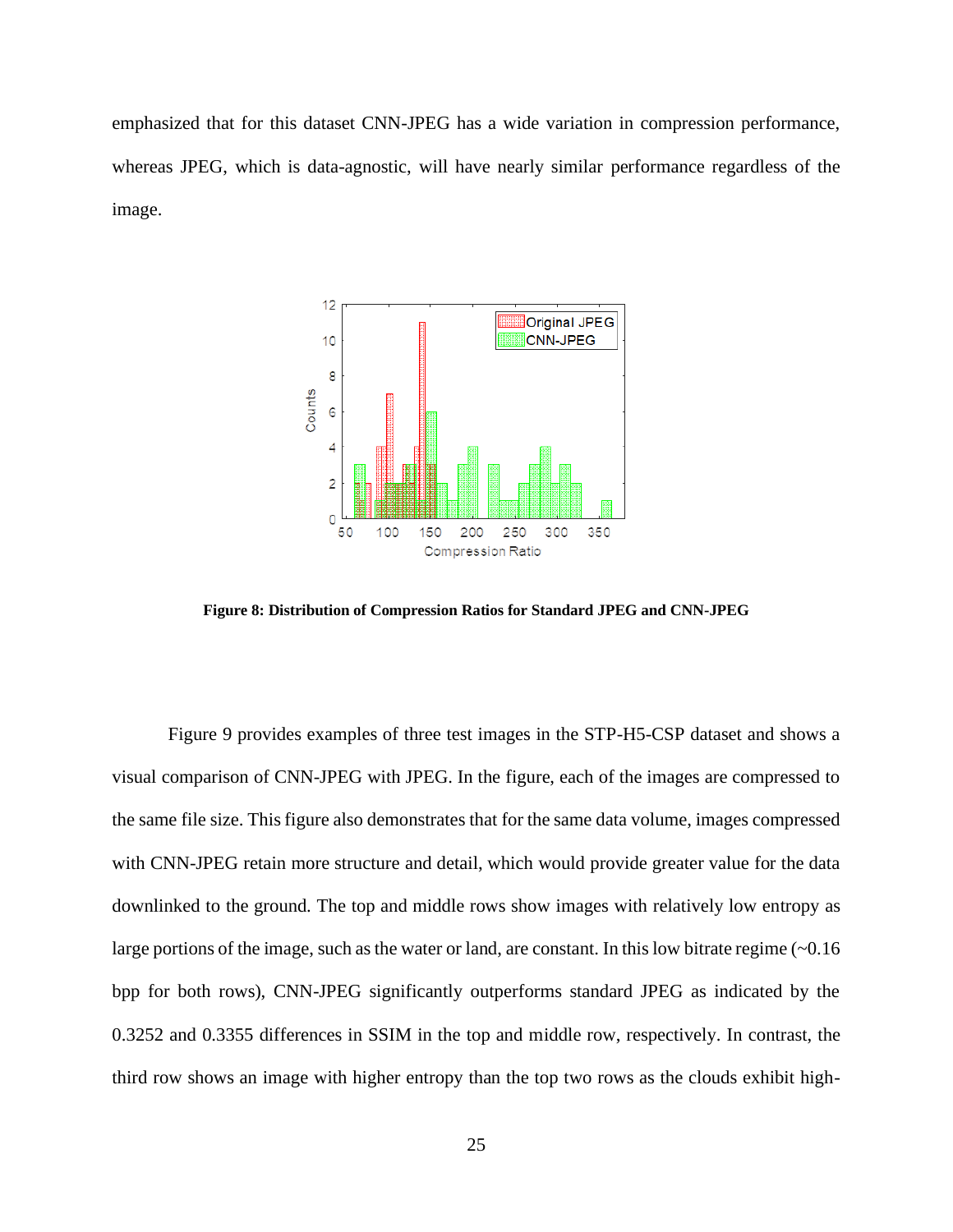frequency features in the image. For images requiring a high bitrate due to this increased entropy, the difference in reconstruction quality between CNN-JPEG and standard JPEG are less noticeable. Nonetheless, CNN-JPEG still provides more structural information than standard JPEG, indicated by the 0.7238 dB and 0.0194 increase in PSNR and SSIM, respectively.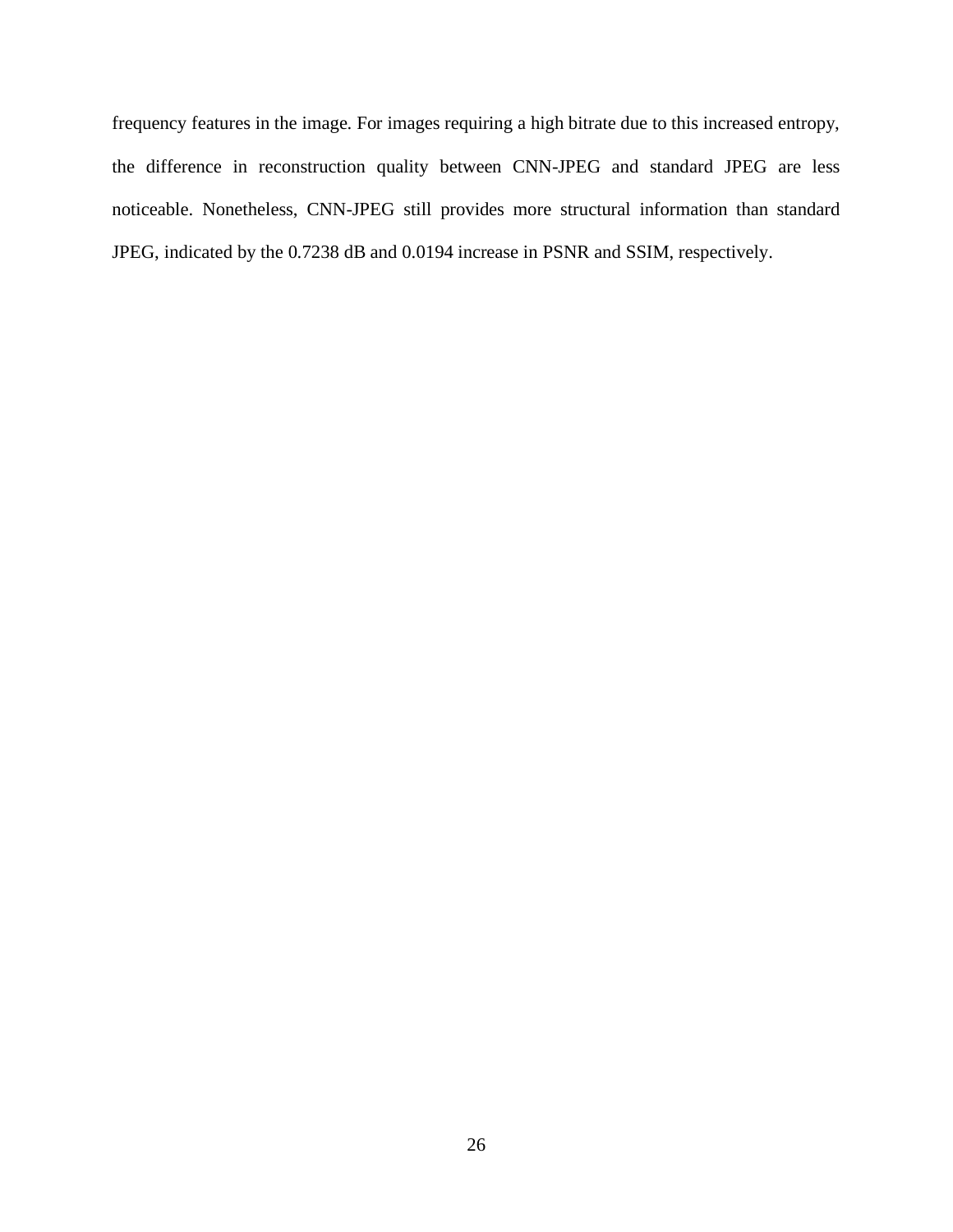

 $bpp = 0.3455$ 

 $bpp = 0.3535$ 

<span id="page-35-1"></span><span id="page-35-0"></span>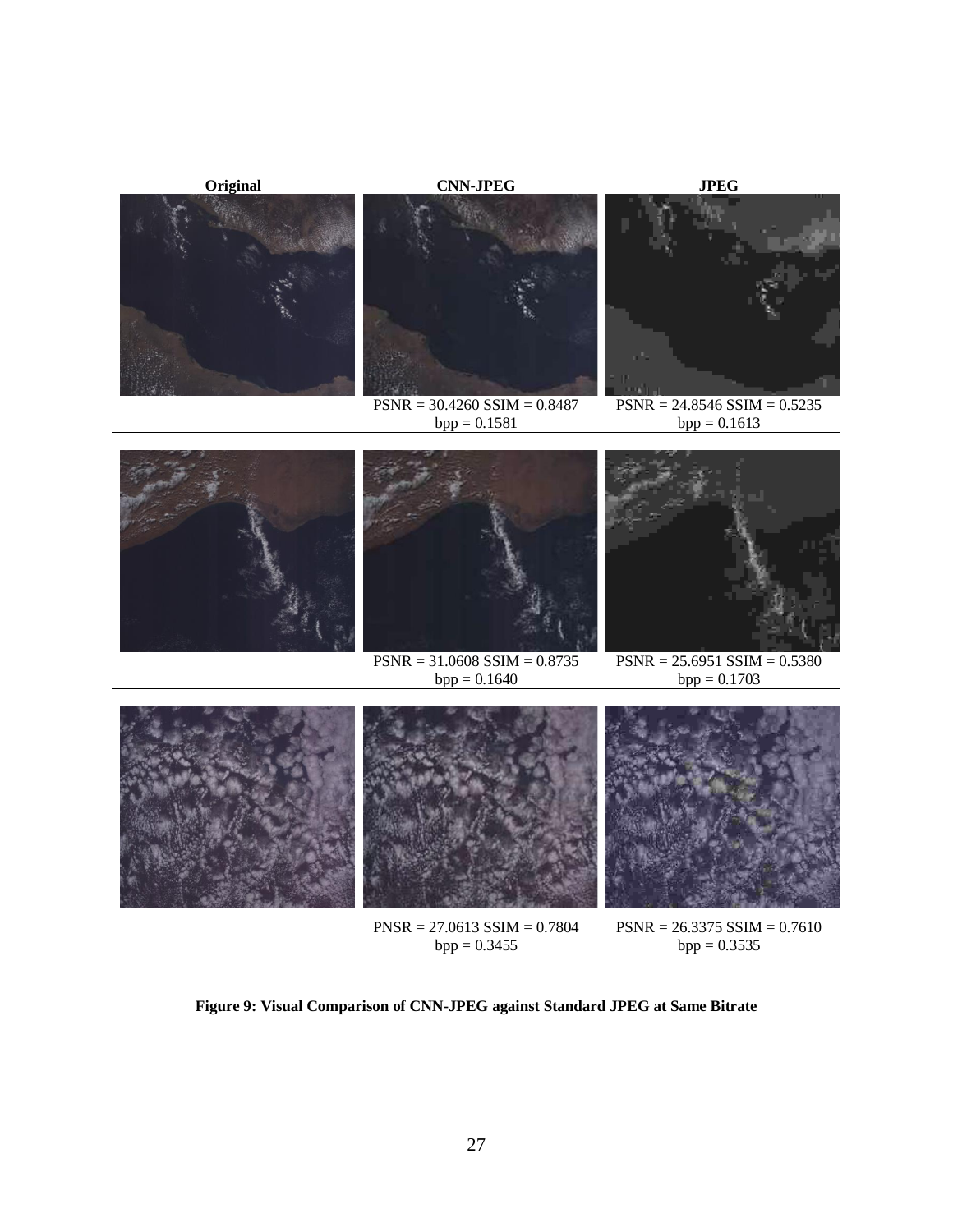Considering realistic mission scenarios, employing CNN-JPEG is advantageous primarily for lossy compression of satellite images when a system is determining what full science data products to retrieve via lossless compression. At the same file size as JPEG, CNN-JPEG provides better perceptual quality for visual inspection of the science products. Therefore, CNN-JPEG uses downlink bandwidth more efficiently, providing more information with comparatively less data. Additionally, when a satellite is not directly over a ground station or if the transceiver link is interrupted, it is always advantageous to use CNN-JPEG for file storage purposes. When the downlink is reestablished, CNN-JPEG, with its 1.74× increase in average compression ratio, will reduce the amount of data required to downlink.

Executing the encoding portion of CNN-JPEG in TensorFlow Lite on the Cortex-A9 cores of the Zynq-7020, the average execution time with one thread was 16.75 s, as indicated in [Figure](#page-38-0)  [10.](#page-38-0) In changing from single-threaded to double-threaded execution via the TensorFlow Lite interpreter, the execution time was reduced only by  $\sim$ 1.0 s. This indicates the parallelization through the TensorFlow Lite interpreter deviates far from ideal linear speedup. Leveraging the FPGA resources of the Zynq-7020 through SDSoC for hardware acceleration, the average execution time of the CNN-JPEG encoder decreased significantly to 2.293 s, exhibiting  $7.30\times$  and 6.87× speedup over the single-threaded and double-threaded TensorFlow Lite implementations, respectively. The maximum clock frequency achieved was 100 MHz for the FPGA fabric. The limiting critical path in the design is the write DMAs for output buffers. Similarly, the design was also executed on the Zynq-MPSoC with the results indicated in [Figure 11.](#page-39-0) For the Zynq-MPSoC, there was a reduction of ~0.6 s from single-threaded to quad-threaded execution. For the hardwareaccelerated implementation, the design saw a  $15.57\times$  and  $11.11\times$  speedup over the single-threaded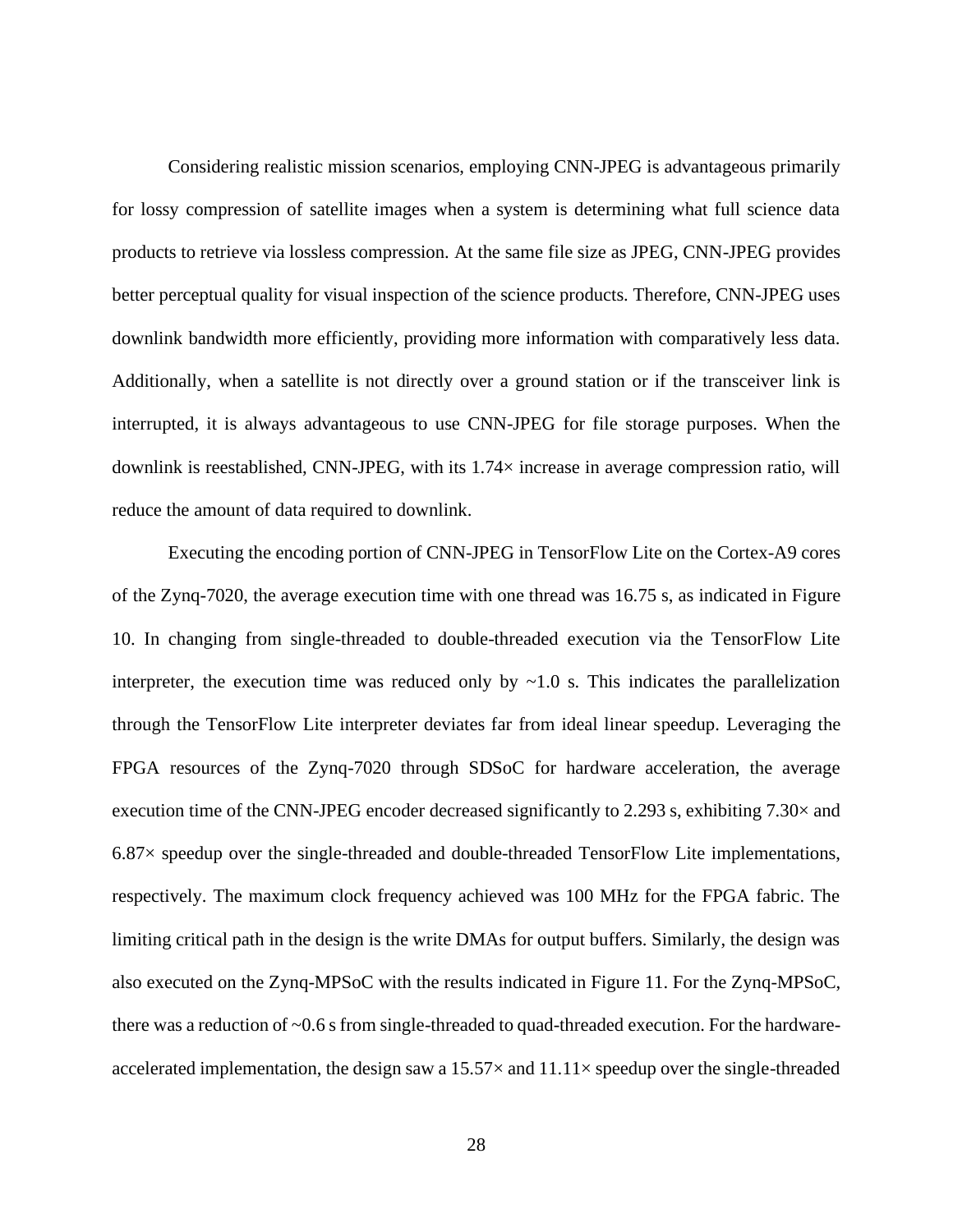and quad-threaded runs, respectively. Comparing with standard JPEG, the CNN-JPEG execution time shows a 36.97 $\times$  and 4.25 $\times$  increase on the Zynq-7020 and Zynq-MPSoC respectively, which is expected due to the increased number of computations. However, despite this increase in execution time, CNN-JPEG can make extensive use of transceiver link downtime to produce science data products with better visual quality at the same or better data rate as JPEG. Future improvements to CNN-JPEG will attempt to decrease execution time through fixed-point quantization of the encoder network weights. The resource utilization for the hardware acceleration portion of the model is shown in [Table 2.](#page-40-0)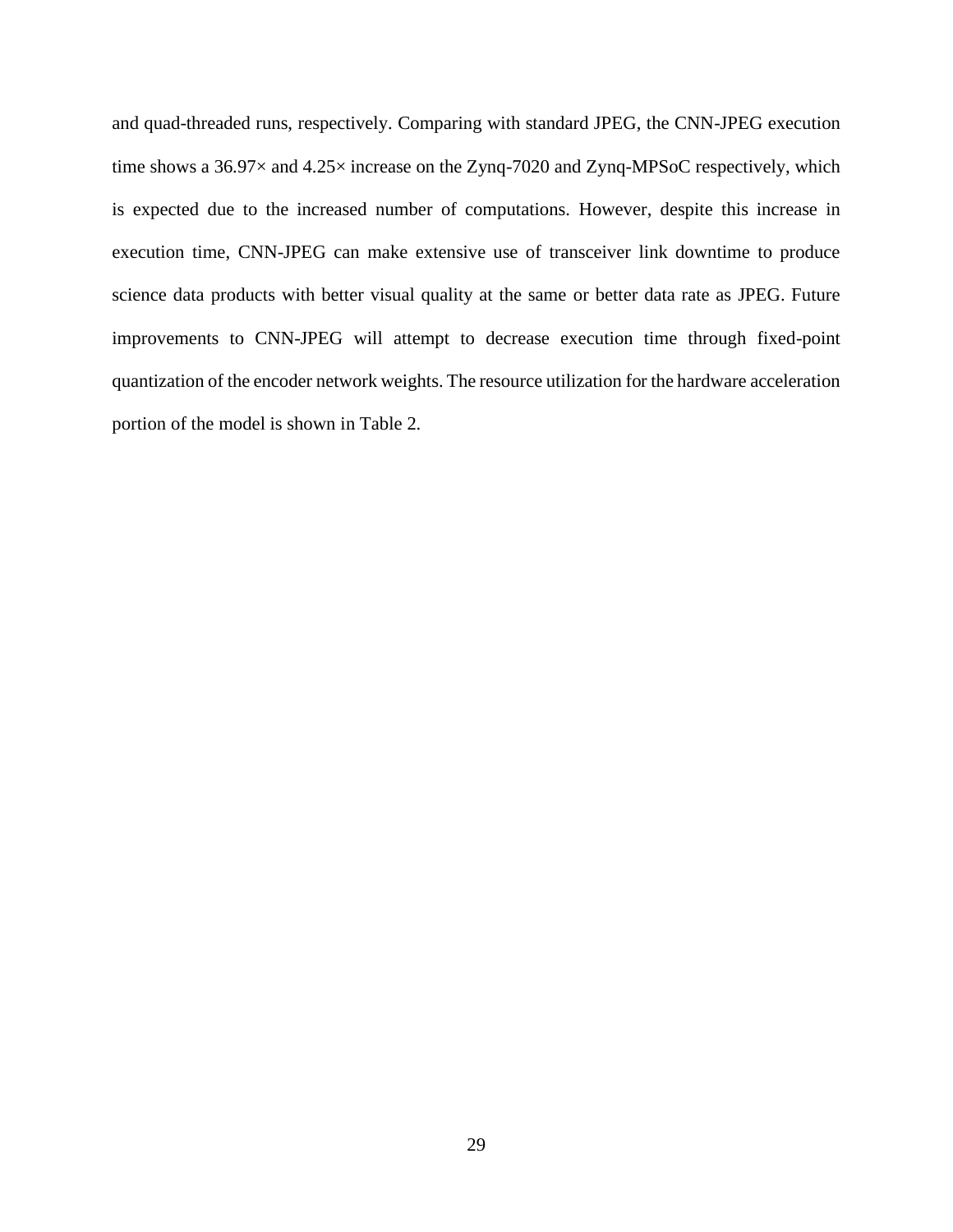

<span id="page-38-0"></span>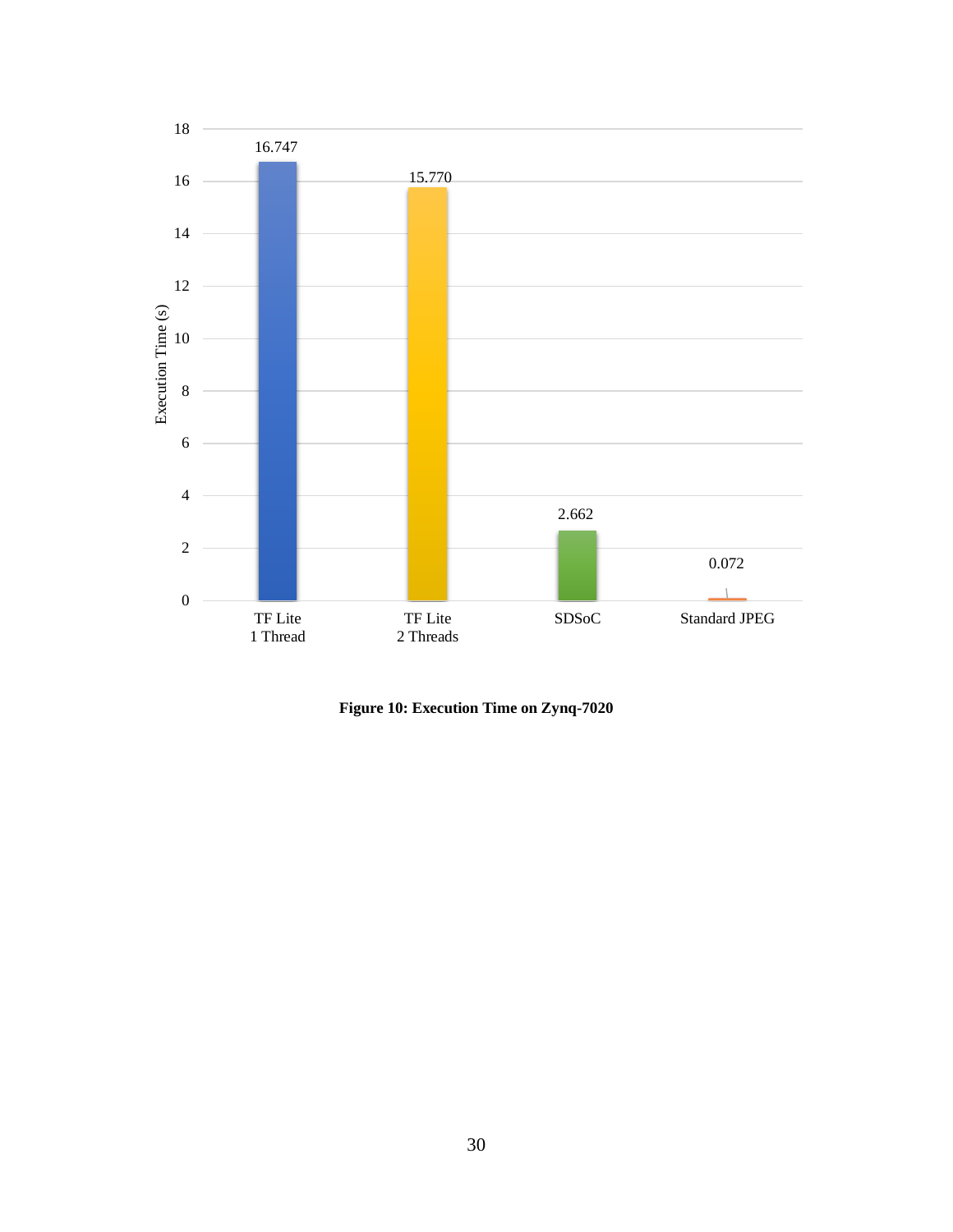

<span id="page-39-0"></span>**Figure 11: Execution Time on Zynq-MPSoC**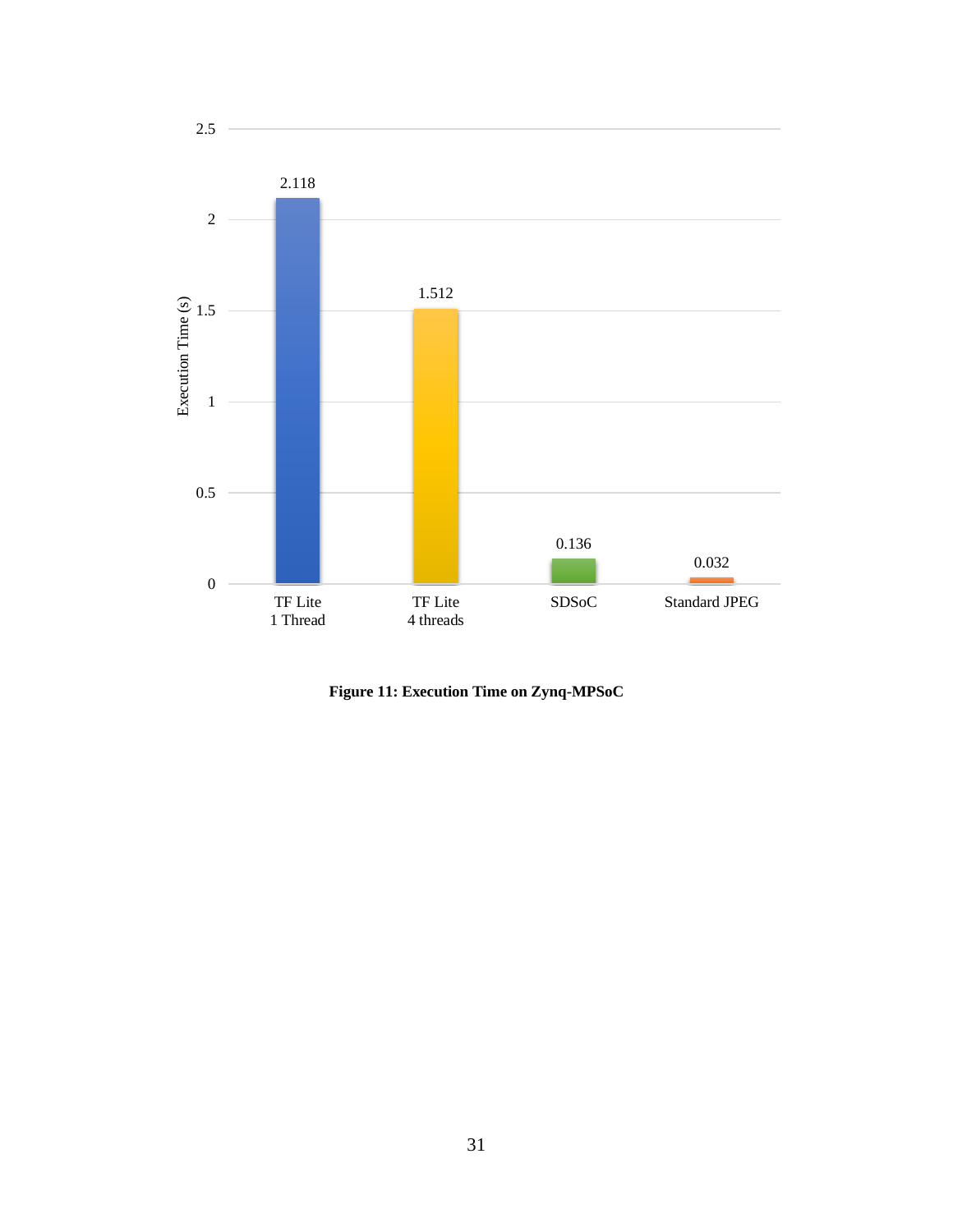<span id="page-40-0"></span>

| <b>Resource</b>   | Zynq-7020<br>(100 MHz) | Zynq-MPSoC<br>(ZU9EG; 300 MHz) |
|-------------------|------------------------|--------------------------------|
| <b>CLB LUTs</b>   | 78.48%                 | 64.67%                         |
| CLB FF            | 58.81%                 | 55.82%                         |
| <b>BRAM/FIFO</b>  | 40.00%                 | 14.75%                         |
| ECC(36 Kb)        |                        |                                |
| <b>DSP</b> Slices | 88.64%                 | 60.12 %                        |

**Table 2: Resource Utilization**

The average dynamic power was also recorded for these algorithms using a Watts Up power meter on both the Zynq-7020 and Zynq-MPSoC for each of the implementations described, as shown in [Figure 12](#page-42-0) and [Figure 13,](#page-43-0) respectively. The average dynamic power was calculated by subtracting the idle power of the development board from the average power consumed during program execution. As expected, both SDSoC implementations of CNN-JPEG draw significantly more dynamic power than their corresponding TensorFlow Lite software implementations due to the use of the FPGA resources on the SoC. With a  $2\times 2$  convolutional grid running at 100 MHz on the Zynq-7020, the SDSoC design consumed  $2.10\times$  and  $5.10\times$  more dynamic power than the double-threaded and single-threaded TensorFlow Lite programs, respectively. In contrast, with an 8×4 convolutional grid running at 300 MHz on the Zynq-MPSoC, the SDSoC design consumed  $3.37\times$  and 6.80 $\times$  more dynamic power than the single-threaded and double-threaded TensorFlow Lite programs, respectively. Due to the higher clock frequency and increased FPGA resource usage, the Zynq-MPSoC SDSoC design shows a relative increase in dynamic power in comparison to the Zynq-7020. Comparing these CNN-JPEG implementations with standard JPEG, the average dynamic power of standard JPEG is smaller than all CNN-JPEG implementations on both the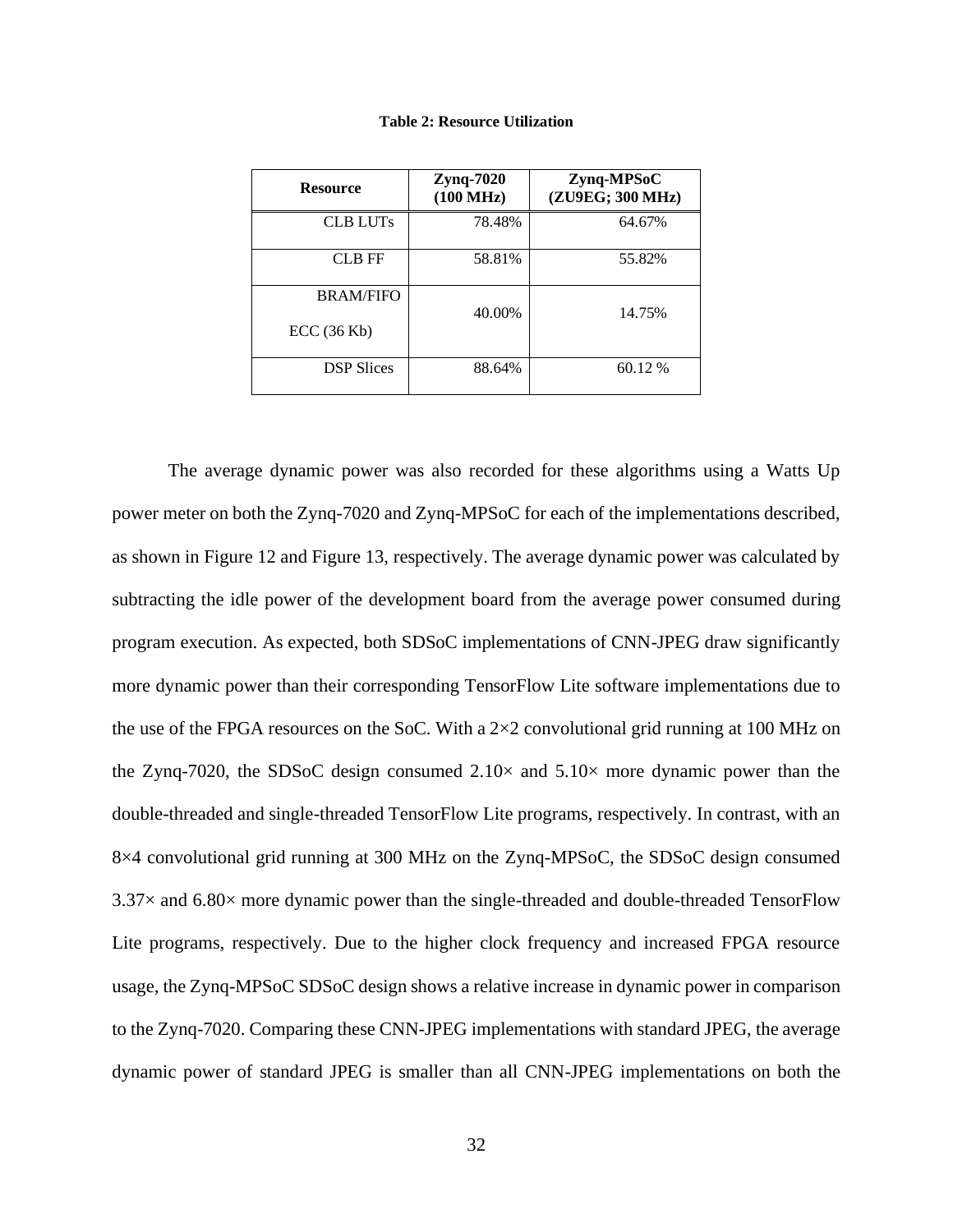Zynq-7020 and Zynq-MPSoC. Specifically, on the Zynq-7020, the single-threaded TensorFlow Lite and SDSoC implementations drew  $1.12\times$  and  $5.72\times$  more dynamic power than standard JPEG, respectively. On the Zynq-MPSoC, the single-threaded TensorFlow Lite and SDSoC implementations drew 2.26× and 15.4× more dynamic power than standard JPEG, respectively. These results illustrate the design tradeoffs to be examined by mission developers: CNN-JPEG provides significant improvements in storage volume, but it requires compromises in execution time and power usage when compared to standard JPEG.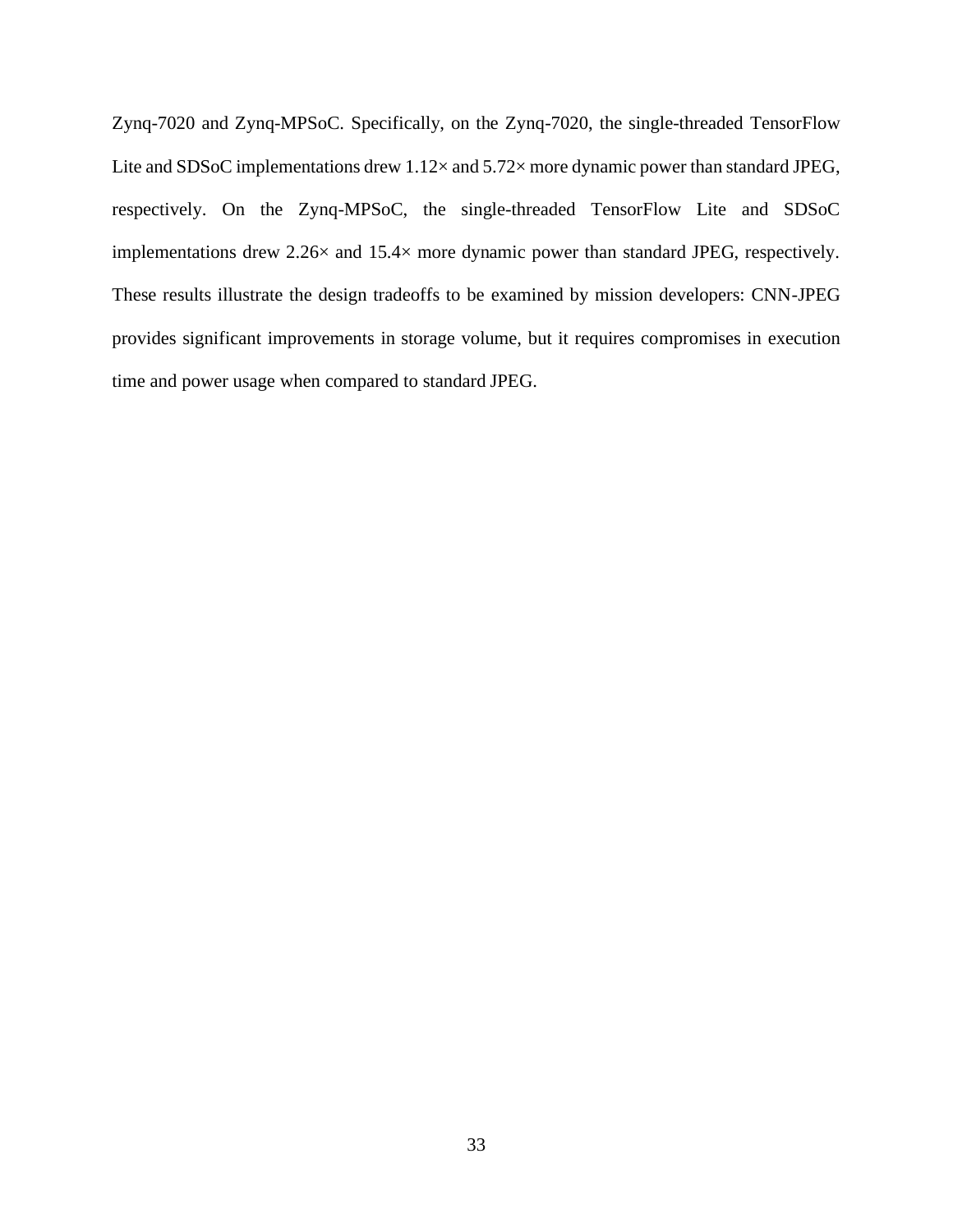

<span id="page-42-0"></span>**Figure 12: Dynamic Power on Zynq-7020**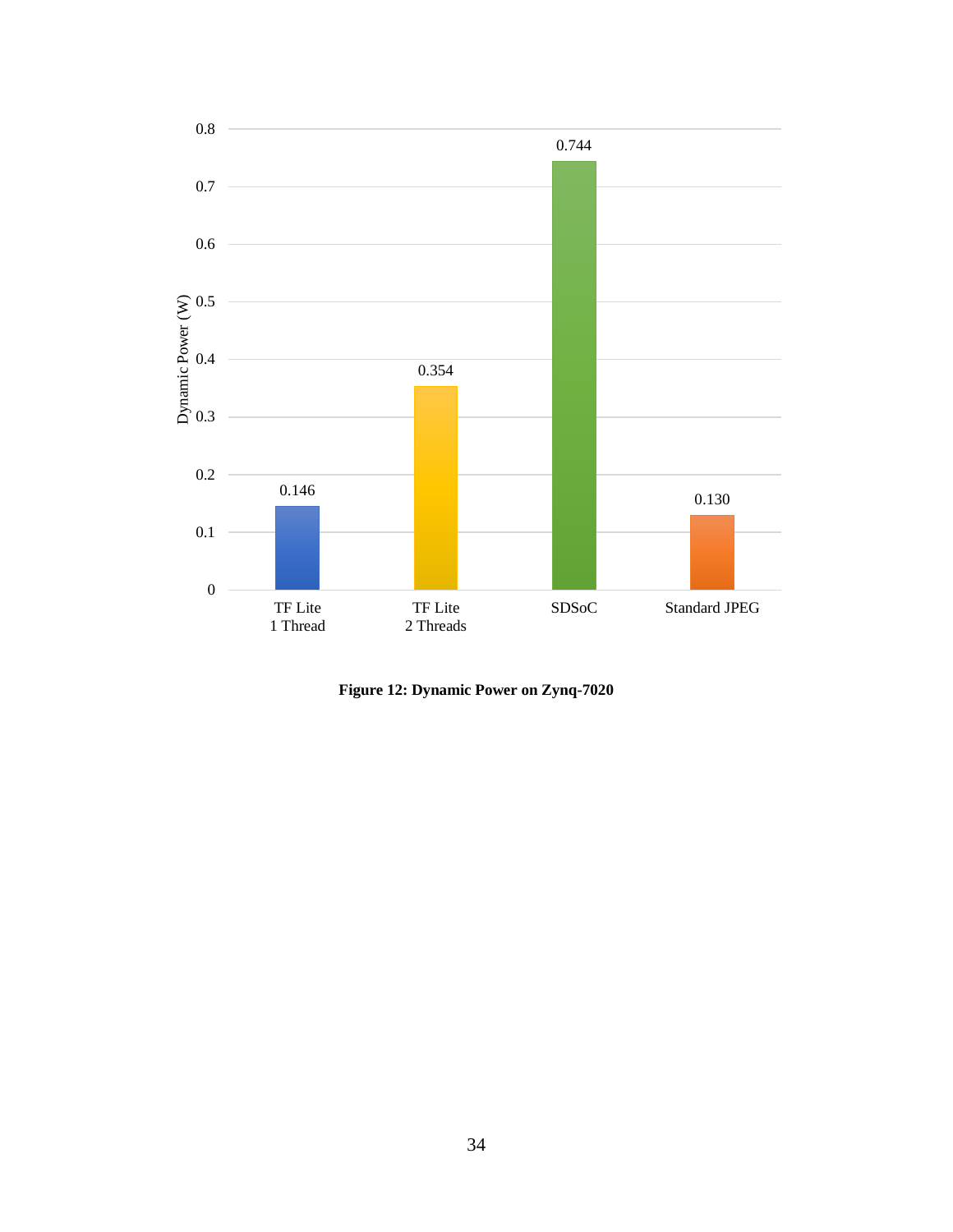

<span id="page-43-0"></span>**Figure 13: Dynamic Power on Zynq-MPSoC**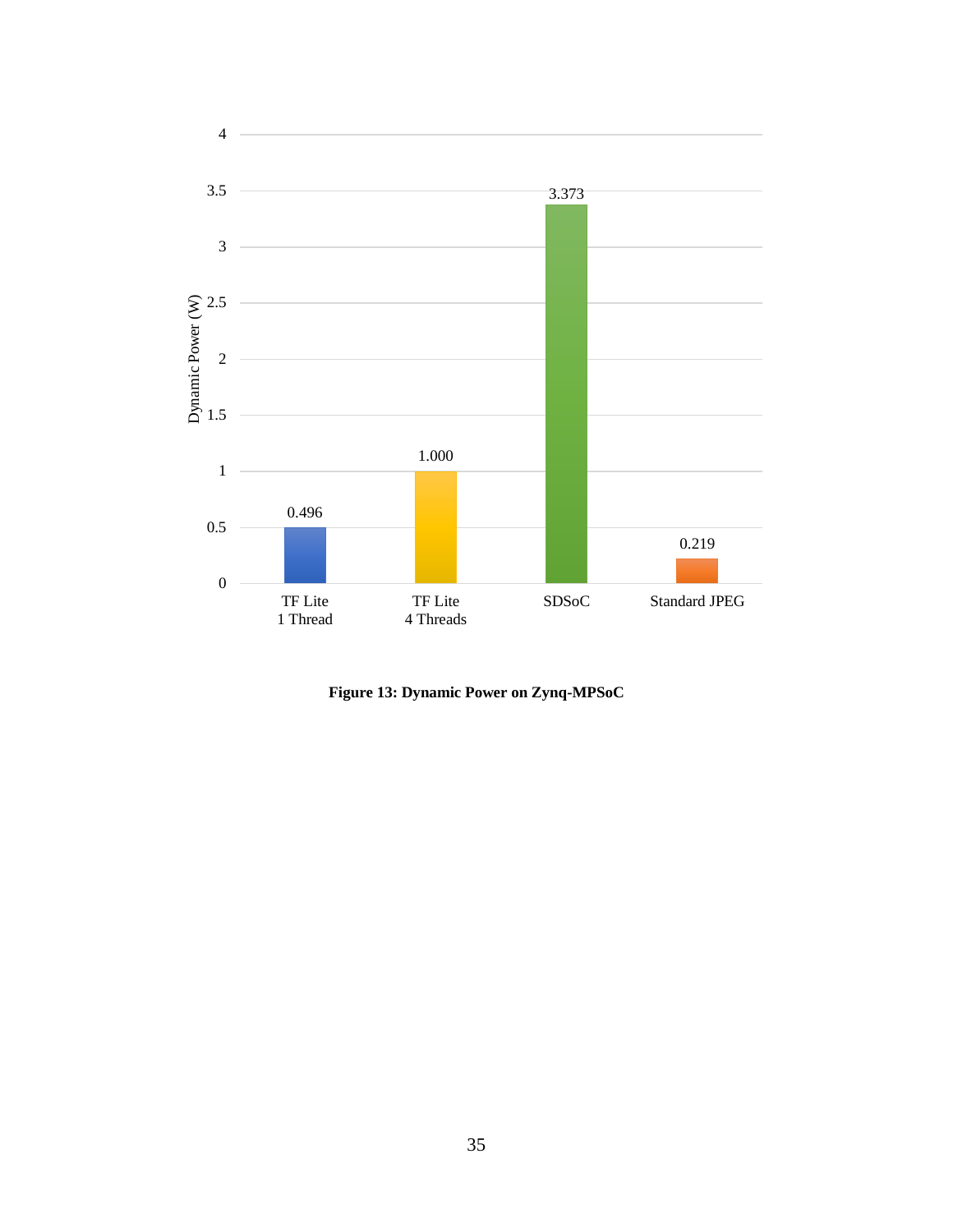#### **4.2 FPD-JPEG Compression**

<span id="page-44-0"></span>[Figure 14](#page-45-0) and [Figure 15](#page-46-0) show the average PSNR and SSIM respectively of the FPD-JPEG compared with JPEG at static QFs over the dataset of 36 representative STP-H5-CSP images. Based on the linear relationship defined in Eq. 3-3, the QF for FPD-JPEG ranges from 70 to 90. Therefore, for comparison, static QFs of 70, 80, and 90 for JPEG were chosen to demonstrate how combined file size and PSNR/SSIM scale over the same QF range as FPD-JPEG. Comparing FPD-JPEG with standard JPEG at static QF=90, the average PSNR and SSIM over the batch decreased by only 0.172 dB and 0.0017, respectively. However, the combined file size accumulated over the 36 encoded images was considerably reduced by 29.6%. In addition, the combined file size of FPD-JPEG was only 10.3% higher than the static JPEG QF=80 but provides a 1.894 dB increase in PSNR and 0.0113 increase in SSIM.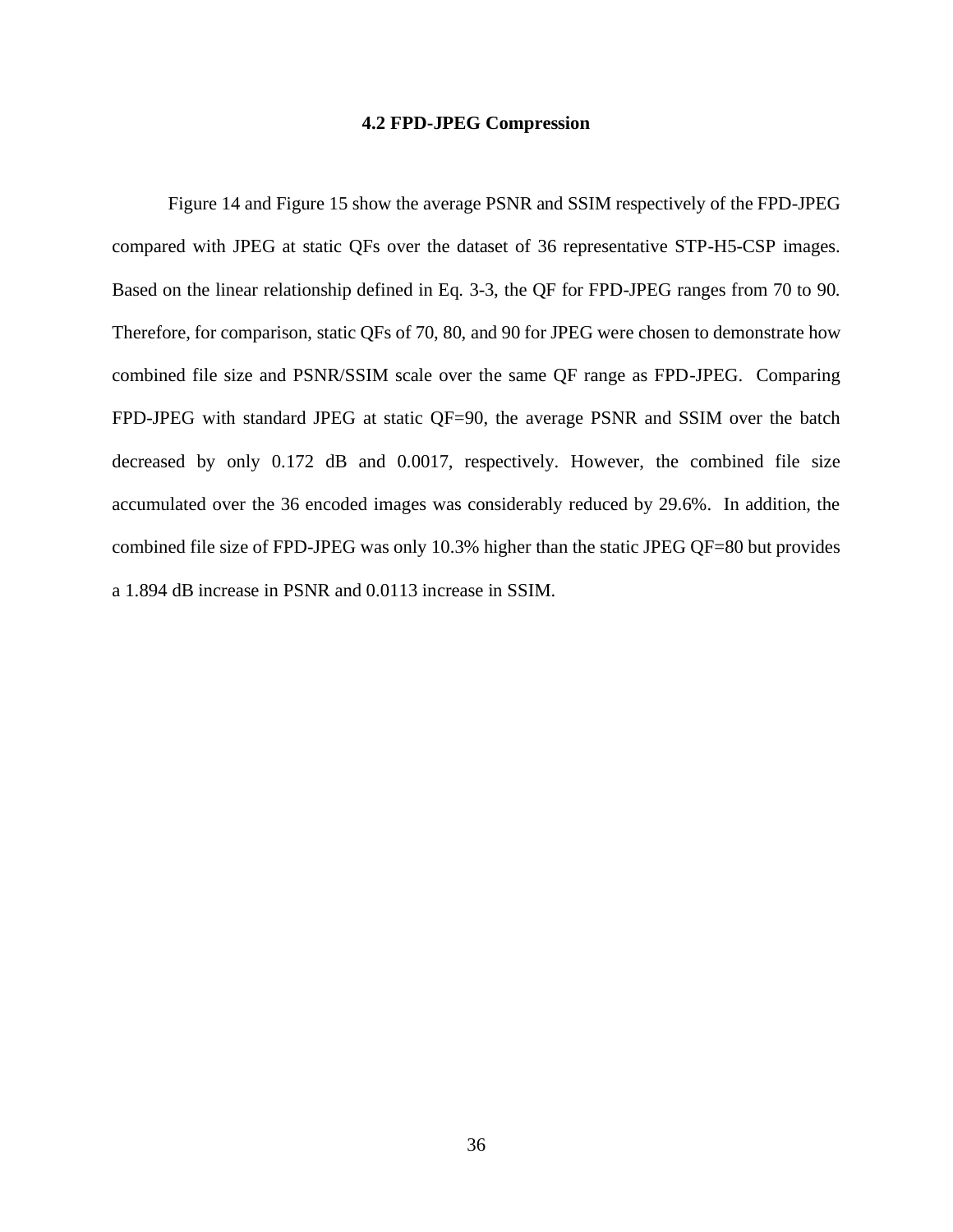

<span id="page-45-0"></span>**Figure 14: FPD-JPEG Compression SSIM Comparison**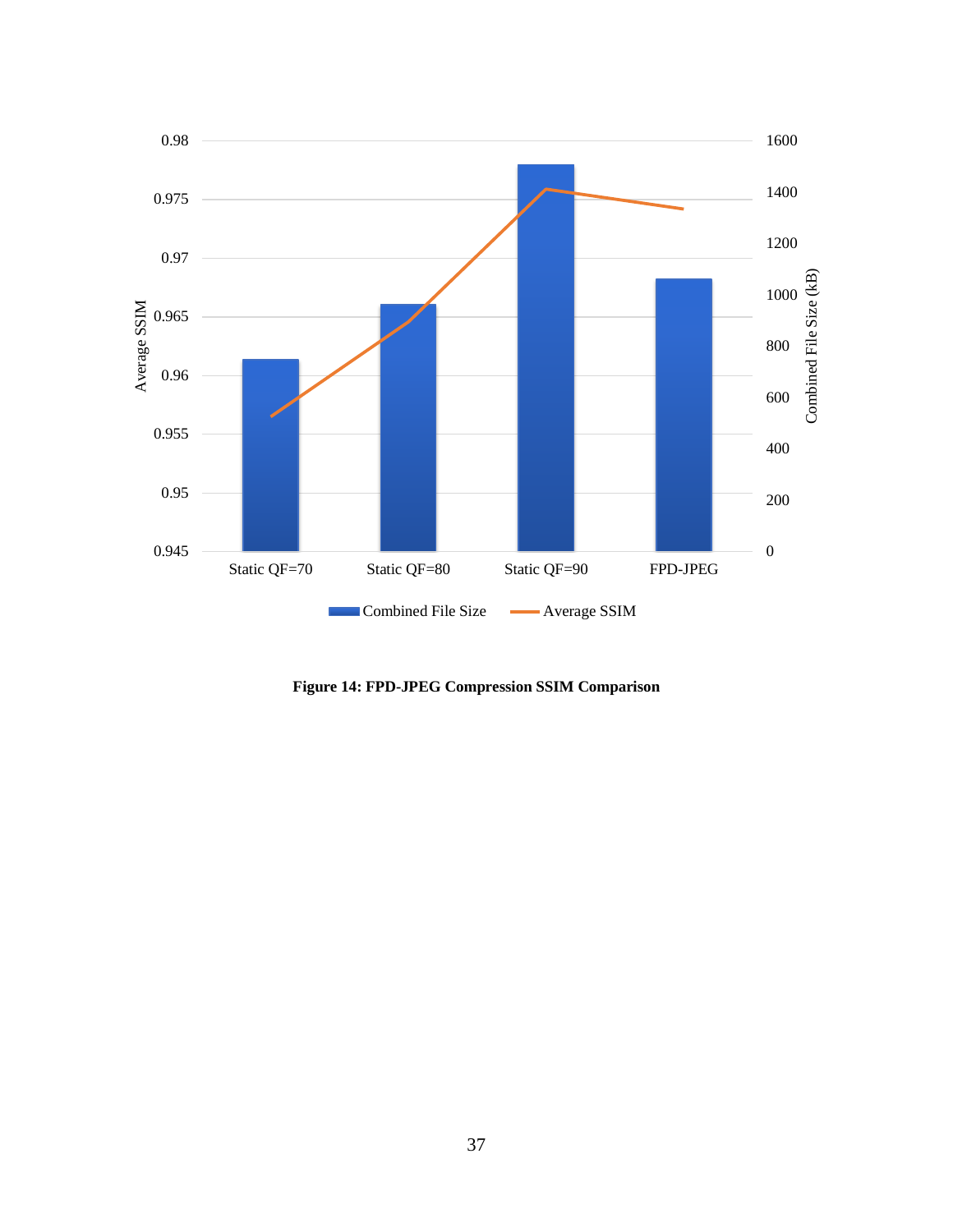

<span id="page-46-0"></span>**Figure 15: FPD-JPEG Compression PSNR Comparison**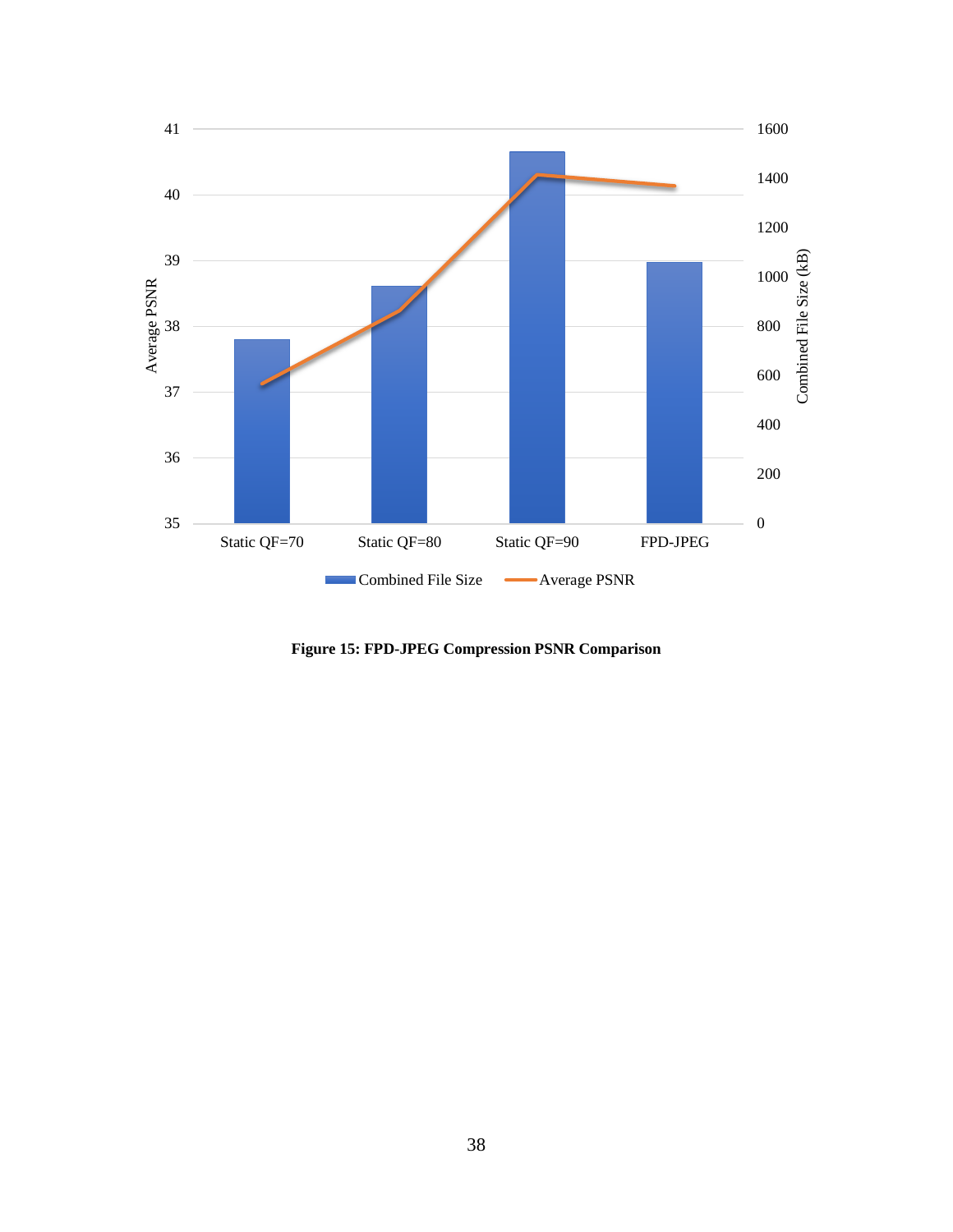These increases in PSNR and SSIM between FPD-JPEG and standard JPEG at a static QF=80 can be significant in terms of visual quality, particularly when examining the distinct edges of coastlines in an image. To highlight the importance of these increases in PSNR and SSIM,

[Figure 16](#page-48-1) shows a comparison of two cropped images zoomed in on the coastline in the same ~1.9 dB PSNR and ~0.01 SSIM difference range as FPD-JPEG and JPEG with static QF=80. Since JPEG operates over 8×8 blocks in an image, it can distort or introduce block artifacts into the image, which become particularly apparent when examining the coastline. In this example, the bottom image, with its 1.940 dB increase in PSNR and 0.0099 increase in SSIM, exhibits a sharper coastline edge with less block artifacts as compared to the top image.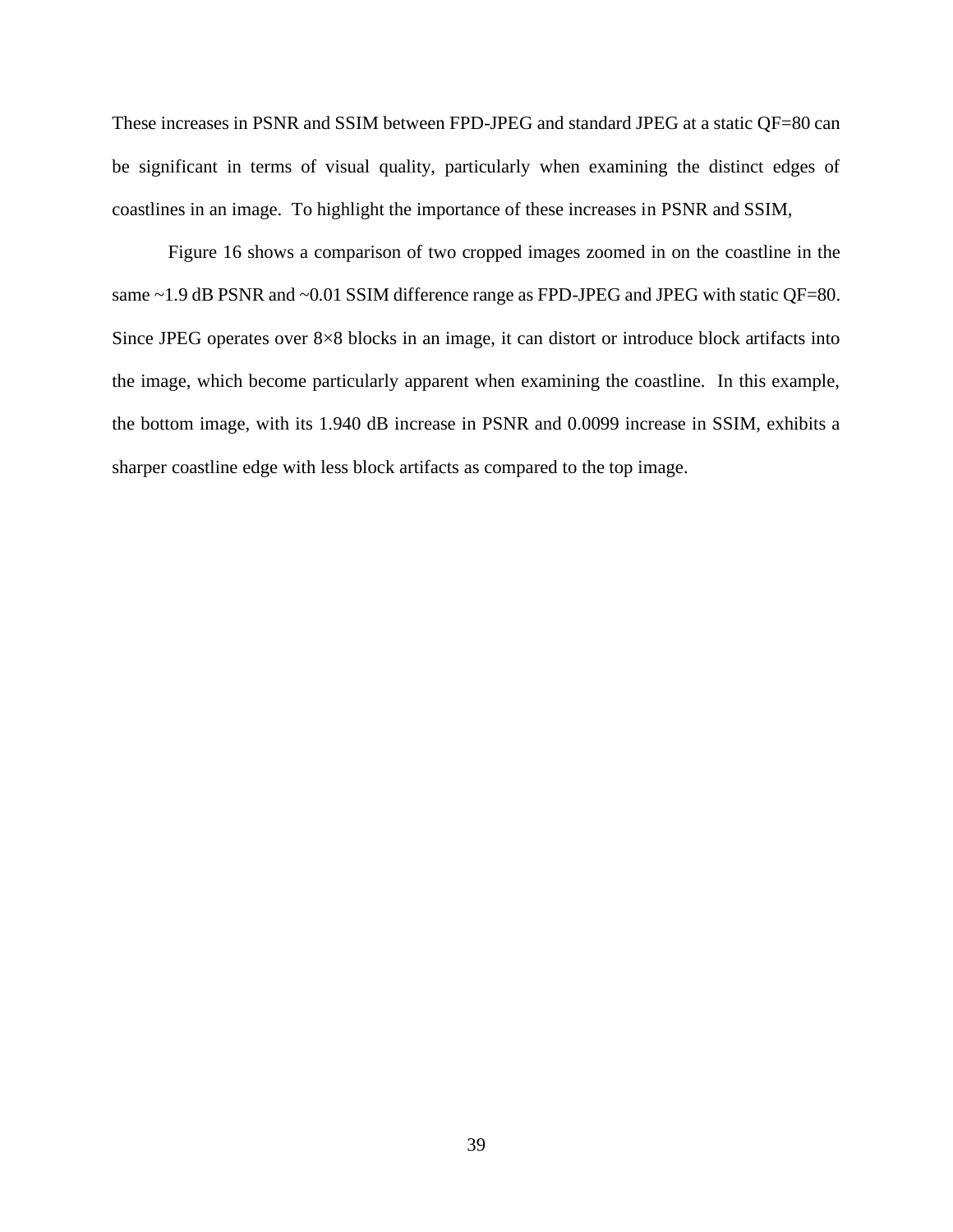

PSNR = 37.8478 SSIM = 0.9661



PSNR = 39.7874 SSIM =0.9760

<span id="page-48-1"></span><span id="page-48-0"></span>**Figure 16: Comparison of Coastline at Different PSNR and SSIM**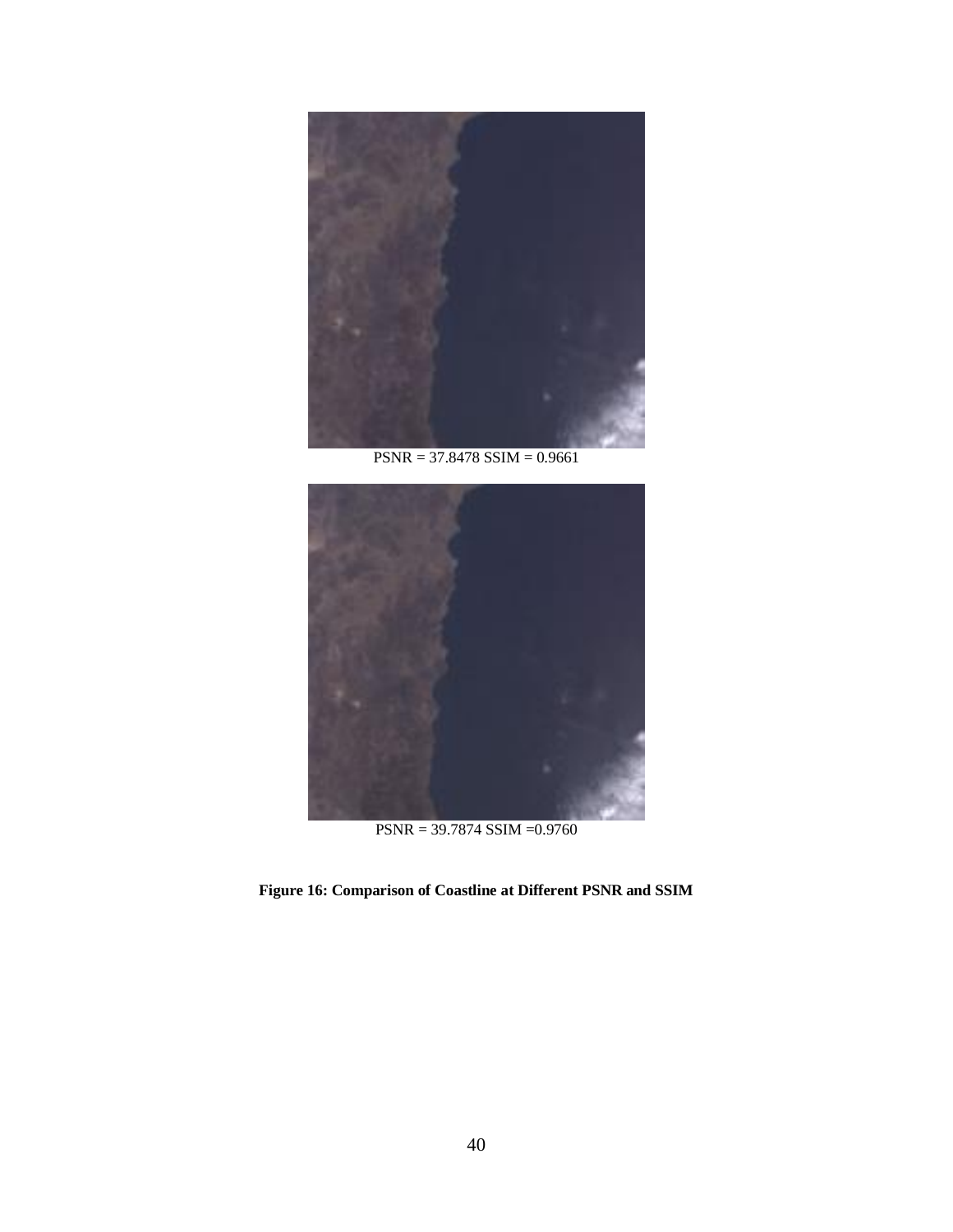The average execution time for FPD-JPEG and standard JPEG are shown i[n Figure 17](#page-50-0) and [Figure 18](#page-51-0) for the Zynq-7020 and for the Zynq-MPSoC, respectively. On the Zynq-7020, FPD-JPEG shows a 5.58× increase in execution time as compared to standard JPEG. On the Zynq MPSoC, FPD-JPEG shows a 3.52× increase in execution time as compared to standard JPEG. The average dynamic power for both algorithms was also measured: for the Zynq-7020, the average dynamic power for both algorithms was 0.18 W, and for the Zynq-MPSoC, the average dynamic power was likewise 0.18 W.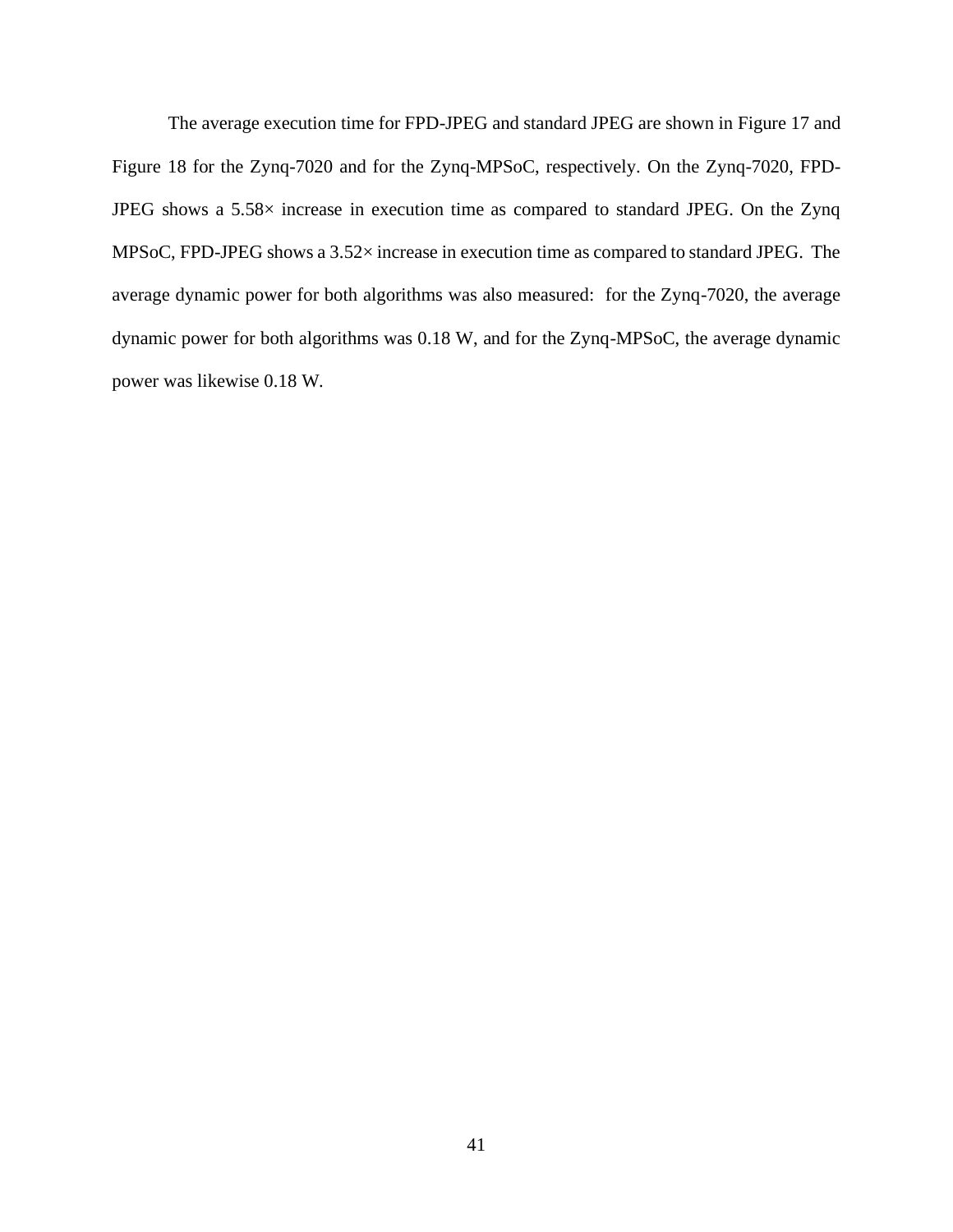

<span id="page-50-0"></span>**Figure 17: FPD-JPEG Execution Time on Zynq-7020**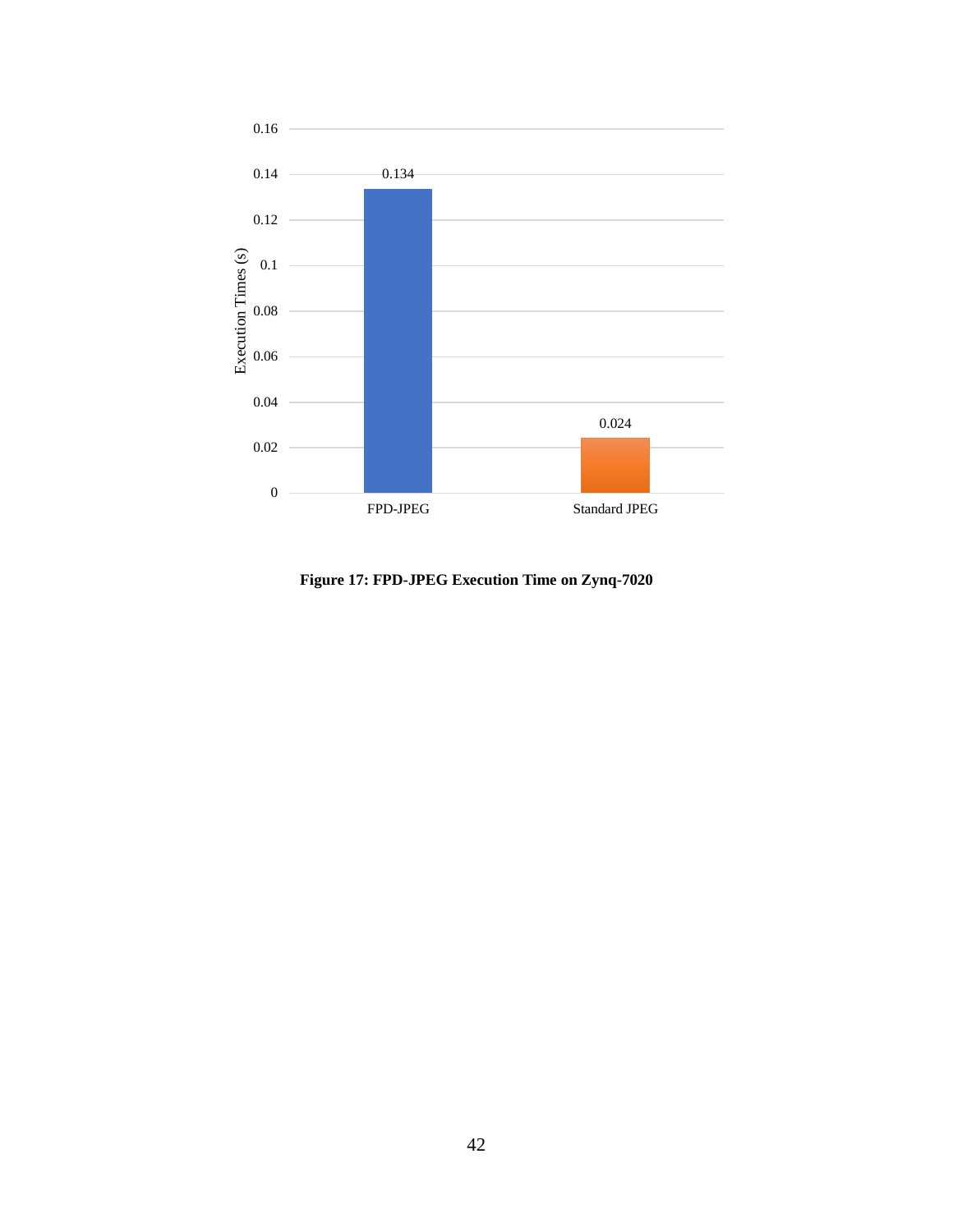

<span id="page-51-0"></span>**Figure 18: FPD-JPEG Execution Time on Zynq-MPSoC**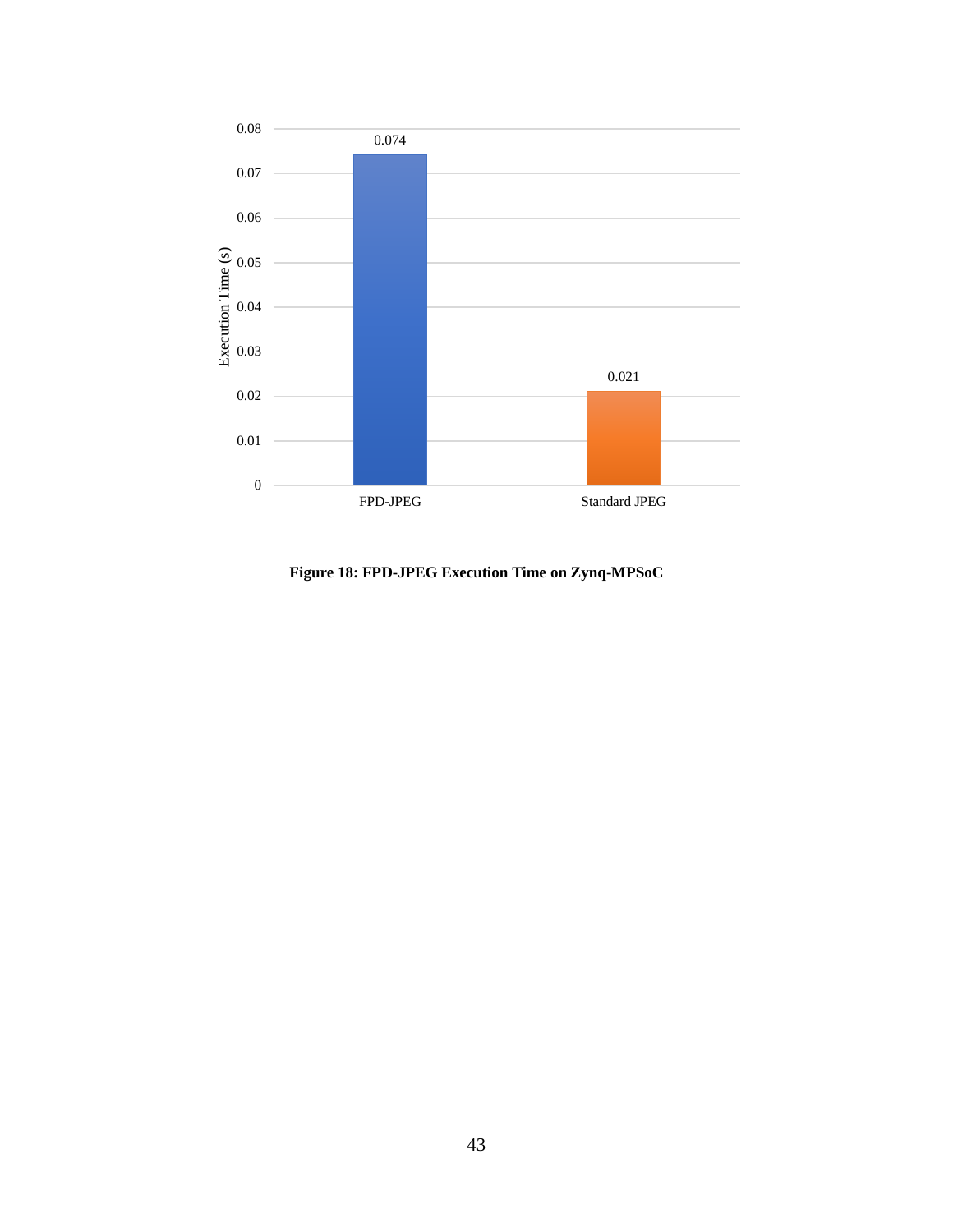For a mission designer, these results indicate that FPD-JPEG is a relatively simple extension for systems with JPEG already baselined. For a slight increase in execution time and power, FPD-JPEG can conserve nearly a third of the data volume with minimal concessions to image quality compared with JPEG using a static QF=90. Moreover, unlike CNN-JPEG, FPD-JPEG uses a classical computer-vision algorithm without the need to train a neural network. Therefore, since FPD-JPEG requires only the addition of ORB functions while CNN-JPEG requires training and the addition of TensorFlow Lite libraries, it may be less intrusive and less resource-intensive to current onboard systems already using JPEG (or another codec that this method can tune) in comparison to CNN-JPEG.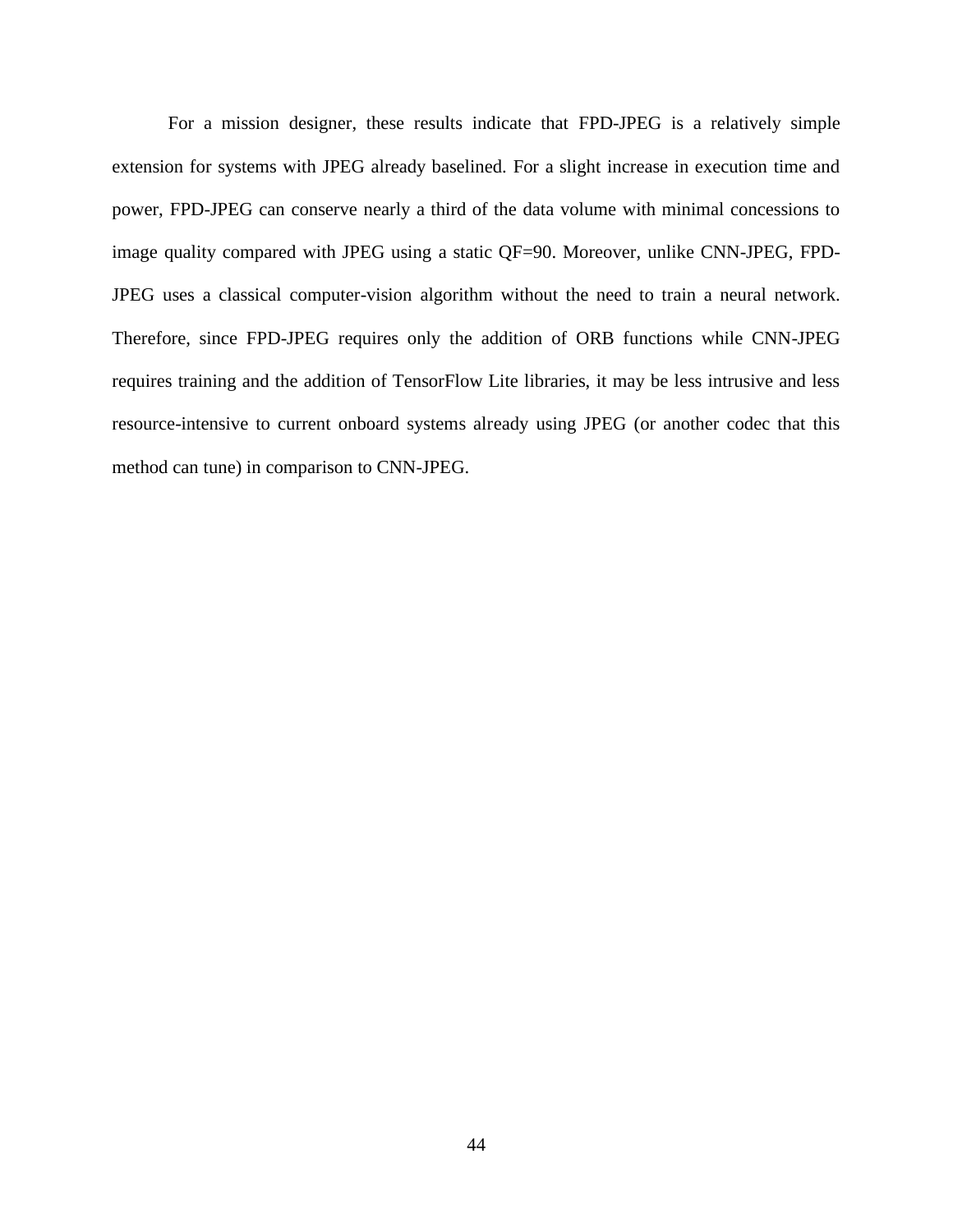#### **5.0 Conclusions**

<span id="page-53-0"></span>This research examined two lossy image-compression methods that serve to supplement JPEG for onboard processing systems: the first, CNN-JPEG, adopts the CNN architecture of [\[14\]](#page-57-1) trained on satellite images, while the second, FPD-JPEG, uses an adaptive approach that fine-tunes the JPEG QF based on feature-point content to achieve combined file size reductions over a batch of images. Experimental results for CNN-JPEG show a 23.5% and 33.5% increase in PSNR and SSIM over standard JPEG, respectively, on an image dataset collected from STP-H5-CSP compressed to the same file size. On the same dataset, CNN-JPEG showed a  $1.74\times$  increase in average compression ratio at the same PSNR. We demonstrated substantial performance benefits through hardware acceleration of the TensorFlow Lite implementation of the encoder using Xilinx SDSoC. This hardware-accelerated design demonstrated an immense speedup of over  $6.87\times$  on the Zynq-7020 and over  $11.11\times$  on the Zynq-MPSoC enabling feasible deployment on a satellite platform. Therefore, Xilinx SDSoC proved to be an efficient framework for rapid development of hardware-accelerated designs for CNN inference. For FPD-JPEG, experimental results indicate that fine-tuning the JPEG QF using a linear relationship with feature-point count achieves a less than 1% drop in average PSNR and SSIM while reducing the combined file size by 29.6% when compared to a static QF=90 over a batch of satellite images collected on STP-H5-CSP. As a result, FPD-JPEG provides nearly the same average visual quality as JPEG with static QF=90 over a batch of images while vastly decreasing the amount of data that needs to be stored and transmitted to the ground.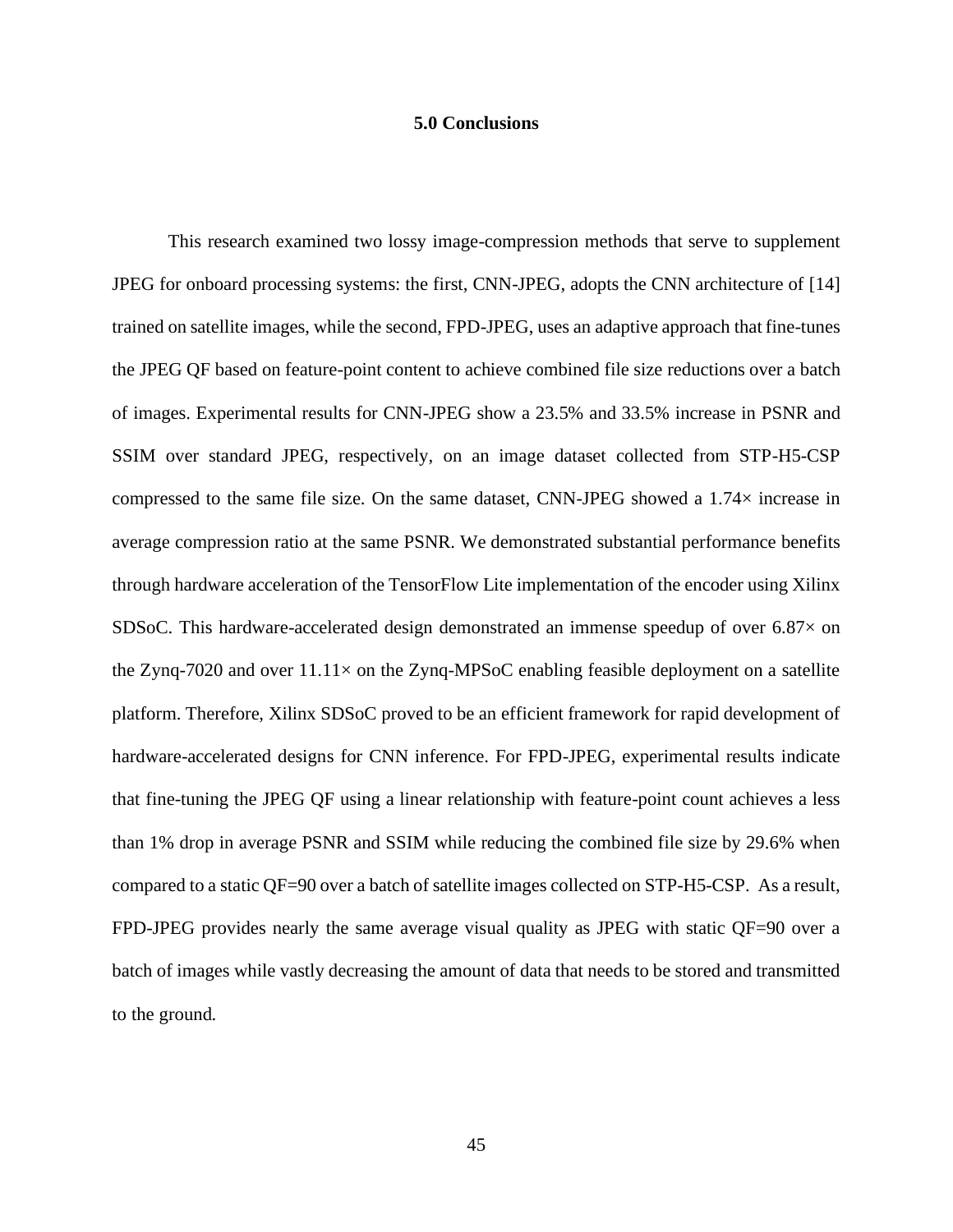#### **6.0 Future Work**

<span id="page-54-0"></span>This research provides a compelling starting point for evaluating the latest state-of-the-art compression techniques for onboard systems, instead of defaulting to less effective heritage techniques. There are numerous extensions that could be pursued to provide solutions more broadly applicable to more satellite systems and sensor instruments.

For CNN-JPEG, the first extension is to study higher QFs used to compress the compact representation (greater than 50, as in the above experiments) of the image in order to measure the difference in distortion between JPEG at higher bitrates. Additionally, this neural network architecture can be extended to other codecs such as JPEG-2000 and BPG whose reconstruction fidelities at lower bit rates are often better than JPEG. Since TensorFlow does not currently support JPEG-2000 or BPG in their graph API, an external API must be used in conjunction with TensorFlow.

For faster encoding execution times, the encoder neural-network model will be quantized to use fixed-point integer arithmetic instead of floating-point for both the TensorFlow Lite software implementation and the hardware-accelerated SDSoC version. However, this quantization may come at the cost of reconstruction accuracy. Therefore, we will examine quantitatively how PSNR and SSIM loss occurs from quantizing just the encoding portion of CNN-JPEG.

Beyond CNN-JPEG, we will examine other machine-learning models with more complex encoders to provide potentially improved compression ratios. One of the primary focuses of this study will be to determine how much speedup can be obtained via hardware-acceleration of the

46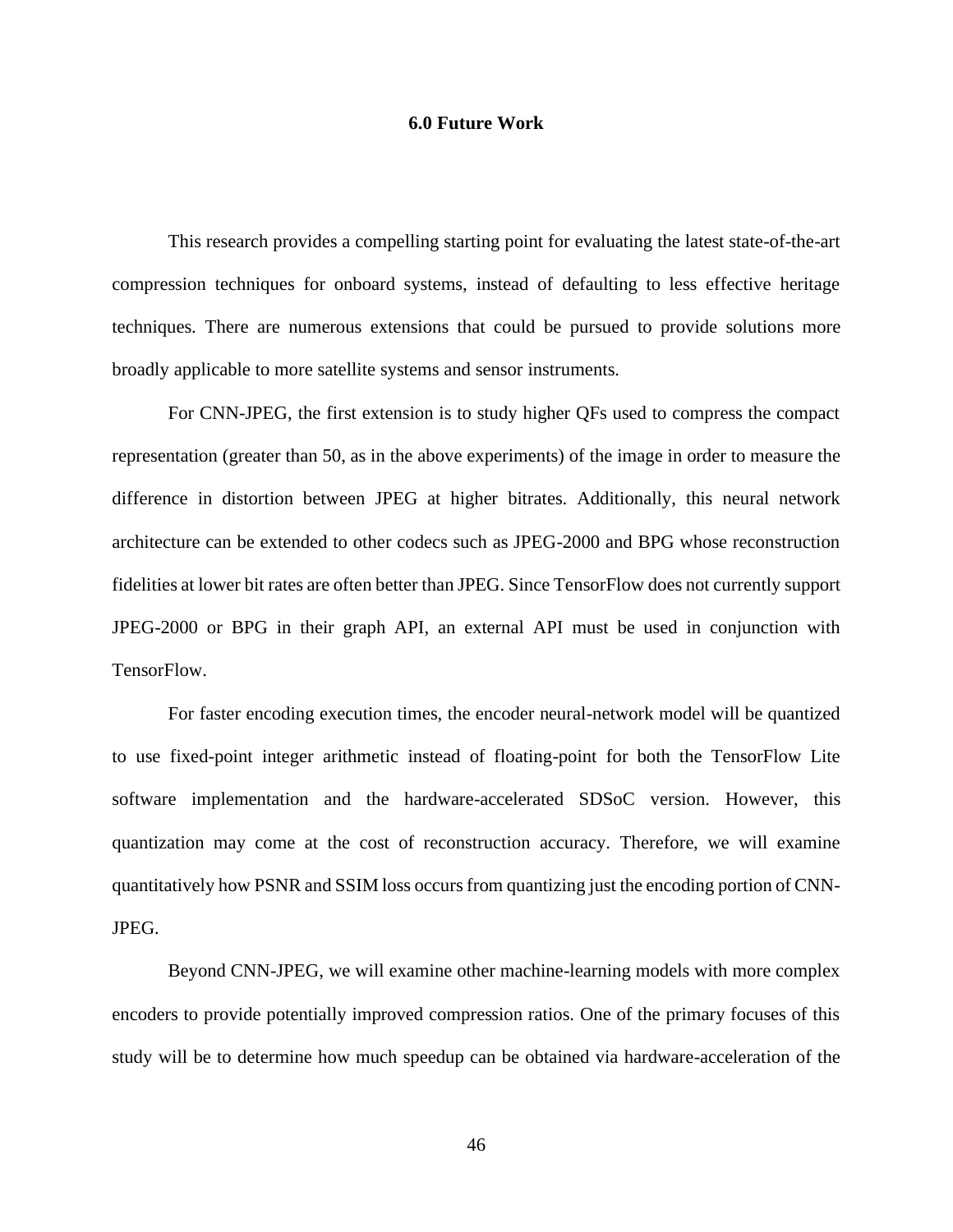encoder such that their execution times are fast enough to sustain real-time or near real-time encoding with large bandwidth sensors.

Both CNN-JPEG and FPD-JPEG will be deployed on NSF SHREC experiments currently operating on the ISS, namely STP-H5-CSP and STP-H6-SSIVP. A study will be conducted to profile the bandwidth savings in a relevant mission scenario. For CNN-JPEG, the TensorFlow Lite version will first be uploaded to demonstrate functionality. Once this demonstration is complete, a bit stream for the convolutional accelerator will then be uploaded to reconfigure the FPGA.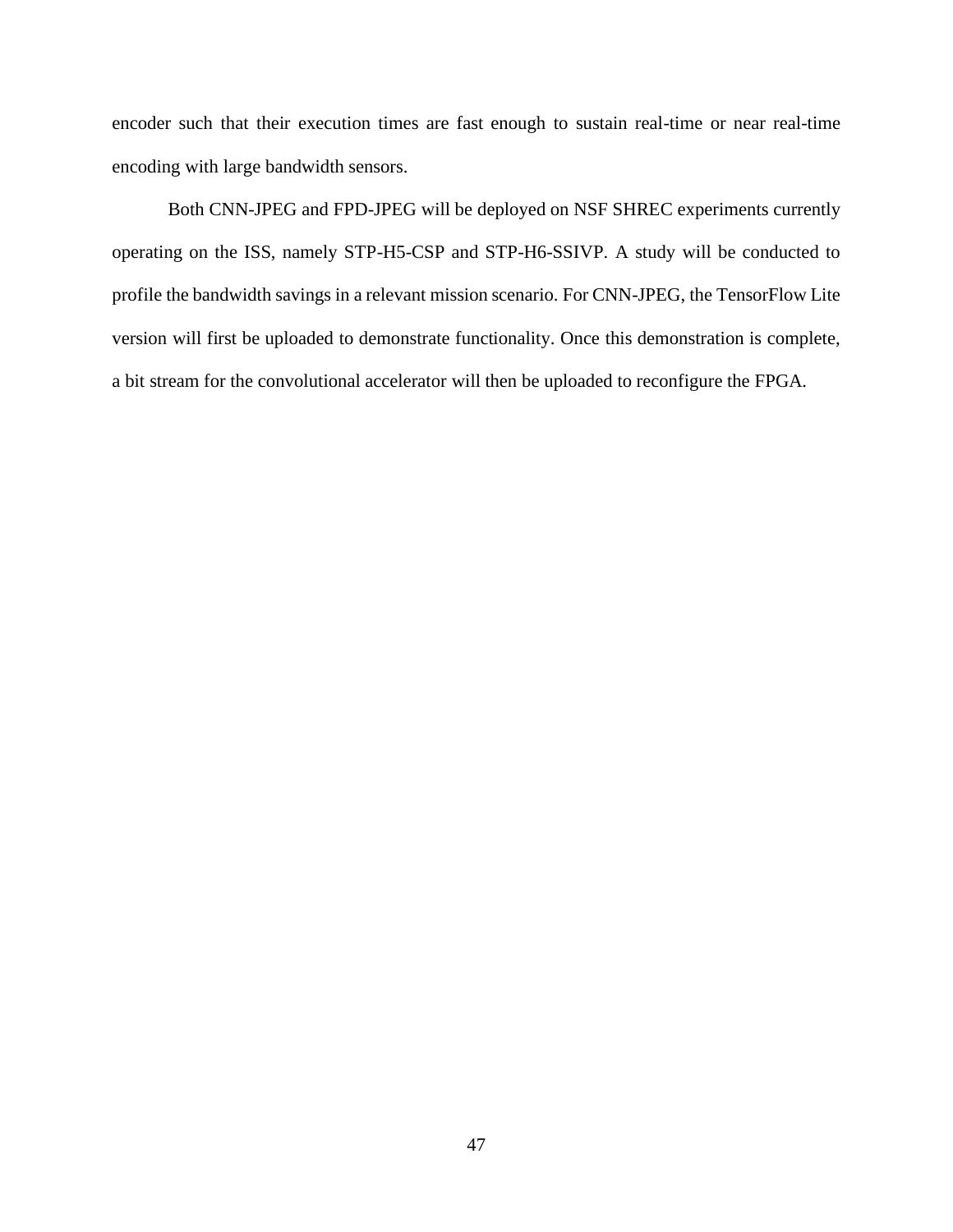#### **Bibliography**

- <span id="page-56-1"></span><span id="page-56-0"></span>[1] T. M. Lovelly and A.D. George, "Comparative Analysis of Present and Future Space-Grade Processors with Device Metrics," *AIAA J. of Aerospace Inf. Syst.*, vol. 14, no. 3, pp. 184-197, Mar. 2017.
- <span id="page-56-2"></span>[2] 2015 NASA Technology Roadmaps, Washington, D.C., USA: NASA Office of the Chief Technologist, 2015. [Online]. Available: https://www.nasa.gov/offices/oct/ home/roadmaps/index.html
- <span id="page-56-3"></span>[3] A. D. George and C. Wilson, "Onboard Processing with Hybrid and Reconfigurable Computing on Small Satellites," *Proc. of the IEEE*, vol. 106, no. 3, pp. 458-470, Mar 2018.
- <span id="page-56-4"></span>[4] C. Wilson and A. D. George, "CSP: Hybrid Space Computing," *AIAA J. of Aerospace Inf. Syst.*, vol. 15, no. 4, pp. 215–227, Feb 2, 2018. doi: https://doi.org/ 10.2514/1.I010572
- <span id="page-56-5"></span>[5] A. Geist, C. Brewer, M. Davis, N. Franconi, S. Heyward, T. Wise G. Crum, D. Petrick, R. Ripley, C. Wilson, and T. Flatley, "SpaceCube v3.0 NASA Next-Generation High-Performance Processor for Science Applications," *33rd Annu. AIAA/USU Conf. on Small Satellites*, SSC19-XII-02, Logan, UT, August 3-8, 2019.
- <span id="page-56-6"></span>[6] NASA Space Technology Roadmaps and Priorities, Washington, D.C., USA: National Academy Press, 2012. [Online]. Available: https://www.nap.edu /catalog/23582/nasa-spacetechnology-roadmaps-and-priorities-revisited
- <span id="page-56-7"></span>[7] NASA Space Technology Roadmaps and Priorities Revisited, Washington, D.C., USA: National Academy Press, 2016. [Online]. Available: https://www.nap.edu /catalog/23582/nasa-space-technology-roadmaps-and-priorities-revisited
- <span id="page-56-8"></span>[8] Thriving on Our Changing Planet A Decadal Strategy for Earth Observation from Space, Washington, D.C., USA: National Academy Press, 2018. [Online]. Available: https://www.nap.edu/catalog/24938/thriving-on-our-changing-planet-a-decadal-strategyfor-earth
- <span id="page-56-9"></span>[9] C. Mercer, "Small Satellite Missions for Planetary Science," *33rd Annu. AIAA/USU Conf. on Small Satellites*, SSC19-WKV-06, Logan, UT, August 3-8, 2019.
- <span id="page-56-10"></span>[10] B. Lal, E. de la Rosa Blanco, J. R. Behrens, B. A. Corbin, E. K. Green, A. J. Picard, and A. Balakrishnan, "Global Trends in Small Satellites," IDA Paper P-8638, 2017.
- <span id="page-56-11"></span>[11] Compressive Sensing for DoD Sensor Systems, McLean, Virginia, USA: JASON, 2012. [Online]. Available: https://fas.org/irp/agency/dod/jason/compres s.pdf
- <span id="page-56-12"></span>[12] N. D. Beser, "Space Data Compression Standards," John Hopkins APL Technical Digest, vol. 15, no. 3, pp. 206-223, 1994.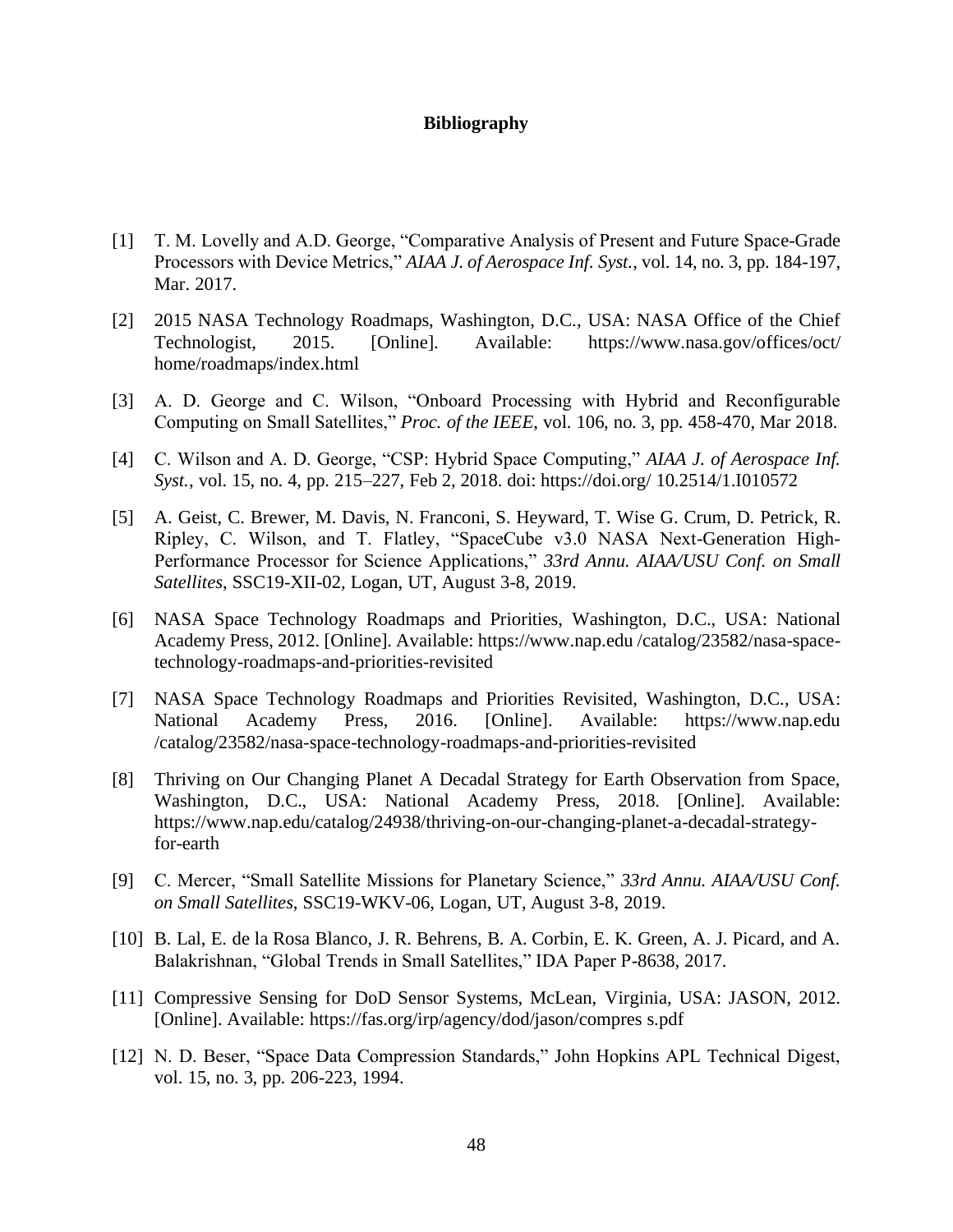- <span id="page-57-0"></span>[13] G. Yu, T. Vladimirova, and M. Sweeting, "Image compression systems on board satellites," in *Acta Astronautica*, vol. 64, pp. 988-1005, 2009.
- <span id="page-57-1"></span>[14] W. Tao, F. Jiang, S. Zhang, J. Ren, W. Shi, W. Zuo, X. Guo, and D. Zhao, "An End-to-End Compression Framework Based on Convolutional Neural Networks," in *Data Compression Conf. (DCC)*, Snowbird, UT, Apr. 4-7, 2017.
- <span id="page-57-6"></span>[15] L. Theis, W. Shi, A. Cunningham, and F. Huszár, "Lossy Image Compression with Compressive Autoencoders," in *International Conference on Learning Representations (ICLR)*, Toulon, France, Apr. 24-26, 2017.
- <span id="page-57-7"></span>[16] J. Ballé, V. Laparra, and E. P. Simoncelli, "End-to-end Optimized Image Compression," in *International Conference on Learning Representations (ICLR)*, Toulon, France, Apr. 24-26, 2017.
- <span id="page-57-8"></span>[17] O. Rippel and L. Bourdev, "Real-Time Adaptive Image Compression," in *International Conference on Machine Learning*, Sydney, Australia, Aug. 7-9, 2017.
- <span id="page-57-9"></span>[18] G. Toderici, D. Vincent, N. Johnston, S. Jin Hwang, D. Minnen, J. Shor, and M. Covell, "Full Resolution Image Compression with Recurrent Neural Networks," in *2017 IEEE Conference on Computer Vision and Pattern Recognition (CVPR)*, Honolulu, HI, Jul. 21-26, 2017.
- <span id="page-57-2"></span>[19] E. Agustsson M. Tschannen, F. Mentzer, R. Timofte, L. V. Gool, "Generative Adversarial Networks for Extreme Learned Image Compression," in *International Conference on Computer Vision (ICCV)*, Seoul, Korea, Oct. 27-Nov. 2, 2019.
- <span id="page-57-3"></span>[20] G. K. Wallace, "The JPEG still picture compression standard," in *IEEE Trans. on Consum. Electronics*, vol. 38, no. 1, pp. xviii-xxxiv, Feb. 1992.
- <span id="page-57-4"></span>[21] A. Skodras, C. Christopoulos and T. Ebrahimi, "The JPEG 2000 still image compression standard," in *IEEE Signal Process. Mag.*, vol. 18, no. 5, pp. 36-58, Sept. 2001.
- <span id="page-57-5"></span>[22] Z. Wang, A. C. Bovik, H. R. Sheikh, and E. P. Simoncelli, "Image quality assessment: from error visibility to structural similarity," in *IEEE Trans.on Image Process.*, vol. 13, no. 4, pp. 600-612, April 2004.
- <span id="page-57-10"></span>[23] J. Manning, D. Langerman, B. Ramesh, E. Gretok, C. Wilson, A. D. George, J. MacKinnon, G. Crum, "Machine-Learning Space Applications on SmallSat Platforms with TensorFlow," *32nd Annu. AIAA/USU Conf. on Small Satellites,* SSC18-WKVII-03, Logan, UT, Aug 4-9, 2018.
- <span id="page-57-11"></span>[24] E. Rublee, V. Rabaud, K. Konolige, and G. Bradski, "ORB: An efficient alternative to SIFT or SURF," in *Proc. of 2011 Int. Conf. on Comput. Vision*, Barcelona, Spain, Nov. 6-13, 2011.
- <span id="page-57-12"></span>[25] G. Bradski, "The opencv library," *Dr Dobb's J. Software Tools,* vol. 25, pp. 120-125, 2000.
- <span id="page-57-13"></span>[26] A. B. Watson, "Visual Optimization of DCT Quantization Matrices for Individual Images," in *Proc. AIAA Comput. in Aerosp*. San Diego, CA, American Institute of Aeronautics and Astronautics, vol. 9, pp. 286-291, 1993.